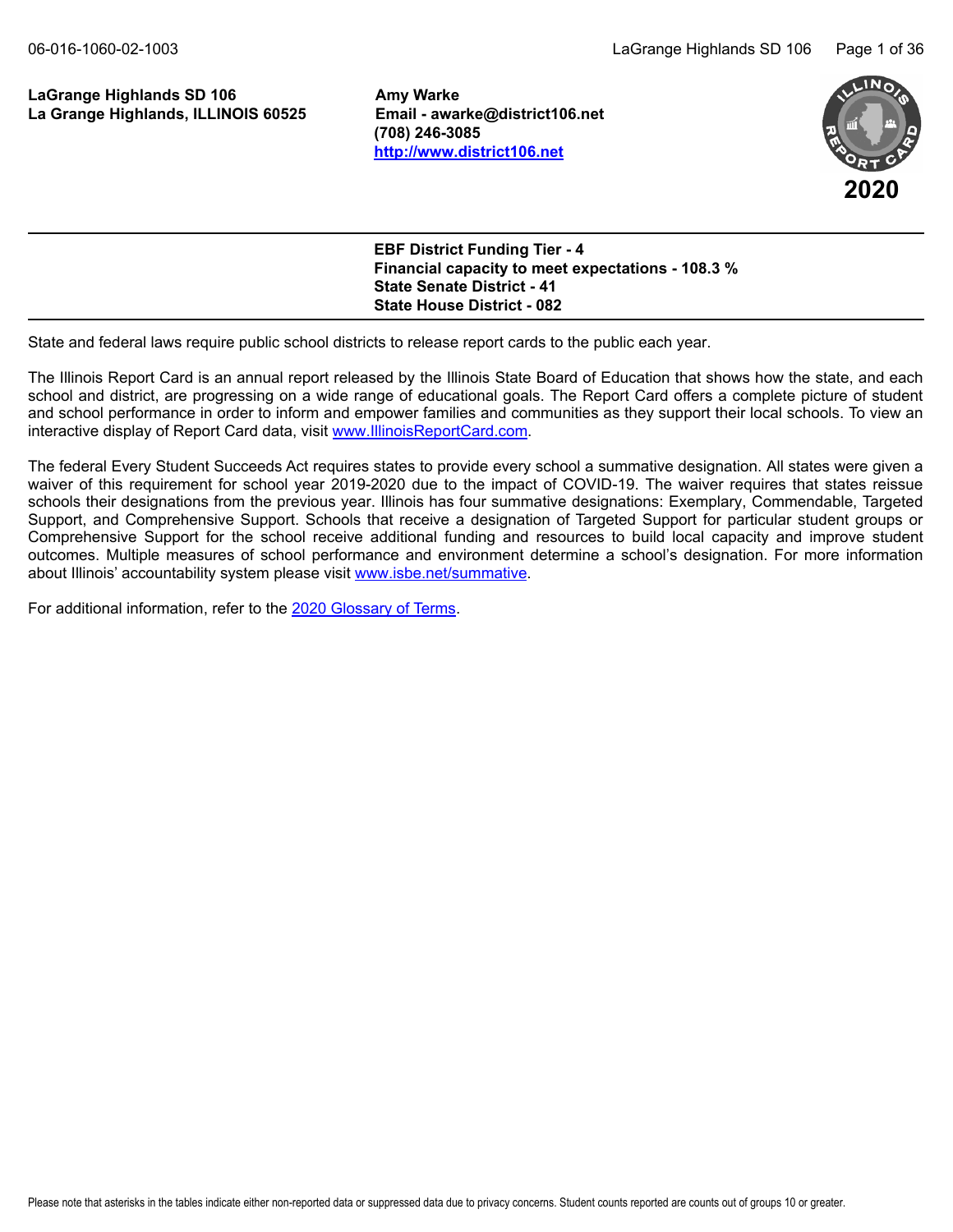### STUDENTS

|           |          |                           |         |         | <b>Native</b><br>Hawaiian<br>/Pacific |         | Two or<br>More | <b>Children</b><br>with | English | Low                          |                 |
|-----------|----------|---------------------------|---------|---------|---------------------------------------|---------|----------------|-------------------------|---------|------------------------------|-----------------|
| All       | White    | <b>Black</b>              |         | Asian   | <b>Islander</b>                       | Indian  | Races          |                         |         | Income                       | <b>Homeless</b> |
| 921       | 729      | 5                         | 124     | 37      | $\star$                               | $\star$ | 26             | 127                     | 35      | 40                           |                 |
|           | 79.2%    | 0.5%                      | 13.5%   | 4.0%    |                                       | *       | 2.8%           | 13.8%                   | 3.8%    | 4.3%                         | 0.1%            |
| 1,957,018 | 929,443  | 324,212                   | 519,982 | 102.732 | 2,035                                 | 4,936   | 73,678         | 348,751                 | 245,502 | 949.618                      | 38,890          |
|           | 47.5%    | 16.6%                     | 26.6%   | 5.2%    | 0.1%                                  | 0.3%    | 3.8%           | 17.8%                   | 12.5%   | 48.5%                        | 2.0%            |
|           | District | <b>STUDENT ENROLLMENT</b> |         |         | Hispanic                              |         | American       |                         |         | <b>Disabilities Learners</b> |                 |

**Student Enrollment** is based on Serving School.

**Children with Disabilities** are those students eligible to receive special education services through an IEP or support through a 504 plan. **English Learners** are students eligible for transitional bilingual programs. **Low Income** are students who receive or live in households that receive SNAP or TANF; are classified as homeless, migrant, runaway, Head Start, or foster children; or live in a household where the household income meets the USDA income guidelines to receive free or reduced-price meals.

**Homeless** students are those who do not have permanent and adequate homes.

|          | <b>ICHRONIC ABSENTEEISM RATE</b>                  |       |              |                 |       |                 |                       |                  |                         |             |          |               |
|----------|---------------------------------------------------|-------|--------------|-----------------|-------|-----------------|-----------------------|------------------|-------------------------|-------------|----------|---------------|
|          | <b>Native</b><br>Hawaiian<br>/Pacific<br>American |       |              |                 |       |                 | Two or<br><b>More</b> | Children<br>with | <b>Students</b><br>with | English     | Low      |               |
|          | All                                               | White | <b>Black</b> | <b>Hispanic</b> | Asian | <b>Islander</b> | Indian                | <b>Races</b>     | <b>Disabilities</b>     | <b>IEPs</b> | Learners | <b>Income</b> |
| District | 2.1%                                              | .6%   |              | 4.8%            | 3.3%  |                 |                       | 4.3%             | 3.7%                    | 2.8%        | 3.3%     | 14.3%         |
| State    | 11.0%                                             | 7.8%  | 18.7%        | 12.5%           | 5.7%  | 10.0%           | 15.6%                 | 13.0%            | 16.3%                   | 16.9%       | 11.3%    | 16.4%         |

**Users of this report should note that this data may have possibly been affected by the suspension of in-person instruction during the 2019-20 school year. While it was collected in accordance with ISBE data policy and validated through normal procedures, the state environment and policy changes resulting from the suspension of in-person instruction may have possibly affected the results. Thus, please use caution when interpreting results and trends.**

|              | <b>STUDENT MOBILITY RATE</b> |      |        |       |              |                 |       |                                  |                   |                |                         |                         |          |        |
|--------------|------------------------------|------|--------|-------|--------------|-----------------|-------|----------------------------------|-------------------|----------------|-------------------------|-------------------------|----------|--------|
|              |                              |      |        |       |              |                 |       | <b>Native</b><br><b>Hawaiian</b> | /Pacific American | Two or<br>More | <b>Children</b><br>with | <b>Students</b><br>with | English  | Low    |
|              | All                          | Male | Female | White | <b>Black</b> | <b>Hispanic</b> | Asian | <b>Islander</b>                  | Indian            | Races          | <b>Disabilities</b>     | <b>IEPs</b>             | Learners | Income |
| District     | $1.9\%$                      | .5%  | 2.3%   | 1.7%  |              | $0.9\%$         | 5.9%  | $\star$                          |                   | 3.7%           | 4.1%                    | 4.5%                    | 2.8%     | 11.8%  |
| <b>State</b> | 6.2%                         | 6.5% | 5.8%   | 4.1%  | 11.8%        | 5.9%            | 6.1%  | 8.2%                             | 8.6%              | $7.6\%$        | 6.2%                    | 6.8%                    | 7.4%     | 9.0%   |

**Students with IEPs** are those eligible to receive special education services.

**Users of this report should note that this data may have possibly been affected by the suspension of in-person instruction during the 2019-20 school year. While it was collected in accordance with ISBE data policy and validated through normal procedures, the state environment and policy changes resulting from the suspension of in-person instruction may have possibly affected the results. Thus, please use caution when interpreting results and trends.**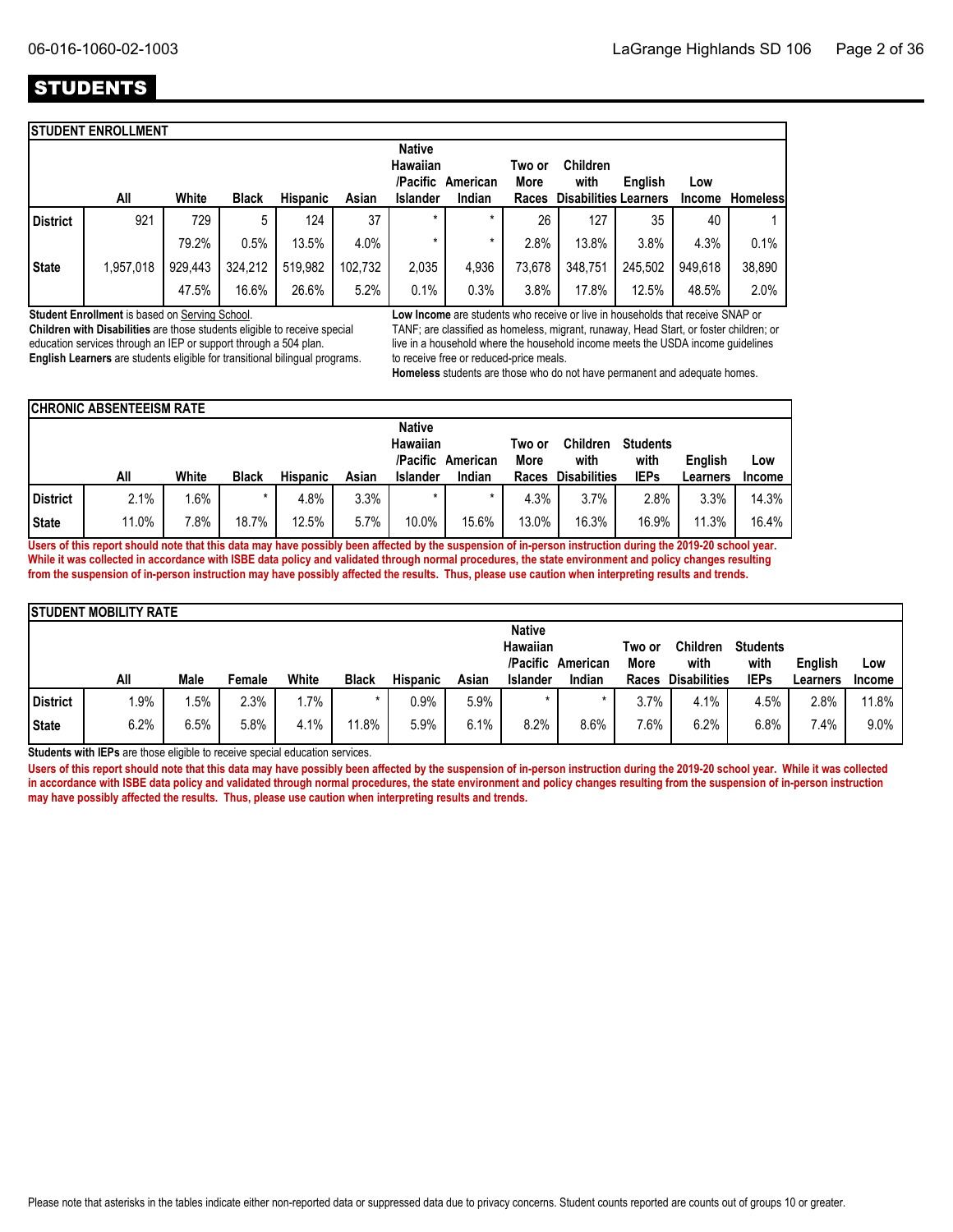### EARLY LEARNING

| % of Entering  |             | % of Entering Kindergartners Demonstrating Readiness by Developmental Area |                                                                   |                                                                                              |                               |                                 |                                |  |  |  |  |  |
|----------------|-------------|----------------------------------------------------------------------------|-------------------------------------------------------------------|----------------------------------------------------------------------------------------------|-------------------------------|---------------------------------|--------------------------------|--|--|--|--|--|
| Kindergartners | ln 0        | In 1                                                                       | In 2                                                              | In All $3$                                                                                   | Social and                    | Language and                    |                                |  |  |  |  |  |
|                |             |                                                                            |                                                                   |                                                                                              |                               |                                 |                                |  |  |  |  |  |
|                |             |                                                                            |                                                                   |                                                                                              |                               |                                 | Math                           |  |  |  |  |  |
| 71.7%          | 47.0%       | 4.5%                                                                       | 19.7%                                                             | 28.8%                                                                                        | 53.0%                         | 45.5%                           | 31.8%                          |  |  |  |  |  |
| 88.7%          | 36.9%       | 17.0%                                                                      | 17.5%                                                             | 28.6%                                                                                        | 56.0%                         | 47.1%                           | 34.6%                          |  |  |  |  |  |
|                | 14 Measures | Areas                                                                      | Rated on Required   Developmental<br><b>Developmental</b><br>Area | <b>KINDERGARTEN INDIVIDUAL DEVELOPMENTAL SURVEY (KIDS) RESULTS</b><br>Developmental<br>Areas | <b>Developmental</b><br>Areas | Emotional<br><b>Development</b> | Literacy<br><b>Development</b> |  |  |  |  |  |

The Kindergarten Individual Development Survey (KIDS) is an observational tool designed to help teachers, administrators, families and policymakers better understand the developmental readiness of children entering kindergarten.

|          | <b>KINDERGARTEN INDIVIDUAL DEVELOPMENTAL SURVEY (KIDS) RESULTS (Demographics)</b> |               |                 |         |                 |          |             |          |          |                 |                 |              |              |
|----------|-----------------------------------------------------------------------------------|---------------|-----------------|---------|-----------------|----------|-------------|----------|----------|-----------------|-----------------|--------------|--------------|
|          | % of Entering Kindergartners Demonstrating Readiness in all 3 Developmental Areas |               |                 |         |                 |          |             |          |          |                 |                 |              |              |
|          |                                                                                   | <b>Native</b> |                 |         |                 |          |             |          |          |                 |                 |              | Non Free/    |
|          |                                                                                   |               |                 |         | <b>Hawaiian</b> |          | Two or      |          | Non      | <b>Students</b> | <b>Students</b> | Reduced      | Reduced      |
|          |                                                                                   |               |                 |         | /Pacific        | American | <b>More</b> | English  | English  | with            | with            | <b>Price</b> | <b>Price</b> |
|          | White                                                                             | <b>Black</b>  | <b>Hispanic</b> | Asian   | <b>Islander</b> | Indian   | Races       | Learners | Learners | <b>IEPs</b>     | Non-IEPs        | Lunch        | Lunch        |
| District | 33.3%                                                                             | $\star$       | 16.7%           | $0.0\%$ |                 |          | $0.0\%$     |          | 28.8%    | 11.1%           | 31.6%           | 0.0%         | 30.6%        |
| State    | 34.9%                                                                             | 23.4%         | 17.3%           | 35.3%   | 36.6%           | 14.5%    | 30.9%       | 13.7%    | 31.6%    | 14.3%           | 30.2%           | 19.7%        | 36.3%        |

The Kindergarten Individual Development Survey (KIDS) is an observational tool designed to help teachers, administrators, families and policymakers better understand the developmental readiness of children entering kindergarten.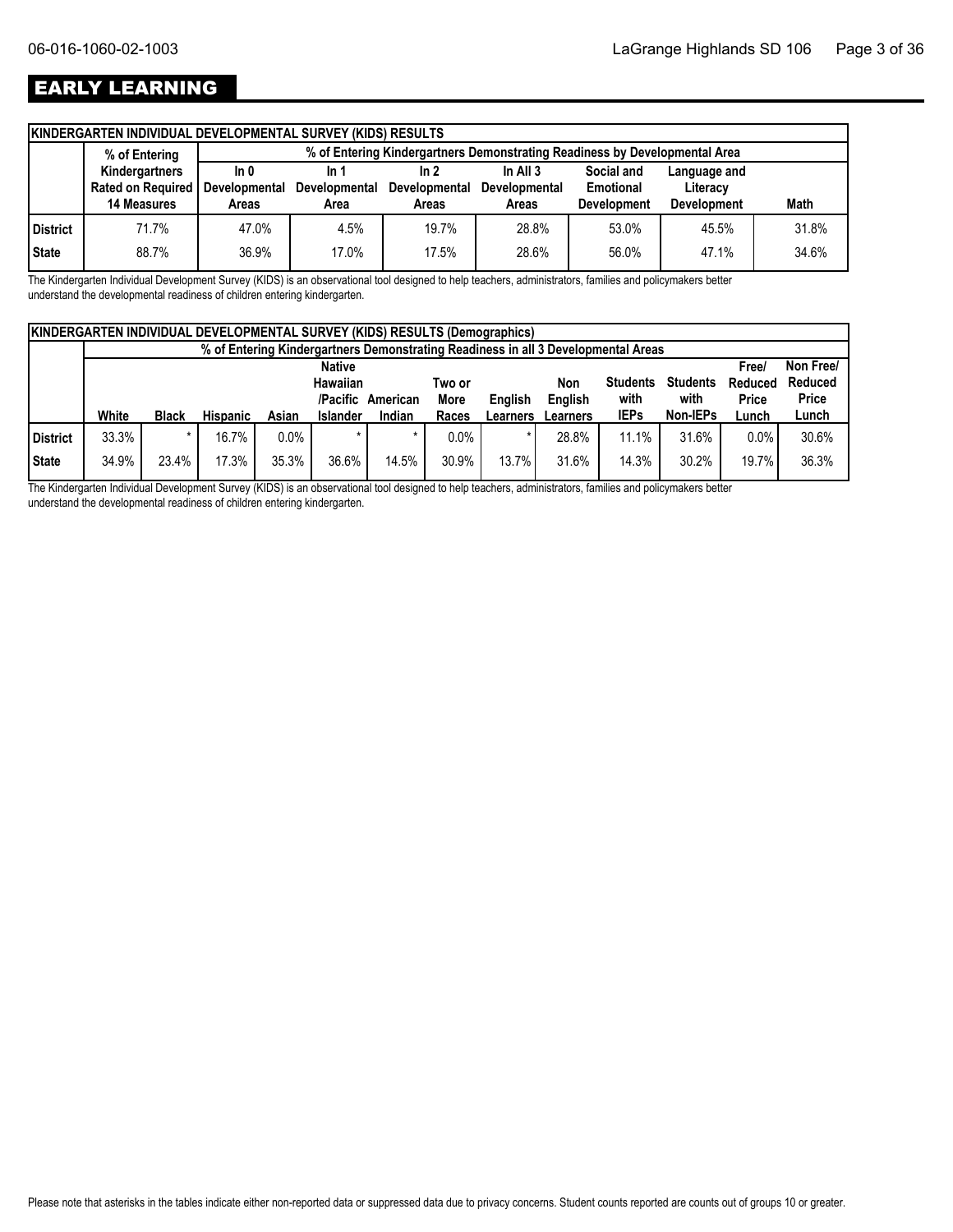### GIFTED STUDENTS

"Gifted Education" is defined as educational services, including differentiated curricula and instructional methods, designed to meet the needs of gifted children as defined in Article 14A of this code.

"Advanced Academic Program" is defined as a course of study to which students are assigned based on advanced cognitive ability or advanced academic achievement compared to local age peers and in which the curriculum is substantially differentiated from the general curriculum to provide appropriate challenge and pace. Note that gifted students are a subset of accelerated placement /advanced academic program students and are included in these metrics also.

| <b>STUDENTS ASSESSED FOR</b><br><b>IGIFTEDNESS</b> |            |            |  |  |  |  |  |  |  |  |
|----------------------------------------------------|------------|------------|--|--|--|--|--|--|--|--|
|                                                    | # Students | % Students |  |  |  |  |  |  |  |  |
| <b>District</b>                                    | 140        | 14.6%      |  |  |  |  |  |  |  |  |
| 165,182<br>7.6%<br><b>State</b>                    |            |            |  |  |  |  |  |  |  |  |

|                 | <b>STUDENTS ASSESSED FOR GIFTEDNESS (Demographics)</b> |       |        |       |              |                 |       |                                                   |                    |                         |                                        |                     |                      |
|-----------------|--------------------------------------------------------|-------|--------|-------|--------------|-----------------|-------|---------------------------------------------------|--------------------|-------------------------|----------------------------------------|---------------------|----------------------|
|                 | All                                                    | Male  | Female | White | <b>Black</b> | <b>Hispanic</b> | Asian | <b>Native</b><br>Hawaiian<br>/Pacific<br>Islander | American<br>Indian | Two or<br>More<br>Races | <b>Students</b><br>With<br><b>IEPs</b> | English<br>Learners | Low<br><b>Income</b> |
| <b>District</b> | 140                                                    | 13.6% | 15.8%  | 14.7% | $\star$      | 11.4%           |       | $\star$                                           |                    |                         |                                        |                     |                      |
| <b>State</b>    | 165,182                                                | 7.5%  | 7.7%   | 8.5%  | 4.7%         | 5.5%            | 18.4% | 8.1%                                              | $.4\%$             | 9.1%                    | 5.9%                                   | 6.3%                | 4.7%                 |

| <b>STUDENTS ASSESSED FOR GIFTEDNESS TAUGHT BY</b><br><b>IGIFTED-ENDORSED TEACHERS</b> |            |            |  |  |  |  |  |  |  |  |
|---------------------------------------------------------------------------------------|------------|------------|--|--|--|--|--|--|--|--|
|                                                                                       | # Students | % Students |  |  |  |  |  |  |  |  |
| l District                                                                            |            | $\star$    |  |  |  |  |  |  |  |  |
| l State                                                                               | 19.414     | 0.9%       |  |  |  |  |  |  |  |  |

|              | STUDENTS ASSESSED FOR GIFTEDNESS TAUGHT BY GIFTED-ENDORSED TEACHERS (Demographics) |             |        |       |              |                 |         |                                                          |                    |                                |                                        |                     |                      |
|--------------|------------------------------------------------------------------------------------|-------------|--------|-------|--------------|-----------------|---------|----------------------------------------------------------|--------------------|--------------------------------|----------------------------------------|---------------------|----------------------|
|              | All                                                                                | <b>Male</b> | Female | White | <b>Black</b> | <b>Hispanic</b> | Asian   | <b>Native</b><br>Hawaiian<br>/Pacific<br><b>Islander</b> | American<br>Indian | Two or<br><b>More</b><br>Races | <b>Students</b><br>With<br><b>IEPs</b> | English<br>Learners | Low<br><b>Income</b> |
| District     |                                                                                    | $\star$     |        |       |              |                 | $\star$ |                                                          |                    |                                |                                        | $\star$             |                      |
| <b>State</b> | 19.414                                                                             | 0.9%        | 0.9%   | 1.1%  | 0.3%         | 0.6%            | 2.7%    | $0.3\%$                                                  | 0.7%               | 0.9%                           | 0.4%                                   | 0.4%                | 0.4%                 |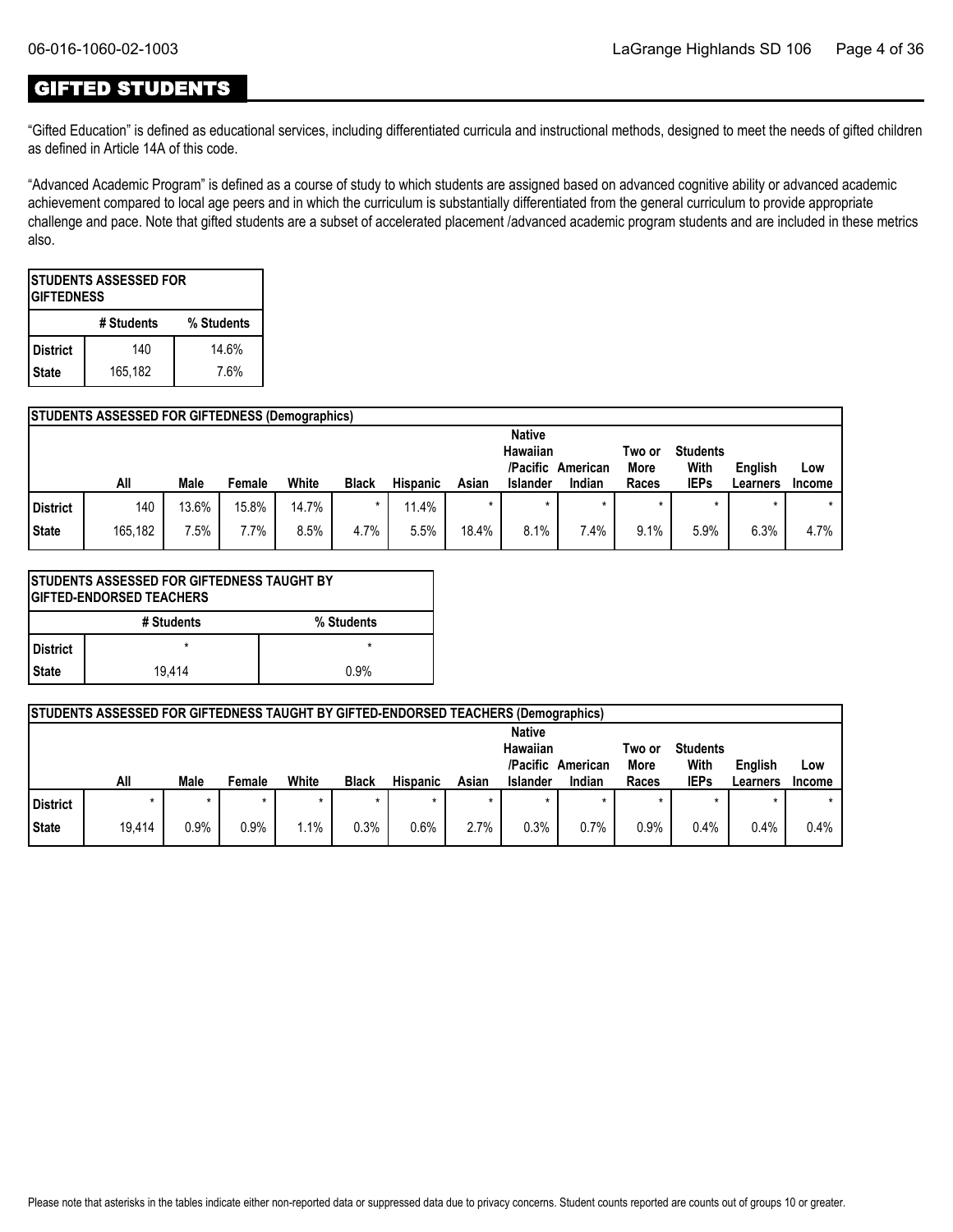|                 | <b>ISTUDENTS IDENTIFIED AS GIFTED</b> |            |  |  |  |  |  |  |  |  |  |
|-----------------|---------------------------------------|------------|--|--|--|--|--|--|--|--|--|
|                 | # Students                            | % Students |  |  |  |  |  |  |  |  |  |
| <b>District</b> | 140                                   | 14.6%      |  |  |  |  |  |  |  |  |  |
| State           | 50.813                                | 2.3%       |  |  |  |  |  |  |  |  |  |

|          | <b>STUDENTS IDENTIFIED AS GIFTED (Demographics)</b> |       |        |       |              |                 |         |                                       |          |                |                         |          |               |
|----------|-----------------------------------------------------|-------|--------|-------|--------------|-----------------|---------|---------------------------------------|----------|----------------|-------------------------|----------|---------------|
|          |                                                     |       |        |       |              |                 |         | <b>Native</b><br>Hawaiian<br>/Pacific | American | Two or<br>More | <b>Students</b><br>With | English  | Low           |
|          | All                                                 | Male  | Female | White | <b>Black</b> | <b>Hispanic</b> | Asian   | <b>Islander</b>                       | Indian   | Races          | <b>IEPs</b>             | Learners | <b>Income</b> |
| District | 140                                                 | 13.6% | 15.8%  | 14.7% | *            | 11.4%           | $\star$ |                                       |          |                | $\star$                 |          | $\star$       |
| State    | 50,813                                              | 2.3%  | 2.4%   | 2.5%  | 1.1%         | 1.4%            | 9.9%    | 3.4%                                  | .3%      | 2.7%           | 0.6%                    | 0.5%     | $1.0\%$       |

| <b>STUDENTS IDENTIFIED AS GIFTED TAUGHT BY</b><br><b>IGIFTED-ENDORSED TEACHERS</b> |            |            |  |  |
|------------------------------------------------------------------------------------|------------|------------|--|--|
|                                                                                    | # Students | % Students |  |  |
| l District                                                                         |            | $\star$    |  |  |
| l State                                                                            | 9.454      | 0.4%       |  |  |

|                 | <b>STUDENTS IDENTIFIED AS GIFTED TAUGHT BY GIFTED-ENDORSED TEACHERS (Demographics)</b> |      |        |         |              |                 |       |                                                   |                    |                         |                                        |                     |                      |
|-----------------|----------------------------------------------------------------------------------------|------|--------|---------|--------------|-----------------|-------|---------------------------------------------------|--------------------|-------------------------|----------------------------------------|---------------------|----------------------|
|                 | All                                                                                    | Male | Female | White   | <b>Black</b> | <b>Hispanic</b> | Asian | <b>Native</b><br>Hawaiian<br>/Pacific<br>Islander | American<br>Indian | Two or<br>More<br>Races | <b>Students</b><br>With<br><b>IEPs</b> | English<br>Learners | Low<br><b>Income</b> |
| <b>District</b> |                                                                                        | ×    |        | $\star$ | $\star$      |                 |       |                                                   |                    | $\star$                 |                                        |                     |                      |
| <b>State</b>    | 9,454                                                                                  | 0.4% | 0.4%   | 0.5%    | 0.1%         | 0.2%            | .9%   | 0.1%                                              | 0.3%               | 0.5%                    | 0.1%                                   | 0.1%                | 0.1%                 |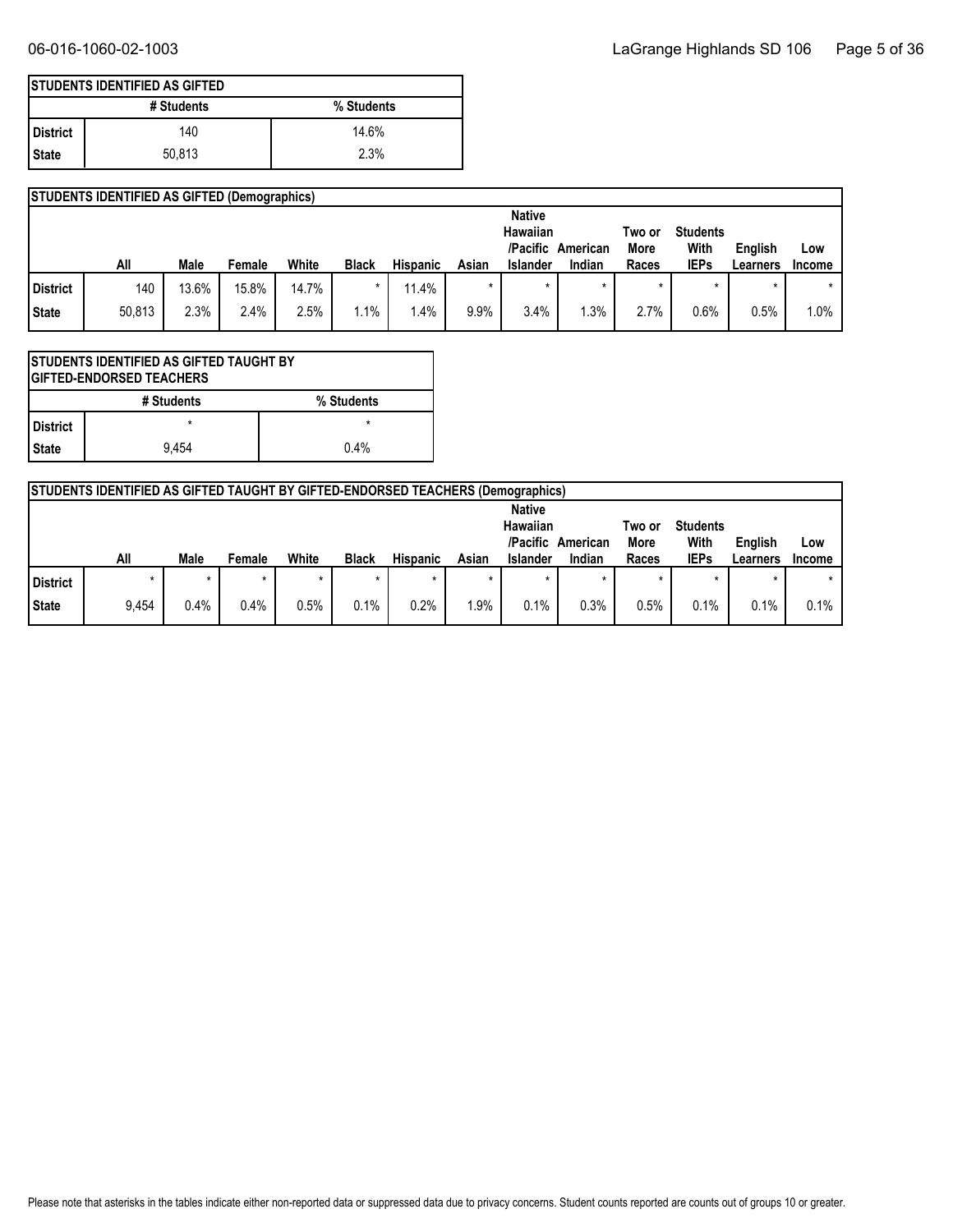### INSTRUCTIONAL SETTING

| <b>TOTAL SCHOOL DAYS</b> |     |  |  |  |
|--------------------------|-----|--|--|--|
| <b>Number of Days</b>    |     |  |  |  |
| District                 | 182 |  |  |  |
| <b>State</b>             | 175 |  |  |  |

**Users of this report should note that this data may have possibly been affected by the suspension of in-person instruction during the 2019-20 school year. While it was collected in accordance with ISBE data policy and validated through normal procedures, the state environment and policy changes resulting from the suspension of in-person instruction may have possibly affected the results. Thus, please use caution when interpreting results and trends.**

| % of 8TH GRADERS<br><b>PASSING ALGEBRA I</b> |       |  |  |  |
|----------------------------------------------|-------|--|--|--|
| <b>District</b>                              | 96.9% |  |  |  |
| <b>State</b>                                 | 30.8% |  |  |  |

**Users of this report should note that this data may have possibly been affected by the suspension of in-person instruction during the 2019-20 school year. HOWEVER, based on the data collected and comparisons to historical data, the data collected for this collection cycle does not, in aggregate, exhibit greater variation than is normally observed from year to year.**

| <b>ISTUDENT-TO-STAFF RATIOS</b> |                                        |                                       |                                            |                         |  |  |  |  |
|---------------------------------|----------------------------------------|---------------------------------------|--------------------------------------------|-------------------------|--|--|--|--|
|                                 | Pupil-<br><b>Teacher</b><br>Elementary | Pupil-<br><b>Teacher</b><br>Secondary | Pupil-<br><b>Certified</b><br><b>Staff</b> | Pupil-<br>Administrator |  |  |  |  |
| <b>District</b>                 | 16.0                                   | $\star$                               | 8.0                                        | 131.6                   |  |  |  |  |
| <b>State</b>                    | 18.1                                   | 18.6                                  | 10.1                                       | 171.1                   |  |  |  |  |

| <b>HEALTH</b><br>AND<br><b>WELLNESS</b><br>(days per week) |  |     |  |
|------------------------------------------------------------|--|-----|--|
| <b>District</b>                                            |  | 5.0 |  |
| <b>State</b>                                               |  | 3.6 |  |

**Users of this report should note that this data may have possibly been affected by the suspension of in-person instruction during the 2019-20 school year. HOWEVER, based on the data collected and comparisons to historical data, the data collected for this collection cycle does not, in aggregate, exhibit greater variation than is normally observed from year to year.**

| <b>AVERAGE CLASS SIZE</b> (as of the first school day in May) |      |      |      |      |      |      |      |      |      |          |         |
|---------------------------------------------------------------|------|------|------|------|------|------|------|------|------|----------|---------|
| Grades                                                        |      |      |      |      |      |      |      |      |      | $9 - 12$ | Overall |
| District                                                      | 23.3 | 20.0 | 24.9 | 24.4 | 21.4 | 24.4 | 18.3 | 20.4 | 18.5 |          | 21.4    |
| <b>State</b>                                                  | 19.1 | 20.8 | 21.2 | 21.9 | 22.0 | 22.6 | 23.1 | 23.0 | 22.5 | 21.6     | 21.7    |

|                 | <b>TEACHER INFORMATION</b> (Full-Time Equivalents) |       |        |       |              |                 |       |                                       |          |                |                |
|-----------------|----------------------------------------------------|-------|--------|-------|--------------|-----------------|-------|---------------------------------------|----------|----------------|----------------|
|                 | Total                                              |       |        |       |              |                 |       | <b>Native</b><br>Hawaiian<br>/Pacific | American | Two or<br>More |                |
|                 | <b>Number</b>                                      | Male  | Female | White | <b>Black</b> | <b>Hispanic</b> | Asian | <b>Islander</b>                       | Indian   | Races          | <b>Unknown</b> |
| <b>District</b> | 75                                                 | 13.5% | 86.5%  | 90.2% |              |                 |       |                                       |          | *              | 9.8%           |
| <b>State</b>    | 131,230                                            | 23.2% | 76.8%  | 82.3% | 5.9%         | 7.0%            | 1.7%  | 0.1%                                  | 0.2%     | 0.8%           | 2.0%           |

| <b>TEACHER INFORMATION (Experience)</b> |                                                            |                                                                          |                                                         |  |  |  |  |
|-----------------------------------------|------------------------------------------------------------|--------------------------------------------------------------------------|---------------------------------------------------------|--|--|--|--|
|                                         | Average<br><b>Teaching</b><br><b>Experience</b><br>(Years) | $%$ of<br><b>Teachers</b><br>with<br><b>Bachelor's</b><br><b>Degrees</b> | % of<br><b>Teachers</b><br>with<br>Masters's<br>& Above |  |  |  |  |
| <b>District</b><br><b>State</b>         | 14.6<br>13.4                                               | 28.5%<br>39.6%                                                           | 71.5%<br>59.8%                                          |  |  |  |  |

Please note that asterisks in the tables indicate either non-reported data or suppressed data due to privacy concerns. Student counts reported are counts out of groups 10 or greater.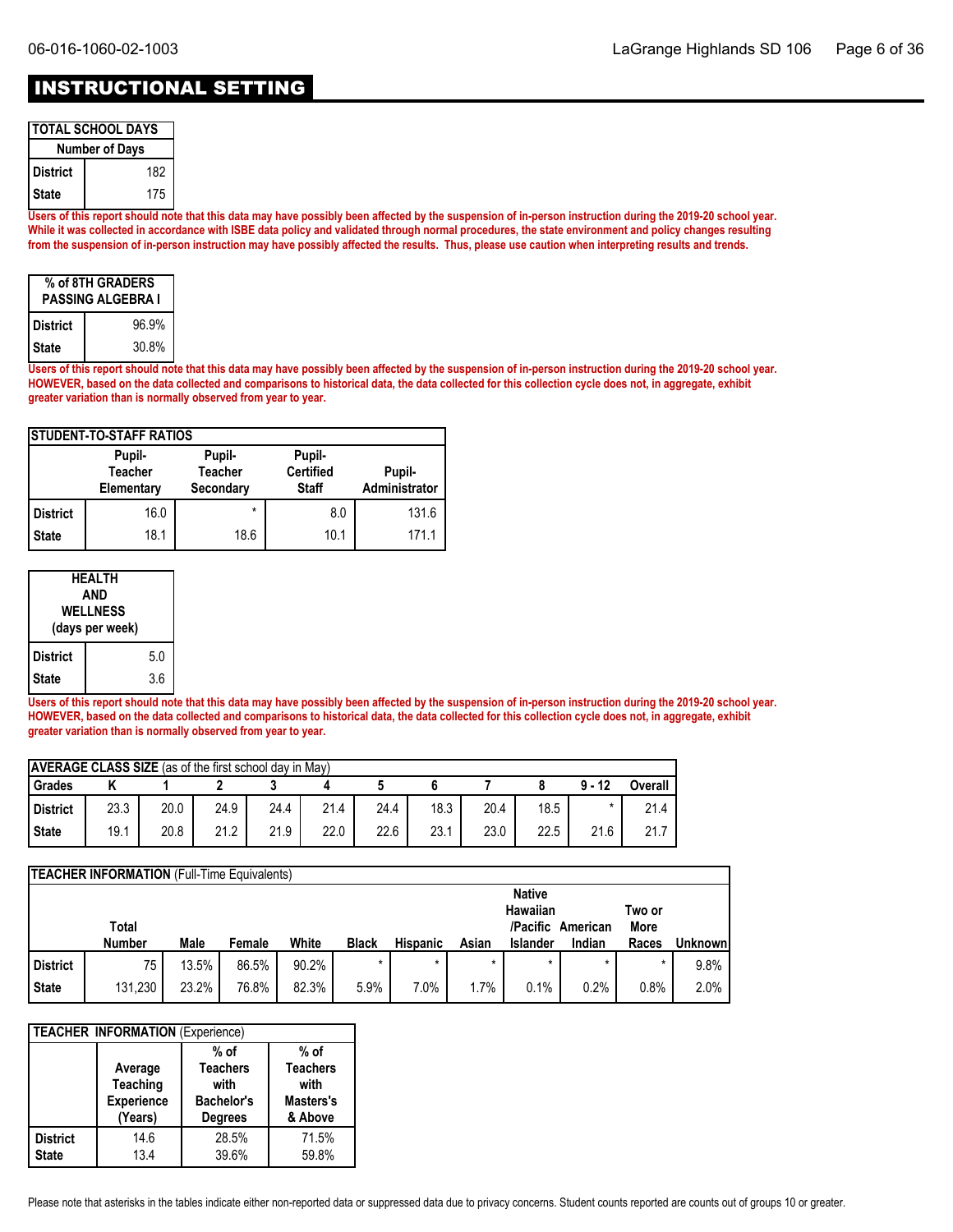| <b>ITEACHER RETENTION RATE</b> |       |  |            | <b>IPRINCIPAL TURNOVER (Count)</b> |
|--------------------------------|-------|--|------------|------------------------------------|
| <b>District</b>                | 88.1% |  | l District | 2.0                                |
| I State                        | 85.9% |  | ' State    | 2.0                                |

### **TEACHER ATTENDANCE RATE**

| <b>District</b> | 94.4% |
|-----------------|-------|
| State           | 86.6% |

**Users of this report should note that this data may have possibly been affected by the suspension of in-person instruction during the 2019-20 school year. While it was collected in accordance with ISBE data policy and validated through normal procedures, the state environment and policy changes resulting from the suspension of in-person instruction may have possibly affected the results. Thus, please use caution when interpreting results and trends.**

| <b>ITEACHER EVALUATION RATE</b> |       |  |  |  |
|---------------------------------|-------|--|--|--|
| l District                      | 97.7% |  |  |  |
| l State                         | 98.7% |  |  |  |

**Users of this report should note that this data may have possibly been affected by the suspension of in-person instruction during the 2019-20 school year. While it was collected in accordance with ISBE data policy and validated through normal procedures, the state environment and policy changes resulting from the suspension of in-person instruction may have possibly affected the results. Thus, please use caution when interpreting results and trends.**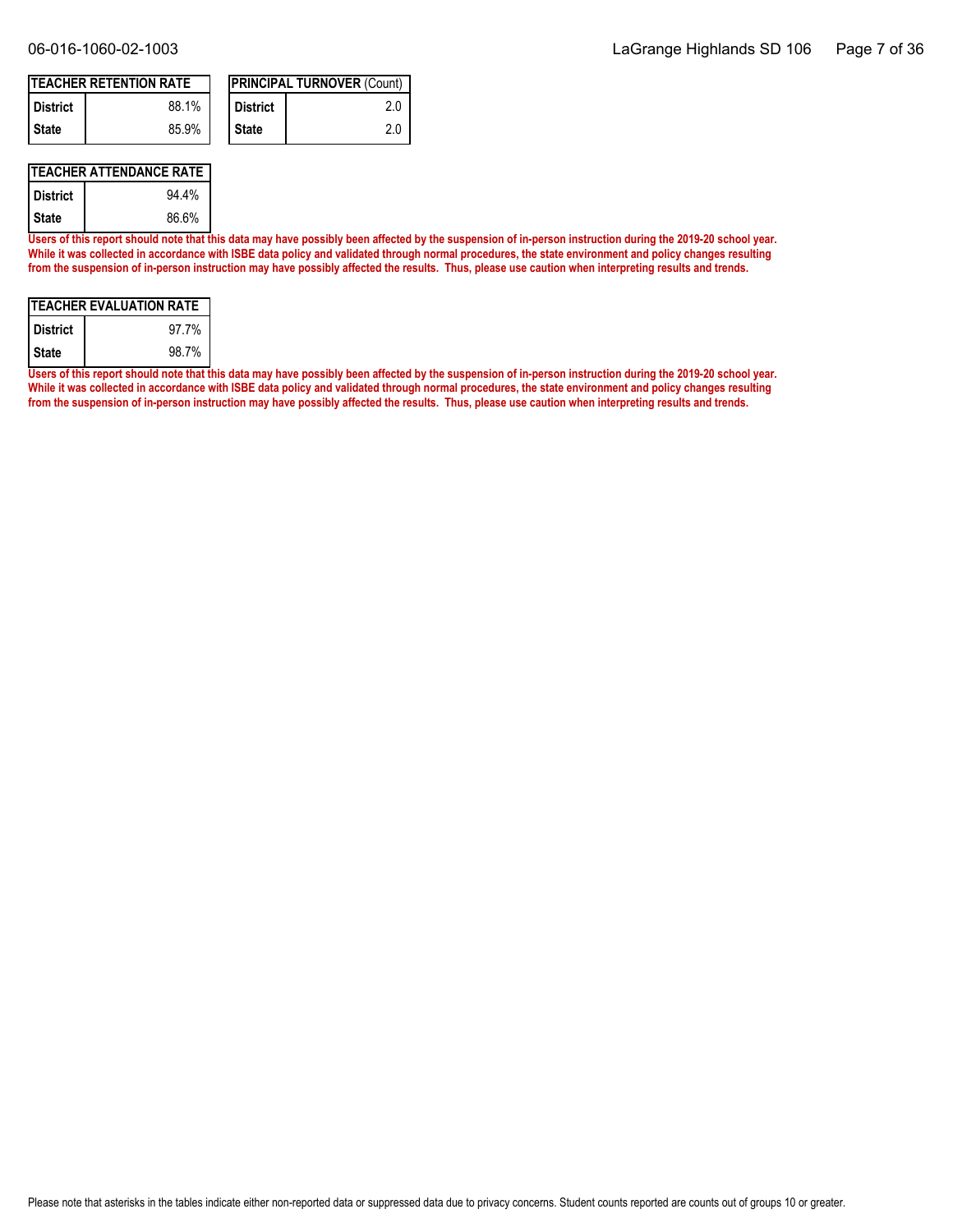### SCHOOL DISTRICT FINANCES

#### **AVERAGE TEACHER/ADMINISTRATOR SALARIES**





| <b>REVENUE BY SOURCE 2018-19</b> |                 |            |         | <b>EXPENDITURE BY FUND 2018-19</b>  |                 |            |         |
|----------------------------------|-----------------|------------|---------|-------------------------------------|-----------------|------------|---------|
|                                  | <b>District</b> | District % | State % |                                     | <b>District</b> | District % | State % |
| Local Property Taxes             | \$12,735,358    | 89.6%      | 60.3%   | <b>Education</b>                    | \$10,944,321    | 80.2%      | 70.4%   |
|                                  |                 |            |         | <b>Operations &amp; Maintenance</b> | \$1,394,699     | 10.2%      | 7.3%    |
| <b>Other Local Funding</b>       | \$691,811       | 4.9%       | 6.1%    | Transportation                      | \$155,920       | 1.1%       | 3.9%    |
|                                  |                 |            |         | Debt Service                        | \$625,288       | 4.6%       | 8.4%    |
| <b>Evidence-Based Funding</b>    | \$570,873       | 4.0%       | 21.7%   | <b>Tort</b>                         | \$219,719       | 1.6%       | 1.2%    |
|                                  |                 |            |         | Municipal Retirement/               |                 |            |         |
| <b>Other State Funding</b>       | \$84,009        | 0.6%       | 4.9%    | <b>Social Security</b>              | \$310,125       | 2.3%       | 1.9%    |
|                                  |                 |            |         | <b>Fire Prevention &amp; Safety</b> | \$0             | 0.0%       | 0.6%    |
| Federal Funding                  | \$133,644       | $0.9\%$    | 7.0%    | <b>Capital Projects</b>             | \$0             | 0.0%       | 6.3%    |
| <b>TOTAL</b>                     | \$14,215,695    |            |         | <b>TOTAL</b>                        | \$13,650,072    |            |         |

### **OTHER FINANCIAL INDICATORS**

|                 | 2017 Equalized<br><b>Assessed Valuation</b><br>per Pupil | 2017 Total School<br>Tax Rate<br>per \$100 | 2018-19 Instructional<br><b>Expenditure</b><br>per Pupil | 2018-19 Operating<br><b>Expenditure</b><br>per Pupil |
|-----------------|----------------------------------------------------------|--------------------------------------------|----------------------------------------------------------|------------------------------------------------------|
| <b>District</b> | \$490,113                                                | 2.99                                       | \$9,042                                                  | \$13,337                                             |
| <b>State</b>    | $***$                                                    | $***$                                      | \$8,582                                                  | \$14,492                                             |

\*\* Due to the way Illinois school districts are configured, state averages for equalized assessed valuation per pupil and total school tax rate per \$100 are not provided.

**Equalized assessed valuation** includes all computed property values upon which a district's local tax rate is calculated.

**Total school tax rate** is a district's total tax rate as it appears on local property tax bills.

**Instructional expenditure per pupil** includes the direct costs of teaching pupils or the interaction between teachers and pupils.

**Operating expenditure per pupil** includes the gross operating cost of a school district excluding summer school, adult education, bond principal retired, and capital expenditures.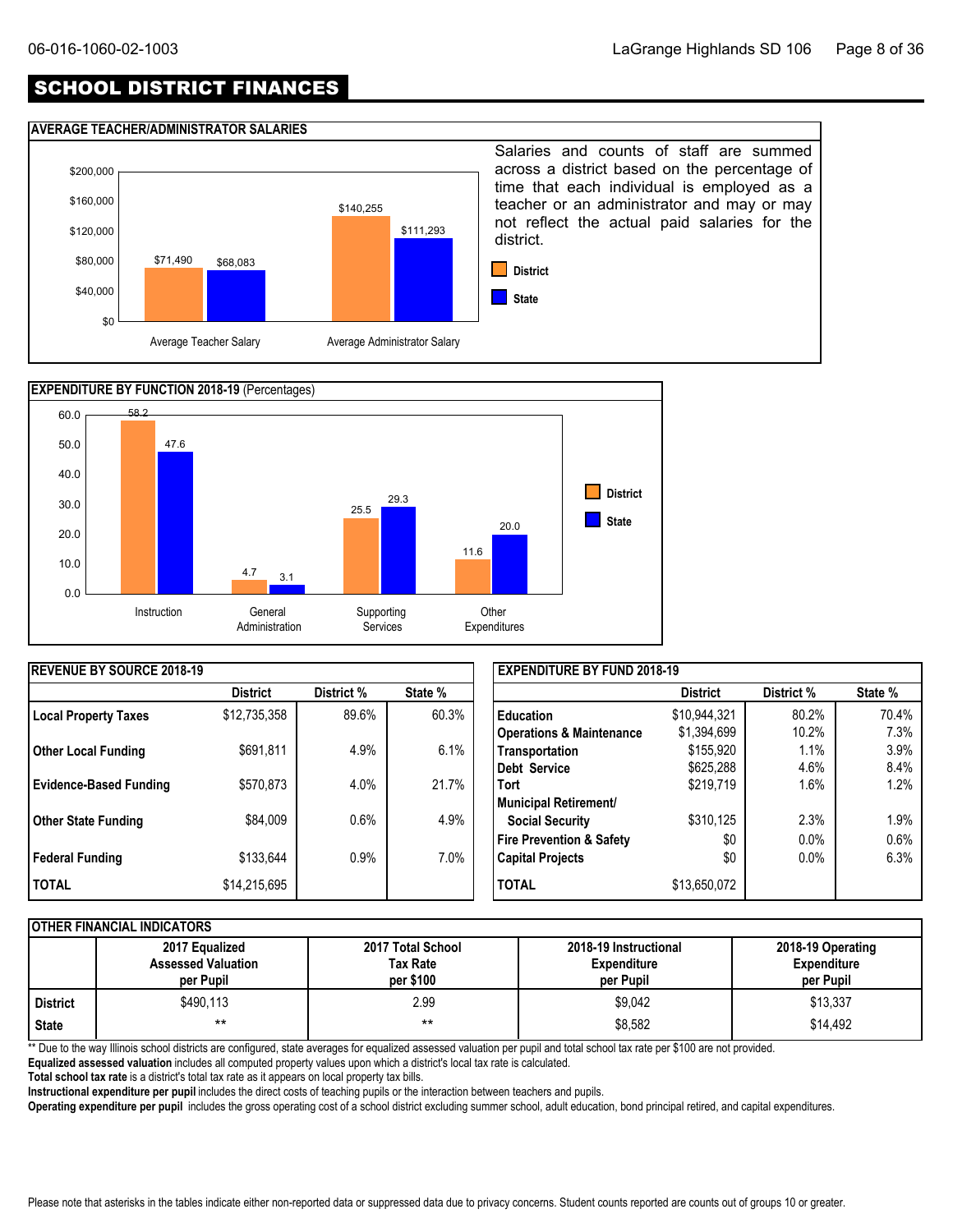### SCHOOL-LEVEL FINANCES

The Every Student Succeeds Act requires LEAs to report school-level expenditure data, beginning with school year 2018-19. LEAs are required to report actual personnel and non-personnel expenditures of both site-specific and district centralized expenditures. These data are self-reported and may differ from Annual Financial Report data. For more information, visit [www.isbe.net/site-based](https://www.isbe.net/site-based).

For Site-Based Expenditure Reporting, enrollment numbers display the average of the enrolled student count on October 1 and March 1 of the reporting year, including all children aged 3 through 21 in grades prekindergarten through 12 served by the LEA or placed in another educational institution by the LEA. Note that students attending only part of each day are counted as proportional students in the count, which may lead to decimal places in the enrollment number.

|                            |                   |      | <b>Site-Level Per-Pupil</b><br><b>Expenditures</b> |         |       | District Centralized Per-Pupil   Total Per-Pupil Expenditures  <br><b>Expenditures</b> |         |       |                              |          |                   |                              |
|----------------------------|-------------------|------|----------------------------------------------------|---------|-------|----------------------------------------------------------------------------------------|---------|-------|------------------------------|----------|-------------------|------------------------------|
| <b>District Sites</b>      | <b>Enrollment</b> |      | Federal State/Local Subtotal                       |         |       | Federal State/Local Subtotal                                                           |         |       | Federal State/Local Subtotal |          | <b>Exclusions</b> | Total<br><b>Expenditures</b> |
| Highlands Elem<br>School   | 521.18            | \$19 | \$5.696                                            | \$5.715 | \$453 | \$8.557                                                                                | \$9.010 | \$472 | \$14.254                     | \$14.725 |                   |                              |
| Highlands Middle<br>School | 382.65            | \$14 | \$7.393                                            | \$7.407 | \$453 | \$8,557                                                                                | \$9.010 | \$467 | \$15.950                     | \$16,417 |                   |                              |
| <b>District</b>            | 903.83            | \$17 | \$6.414                                            | \$6.431 | \$453 | \$8.557                                                                                | \$9.010 | \$470 | \$14.972                     | \$15.442 | \$741.918         | \$14,698,537                 |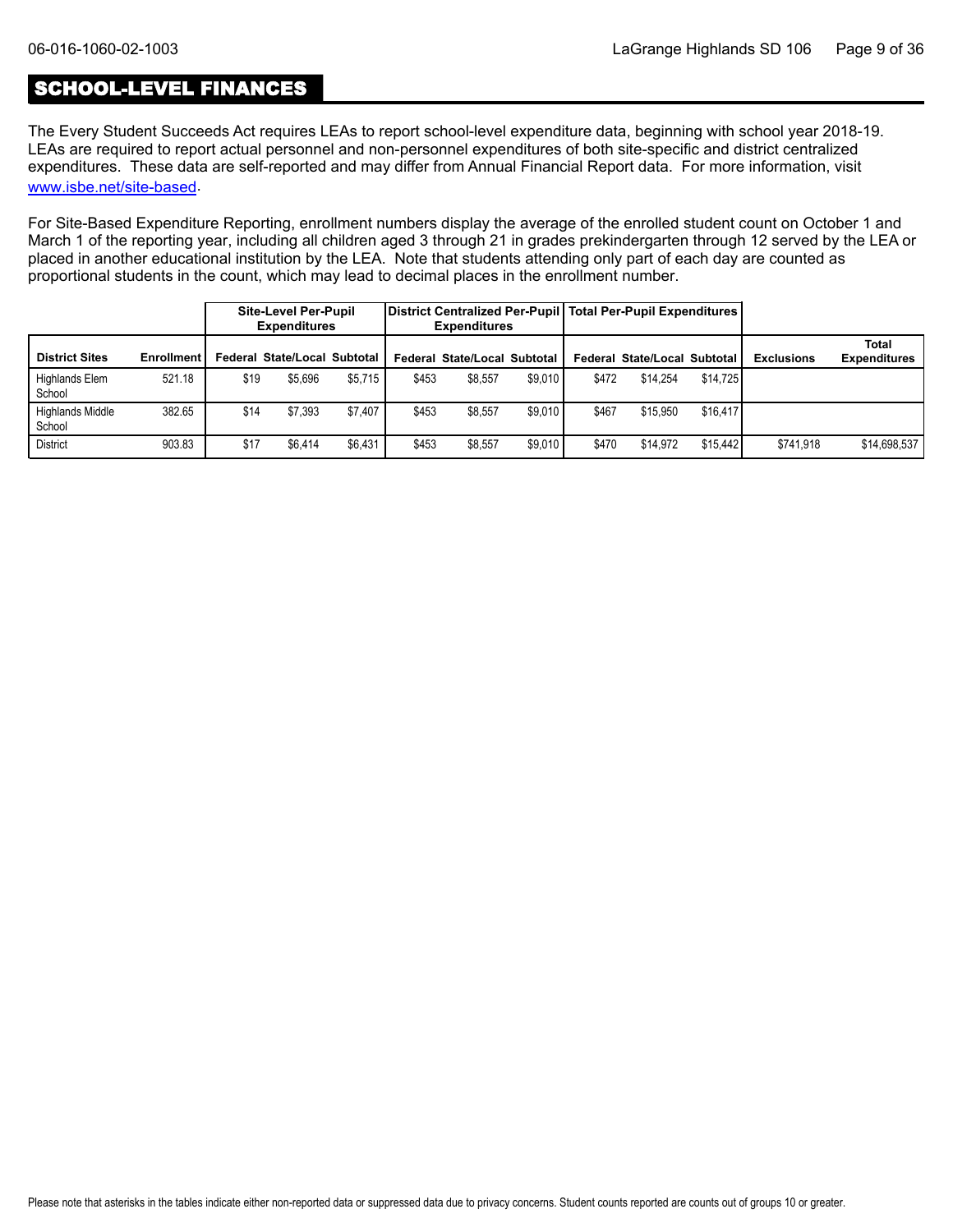### SCHOOL IMPROVEMENT FUNDS

Title I School Improvement - 1003(a) Grant funds are federal Title I funds allocated to districts to support school improvement efforts in schools designated as targeted or comprehensive. Funds must be spent on activities that supplement core programs. Comprehensive schools receive comprehensive support and are required to utilize an approved Learning Partner. Targeted schools receive targeted support and may utilize an approved Learning Partner. Any school utilizing Title I School Improvement - 1003(a) funds must complete an application and School Improvement Report based on a local Board of Education approved School Improvement Plan and submit the Illinois Quality Framework Supporting Rubric. Additional information on the requirements of this grant can be found here:<https://www.isbe.net/Pages/IL-EMPOWER.aspx>

| <b>ISCHOOL IMPROVEMENT FUNDS</b>                                                   |                                                                            |                         |                                                                                           |                                                                              |
|------------------------------------------------------------------------------------|----------------------------------------------------------------------------|-------------------------|-------------------------------------------------------------------------------------------|------------------------------------------------------------------------------|
| <b>Schools Who Receive Title I</b><br><b>School Improvement -</b><br>1003(a) Funds | <b>School Year First</b><br><b>Identified As</b><br><b>Needing Support</b> | <b>Level of Support</b> | Title I School Improvement -<br>1003(a) Funds Received for<br><b>Previous School Year</b> | Reason for Receiving Title I<br><b>School Improvement -</b><br>1003(a) Funds |
|                                                                                    |                                                                            |                         |                                                                                           |                                                                              |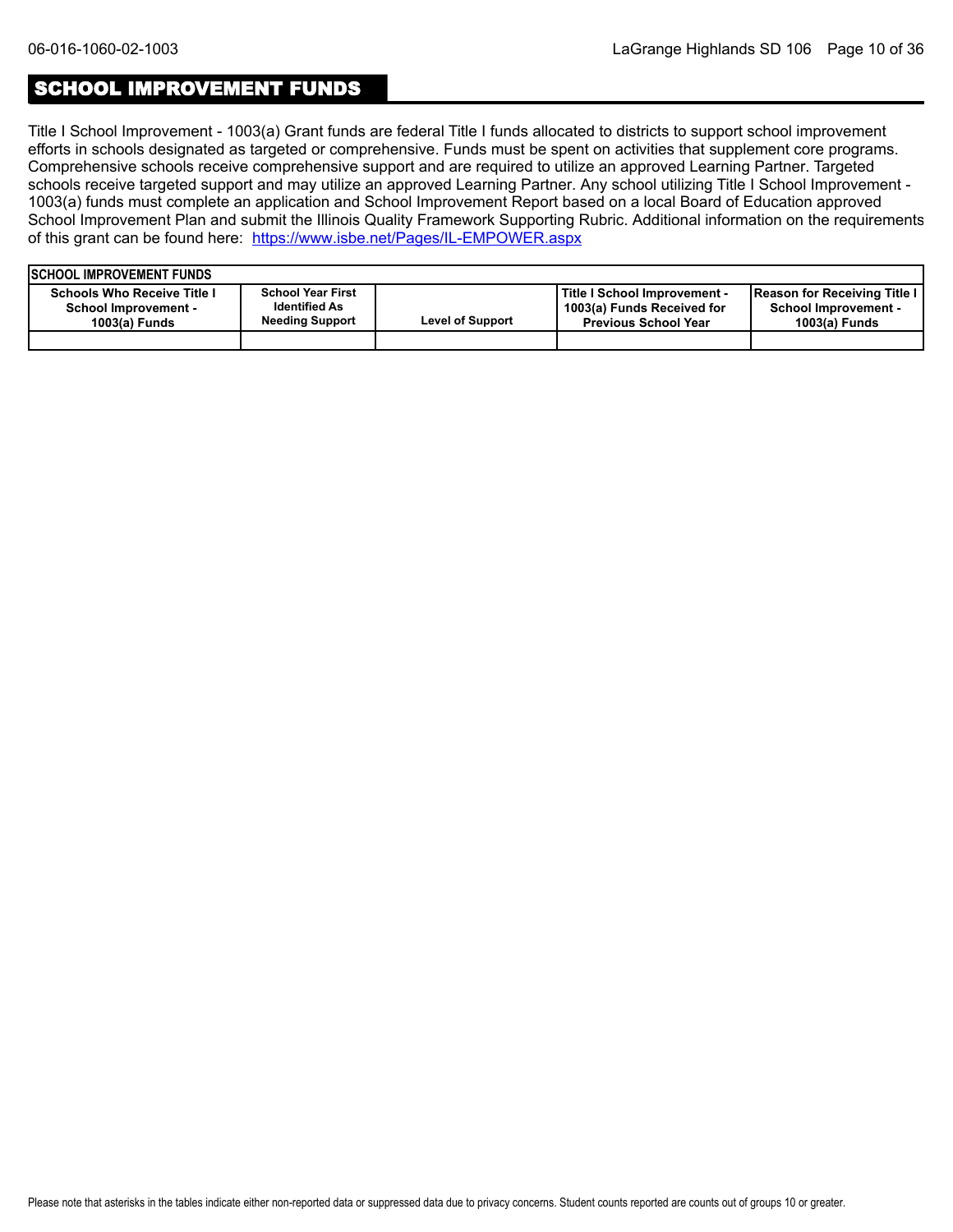### ACADEMIC PERFORMANCE - ASSESSMENTS

The federal Every Student Succeeds Act (ESSA) requires states to assess their learning standards for English language arts (ELA), mathematics, and science. Each state may also have a general assessment for the majority of its students, and an alternate assessment for the one percent of students with the most significant cognitive disabilities. ESSA also requires that English Learners be assessed in four domains (reading, writing, speaking and listening) each year until they reach proficiency. Results are presented both by subject (all tests combined) and then by individual test.

|                 | <b>ELA PARTICIPATION - ALL TESTS (Demographics)</b> |      |        |       |              |                 |       |                           |                   |        |                     |                 |          |        |
|-----------------|-----------------------------------------------------|------|--------|-------|--------------|-----------------|-------|---------------------------|-------------------|--------|---------------------|-----------------|----------|--------|
|                 |                                                     |      |        |       |              |                 |       | <b>Native</b><br>Hawaiian |                   | Two or | Children            | <b>Students</b> |          |        |
|                 |                                                     |      |        |       |              |                 |       |                           | /Pacific American | More   | with                | with            | English  | Low    |
|                 | All                                                 | Male | Female | White | <b>Black</b> | <b>Hispanic</b> | Asian | <b>Islander</b>           | Indian            | Races  | <b>Disabilities</b> | <b>IEPs</b>     | Learners | Income |
| <b>District</b> |                                                     |      |        |       |              |                 |       |                           |                   |        |                     |                 |          |        |
| <b>State</b>    |                                                     |      |        |       |              |                 |       |                           |                   |        |                     |                 |          |        |
|                 |                                                     |      |        |       |              |                 |       |                           |                   |        |                     |                 |          |        |

**Due to the suspension of in-person instruction during the 2019-20 school year, the data for this metric is unavailable for use in the School Year 2020 Report Card.**

|                 | <b>MATH PARTICIPATION - ALL TESTS (Demographics)</b> |      |        |       |              |          |       |                           |                             |               |                             |                     |                            |                      |
|-----------------|------------------------------------------------------|------|--------|-------|--------------|----------|-------|---------------------------|-----------------------------|---------------|-----------------------------|---------------------|----------------------------|----------------------|
|                 |                                                      |      |        |       |              |          |       | <b>Native</b><br>Hawaiian |                             | Two or        | Children                    | <b>Students</b>     |                            |                      |
|                 | All                                                  | Male | Female | White | <b>Black</b> | Hispanic | Asian | <b>Islander</b>           | /Pacific American<br>Indian | More<br>Races | with<br><b>Disabilities</b> | with<br><b>IEPs</b> | <b>English</b><br>Learners | Low<br><b>Income</b> |
| <b>District</b> |                                                      |      |        |       |              |          |       |                           |                             |               |                             |                     |                            |                      |
| State           |                                                      |      |        |       |              |          |       |                           |                             |               |                             |                     |                            |                      |
|                 |                                                      |      |        |       |              |          |       |                           |                             |               |                             |                     |                            |                      |

**Due to the suspension of in-person instruction during the 2019-20 school year, the data for this metric is unavailable for use in the School Year 2020 Report Card.**

|                 | <b>SCIENCE PARTICIPATION - ALL TESTS (Demographics)</b> |      |        |       |              |                 |       |                 |                   |        |                     |                 |          |               |
|-----------------|---------------------------------------------------------|------|--------|-------|--------------|-----------------|-------|-----------------|-------------------|--------|---------------------|-----------------|----------|---------------|
|                 |                                                         |      |        |       |              |                 |       | <b>Native</b>   |                   |        |                     |                 |          |               |
|                 |                                                         |      |        |       |              |                 |       | Hawaiian        |                   | Two or | Children            | <b>Students</b> |          |               |
|                 |                                                         |      |        |       |              |                 |       |                 | /Pacific American | More   | with                | with            | English  | Low           |
|                 | All                                                     | Male | Female | White | <b>Black</b> | <b>Hispanic</b> | Asian | <b>Islander</b> | Indian            | Races  | <b>Disabilities</b> | <b>IEPs</b>     | Learners | <b>Income</b> |
| <b>District</b> |                                                         |      |        |       |              |                 |       |                 |                   |        |                     |                 |          |               |
| <b>State</b>    |                                                         |      |        |       |              |                 |       |                 |                   |        |                     |                 |          |               |
|                 |                                                         |      |        |       |              |                 |       |                 |                   |        |                     |                 |          |               |

**Due to the suspension of in-person instruction during the 2019-20 school year, the data for this metric is unavailable for use in the School Year 2020 Report Card.**

#### **NUMBER AND PERCENTAGE OF ENGLISH LEARNERS EXEMPTED FROM ASSESSMENT**

No English Learners are exempted from assessment, including those who are newly arrived in the U.S. Previously, states could exempt newly arrived English Learners from ELA testing only. Under ESSA, states have flexibility in how they test and use scores from newly arrived English Learners. Per the approved Illinois ESSA State Plan, "Illinois will assess newly arrived ELs, enrolled in their first year in U.S. schools, in grades 3-12 in academic content areas: English language arts, mathematics, and science. Data from the first-year assessments will not be included in accountability determinations, but serve solely for baseline purposes."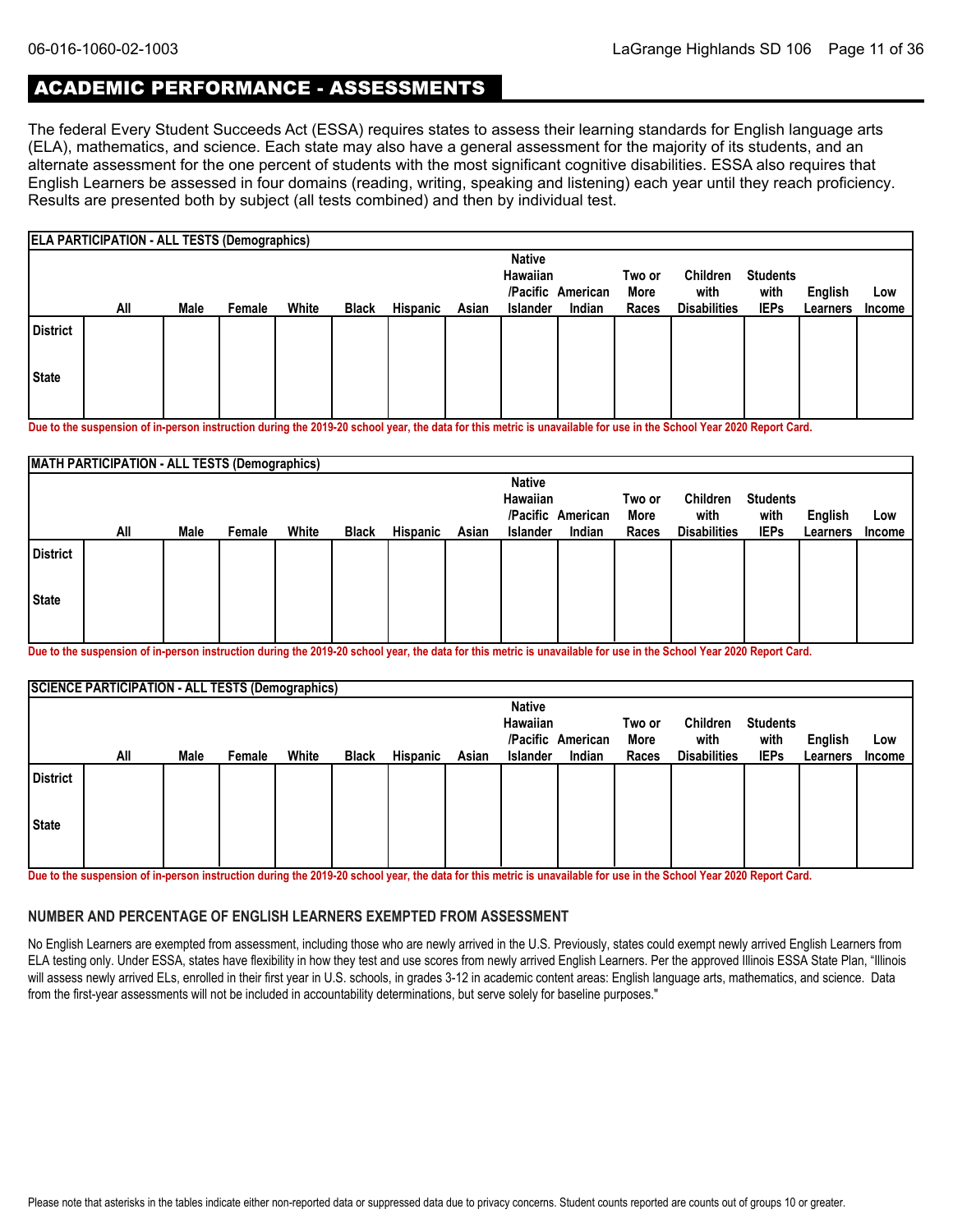|     |      |        |                                             |              |          |       | <b>Native</b> |        |                                           |                     |                 |          |               |
|-----|------|--------|---------------------------------------------|--------------|----------|-------|---------------|--------|-------------------------------------------|---------------------|-----------------|----------|---------------|
|     |      |        |                                             |              |          |       |               |        | Two or                                    | <b>Children</b>     | <b>Students</b> |          |               |
|     |      |        |                                             |              |          |       |               |        | More                                      | with                | with            | English  | Low           |
| All | Male | Female | White                                       | <b>Black</b> | Hispanic | Asian |               | Indian | Races                                     | <b>Disabilities</b> | <b>IEPs</b>     | Learners | <b>Income</b> |
|     |      |        |                                             |              |          |       |               |        |                                           |                     |                 |          |               |
|     |      |        |                                             |              |          |       |               |        |                                           |                     |                 |          |               |
|     |      |        | <b>IAR ELA PARTICIPATION (Demographics)</b> |              |          |       |               |        | Hawaiian<br>/Pacific American<br>Islander |                     |                 |          |               |

**Due to the suspension of in-person instruction during the 2019-20 school year, the data for this metric is unavailable for use in the School Year 2020 Report Card.**

|                 | <b>IAR MATH PARTICIPATION (Demographics)</b> |      |        |       |              |          |       |                           |                   |                |                     |                         |          |        |
|-----------------|----------------------------------------------|------|--------|-------|--------------|----------|-------|---------------------------|-------------------|----------------|---------------------|-------------------------|----------|--------|
|                 |                                              |      |        |       |              |          |       | <b>Native</b><br>Hawaiian | /Pacific American | Two or<br>More | Children<br>with    | <b>Students</b><br>with | English  | Low    |
|                 | All                                          | Male | Female | White | <b>Black</b> | Hispanic | Asian | <b>Islander</b>           | Indian            | Races          | <b>Disabilities</b> | <b>IEPs</b>             | Learners | Income |
| <b>District</b> |                                              |      |        |       |              |          |       |                           |                   |                |                     |                         |          |        |
| State           |                                              |      |        |       |              |          |       |                           |                   |                |                     |                         |          |        |
|                 |                                              |      |        |       |              |          |       |                           |                   |                |                     |                         |          |        |

**Due to the suspension of in-person instruction during the 2019-20 school year, the data for this metric is unavailable for use in the School Year 2020 Report Card.**

|                                                | SAT ELA PARTICIPATION (Demographics) |      |        |       |              |          |       |          |        |       |                     |                         |          |               |
|------------------------------------------------|--------------------------------------|------|--------|-------|--------------|----------|-------|----------|--------|-------|---------------------|-------------------------|----------|---------------|
| <b>Native</b><br>Hawaiian<br>/Pacific American |                                      |      |        |       |              |          |       |          |        |       | Children<br>with    | <b>Students</b><br>with | English  | Low           |
|                                                | All                                  | Male | Female | White | <b>Black</b> | Hispanic | Asian | Islander | Indian | Races | <b>Disabilities</b> | <b>IEPs</b>             | Learners | <b>Income</b> |
| <b>District</b>                                |                                      |      |        |       |              |          |       |          |        |       |                     |                         |          |               |
| State                                          |                                      |      |        |       |              |          |       |          |        |       |                     |                         |          |               |
|                                                |                                      |      |        |       |              |          |       |          |        |       |                     |                         |          |               |

**Due to the suspension of in-person instruction during the 2019-20 school year, the data for this metric is unavailable for use in the School Year 2020 Report Card.**

|                 |     |      | SAT MATH PARTICIPATION (Demographics) |       |              |          |       |               |                   |        |                     |                 |          |               |  |  |  |
|-----------------|-----|------|---------------------------------------|-------|--------------|----------|-------|---------------|-------------------|--------|---------------------|-----------------|----------|---------------|--|--|--|
|                 |     |      |                                       |       |              |          |       | <b>Native</b> |                   |        |                     |                 |          |               |  |  |  |
|                 |     |      |                                       |       |              |          |       | Hawaiian      |                   | Two or | Children            | <b>Students</b> |          |               |  |  |  |
|                 |     |      |                                       |       |              |          |       |               | /Pacific American | More   | with                | with            | English  | Low           |  |  |  |
|                 | All | Male | Female                                | White | <b>Black</b> | Hispanic | Asian | Islander      | Indian            | Races  | <b>Disabilities</b> | <b>IEPs</b>     | Learners | <b>Income</b> |  |  |  |
| <b>District</b> |     |      |                                       |       |              |          |       |               |                   |        |                     |                 |          |               |  |  |  |
| State           |     |      |                                       |       |              |          |       |               |                   |        |                     |                 |          |               |  |  |  |

**Due to the suspension of in-person instruction during the 2019-20 school year, the data for this metric is unavailable for use in the School Year 2020 Report Card.**

|                 | DLM-AA ELA PARTICIPATION (Demographics) |      |        |       |              |          |       |                 |                   |        |                     |                 |                |        |
|-----------------|-----------------------------------------|------|--------|-------|--------------|----------|-------|-----------------|-------------------|--------|---------------------|-----------------|----------------|--------|
|                 |                                         |      |        |       |              |          |       | <b>Native</b>   |                   |        |                     |                 |                |        |
|                 |                                         |      |        |       |              |          |       | Hawaiian        |                   | Two or | Children            | <b>Students</b> |                |        |
|                 |                                         |      |        |       |              |          |       |                 | /Pacific American | More   | with                | with            | <b>English</b> | Low    |
|                 | All                                     | Male | Female | White | <b>Black</b> | Hispanic | Asian | <b>Islander</b> | Indian            | Races  | <b>Disabilities</b> | <b>IEPs</b>     | Learners       | Income |
| <b>District</b> |                                         |      |        |       |              |          |       |                 |                   |        |                     |                 |                |        |
| State           |                                         |      |        |       |              |          |       |                 |                   |        |                     |                 |                |        |
|                 |                                         |      |        |       |              |          |       |                 |                   |        |                     |                 |                |        |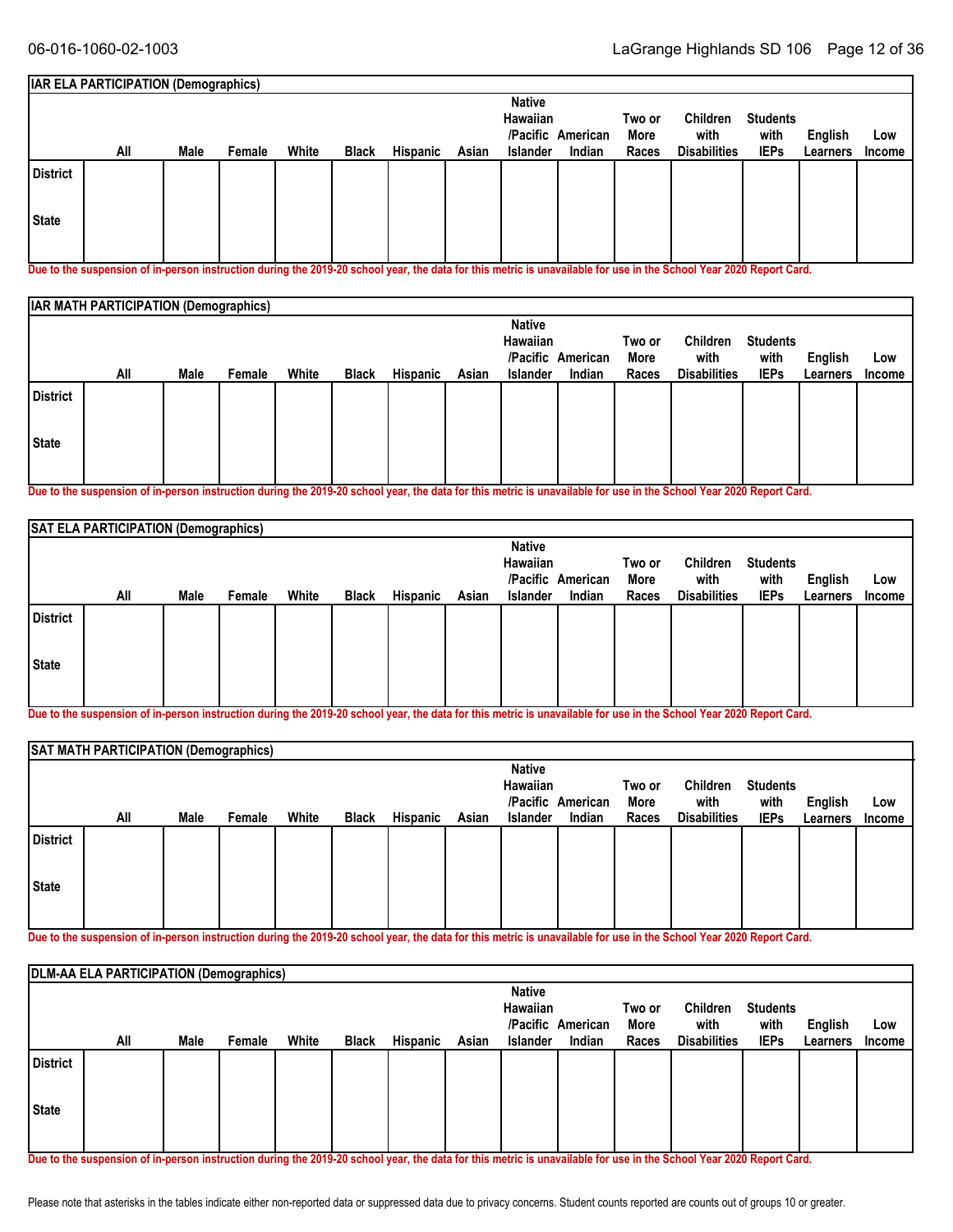|                 | DLM-AA MATH PARTICIPATION (Demographics) |      |        |       |              |          |       |                 |          |        |                     |                 |                |               |
|-----------------|------------------------------------------|------|--------|-------|--------------|----------|-------|-----------------|----------|--------|---------------------|-----------------|----------------|---------------|
|                 |                                          |      |        |       |              |          |       | <b>Native</b>   |          |        |                     |                 |                |               |
|                 |                                          |      |        |       |              |          |       | Hawaiian        |          | Two or | Children            | <b>Students</b> |                |               |
|                 |                                          |      |        |       |              |          |       | /Pacific        | American | More   | with                | with            | <b>English</b> | Low           |
|                 | All                                      | Male | Female | White | <b>Black</b> | Hispanic | Asian | <b>Islander</b> | Indian   | Races  | <b>Disabilities</b> | <b>IEPs</b>     | Learners       | <b>Income</b> |
| <b>District</b> |                                          |      |        |       |              |          |       |                 |          |        |                     |                 |                |               |
| State           |                                          |      |        |       |              |          |       |                 |          |        |                     |                 |                |               |
|                 |                                          |      |        |       |              |          |       |                 |          |        |                     |                 |                |               |

**Due to the suspension of in-person instruction during the 2019-20 school year, the data for this metric is unavailable for use in the School Year 2020 Report Card.**

|                 | DLM-AA SCIENCE PARTICIPATION (Demographics) |      |        |       |              |          |       |                           |                   |                |                     |                         |                |        |
|-----------------|---------------------------------------------|------|--------|-------|--------------|----------|-------|---------------------------|-------------------|----------------|---------------------|-------------------------|----------------|--------|
|                 |                                             |      |        |       |              |          |       | <b>Native</b><br>Hawaiian | /Pacific American | Two or<br>More | Children<br>with    | <b>Students</b><br>with | <b>English</b> | Low    |
|                 | All                                         | Male | Female | White | <b>Black</b> | Hispanic | Asian | <b>Islander</b>           | Indian            | Races          | <b>Disabilities</b> | <b>IEPs</b>             | Learners       | Income |
| <b>District</b> |                                             |      |        |       |              |          |       |                           |                   |                |                     |                         |                |        |
| State           |                                             |      |        |       |              |          |       |                           |                   |                |                     |                         |                |        |
|                 |                                             |      |        |       |              |          |       |                           |                   |                |                     |                         |                |        |

**Due to the suspension of in-person instruction during the 2019-20 school year, the data for this metric is unavailable for use in the School Year 2020 Report Card.**

|                 | <b>ISA PARTICIPATION (Demographics)</b> |      |        |       |              |                 |       |                           |                   |                |                     |                         |          |        |
|-----------------|-----------------------------------------|------|--------|-------|--------------|-----------------|-------|---------------------------|-------------------|----------------|---------------------|-------------------------|----------|--------|
|                 |                                         |      |        |       |              |                 |       | <b>Native</b><br>Hawaiian | /Pacific American | Two or<br>More | Children<br>with    | <b>Students</b><br>with | English  | Low    |
|                 | All                                     | Male | Female | White | <b>Black</b> | <b>Hispanic</b> | Asian | Islander                  | Indian            | Races          | <b>Disabilities</b> | <b>IEPs</b>             | Learners | Income |
| <b>District</b> |                                         |      |        |       |              |                 |       |                           |                   |                |                     |                         |          |        |
| State           |                                         |      |        |       |              |                 |       |                           |                   |                |                     |                         |          |        |
|                 |                                         |      |        |       |              |                 |       |                           |                   |                |                     |                         |          |        |

**Due to the suspension of in-person instruction during the 2019-20 school year, the data for this metric is unavailable for use in the School Year 2020 Report Card.**

|                 | <b>ELA PROFICIENCY - ALL TESTS (Demographics)</b> |      |        |       |       |                         |               |                   |        |
|-----------------|---------------------------------------------------|------|--------|-------|-------|-------------------------|---------------|-------------------|--------|
|                 |                                                   |      |        |       |       |                         | <b>Native</b> |                   |        |
|                 |                                                   |      |        |       |       |                         | Hawaiian      |                   | Two or |
|                 | All                                               |      |        |       |       |                         |               | /Pacific American | More   |
|                 | <b>Students</b>                                   | Male | Female | White | Black | Hispanic Asian Islander |               | Indian            | Races  |
| <b>District</b> |                                                   |      |        |       |       |                         |               |                   |        |
| <b>State</b>    |                                                   |      |        |       |       |                         |               |                   |        |
|                 |                                                   |      |        |       |       |                         |               |                   |        |

**Due to the suspension of in-person instruction during the 2019-20 school year, the data for this metric is unavailable for use in the School Year 2020 Report Card.**

|                 | <b>ELA PROFICIENCY - ALL TESTS (Demographics Continued)</b> |                                        |                            |     |                         |                     |          |
|-----------------|-------------------------------------------------------------|----------------------------------------|----------------------------|-----|-------------------------|---------------------|----------|
|                 | <b>Children</b><br>with<br><b>Disabilities</b>              | <b>Students</b><br>with<br><b>IEPs</b> | English<br><b>Learners</b> | Low | Income Homeless Migrant | Youth<br>In<br>Care | Military |
| <b>District</b> |                                                             |                                        |                            |     |                         |                     |          |
| <b>State</b>    |                                                             |                                        |                            |     |                         |                     |          |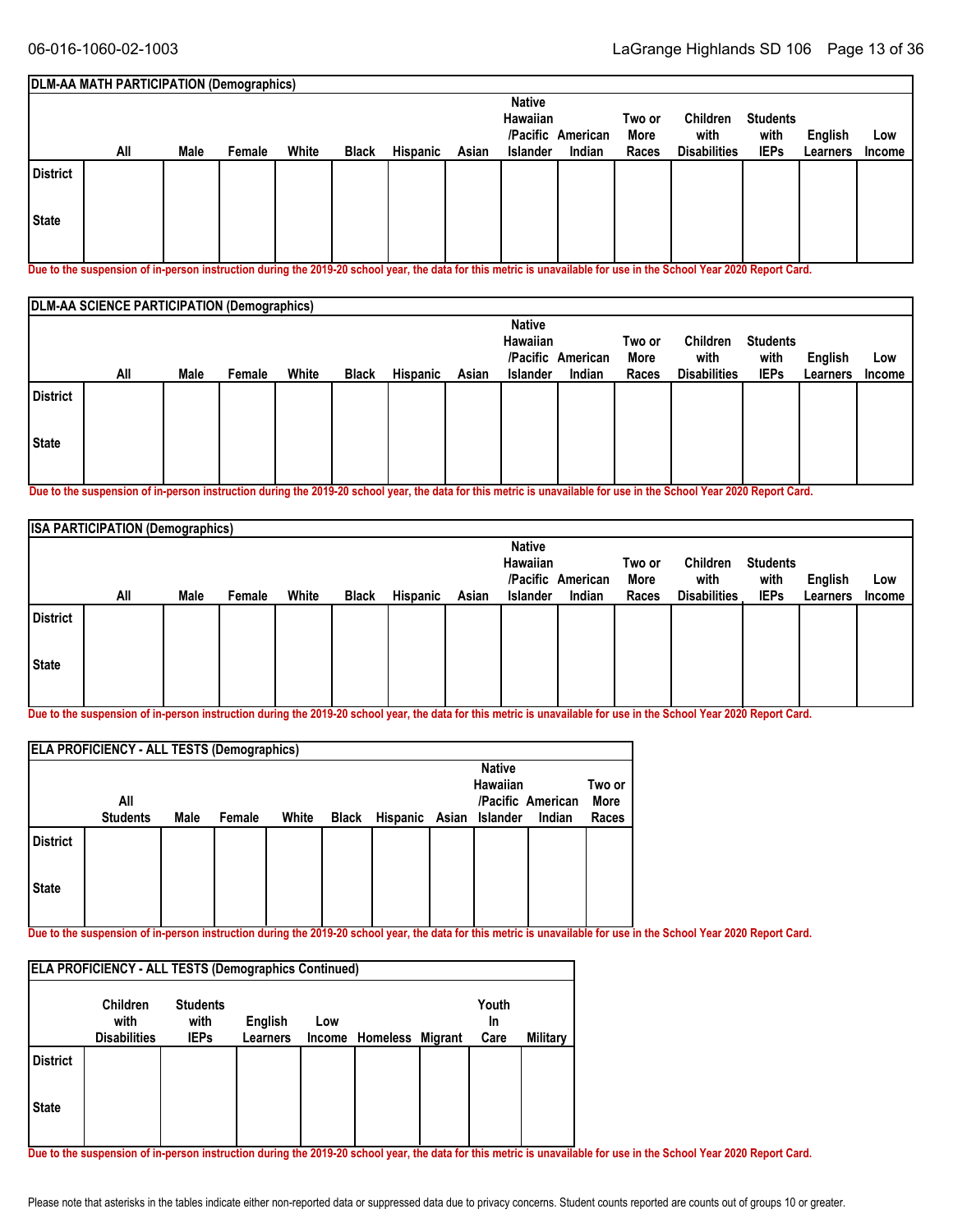#### **MATH PROFICIENCY - ALL TESTS (Demographics) All Students Native Hawaiian /Pacific American Islander Male Female White Black Hispanic Asian Indian Two or More Races State District**

**Due to the suspension of in-person instruction during the 2019-20 school year, the data for this metric is unavailable for use in the School Year 2020 Report Card.**

|                 | <b>MATH PROFICIENCY - ALL TESTS (Demographics Continued)</b> |                                        |                            |     |                         |                     |          |
|-----------------|--------------------------------------------------------------|----------------------------------------|----------------------------|-----|-------------------------|---------------------|----------|
|                 | <b>Children</b><br>with<br><b>Disabilities</b>               | <b>Students</b><br>with<br><b>IEPs</b> | English<br><b>Learners</b> | Low | Income Homeless Migrant | Youth<br>In<br>Care | Military |
| <b>District</b> |                                                              |                                        |                            |     |                         |                     |          |
| <b>State</b>    |                                                              |                                        |                            |     |                         |                     |          |

**Due to the suspension of in-person instruction during the 2019-20 school year, the data for this metric is unavailable for use in the School Year 2020 Report Card.**

|                 |      |        |       |                                                       | <b>Native</b> |        | Two or                                                         |
|-----------------|------|--------|-------|-------------------------------------------------------|---------------|--------|----------------------------------------------------------------|
| All             |      |        |       |                                                       |               |        | More                                                           |
| <b>Students</b> | Male | Female | White |                                                       |               | Indian | Races                                                          |
|                 |      |        |       |                                                       |               |        |                                                                |
|                 |      |        |       |                                                       |               |        |                                                                |
|                 |      |        |       | <b>SCIENCE PROFICIENCY - ALL TESTS (Demographics)</b> |               |        | Hawaiian<br>/Pacific American<br>Black Hispanic Asian Islander |

**Due to the suspension of in-person instruction during the 2019-20 school year, the data for this metric is unavailable for use in the School Year 2020 Report Card.**

|                 | SCIENCE PROFICIENCY - ALL TESTS (Demographics Continued) |                                        |                            |     |                         |                     |          |
|-----------------|----------------------------------------------------------|----------------------------------------|----------------------------|-----|-------------------------|---------------------|----------|
|                 | <b>Children</b><br>with<br><b>Disabilities</b>           | <b>Students</b><br>with<br><b>IEPs</b> | English<br><b>Learners</b> | Low | Income Homeless Migrant | Youth<br>In<br>Care | Military |
| <b>District</b> |                                                          |                                        |                            |     |                         |                     |          |
| <b>State</b>    |                                                          |                                        |                            |     |                         |                     |          |

|                 | <b>IEL PROFICIENCY ON ACCESS</b> |         |                                                 |        |       |                           |                                |
|-----------------|----------------------------------|---------|-------------------------------------------------|--------|-------|---------------------------|--------------------------------|
|                 | #<br><b>ELS</b>                  | Tested  | %<br><b>Participation Proficient Proficient</b> |        | %     | Long<br><b>Term</b><br>EL | %<br>Long<br><b>Term</b><br>EL |
| <b>District</b> | 34                               | 32      | 94.1%                                           |        | 21.9% | $\star$                   |                                |
| <b>State</b>    | 223,399                          | 220.920 | 98.9%                                           | 17,503 | 7.9%  | 20,127                    | 9.0%                           |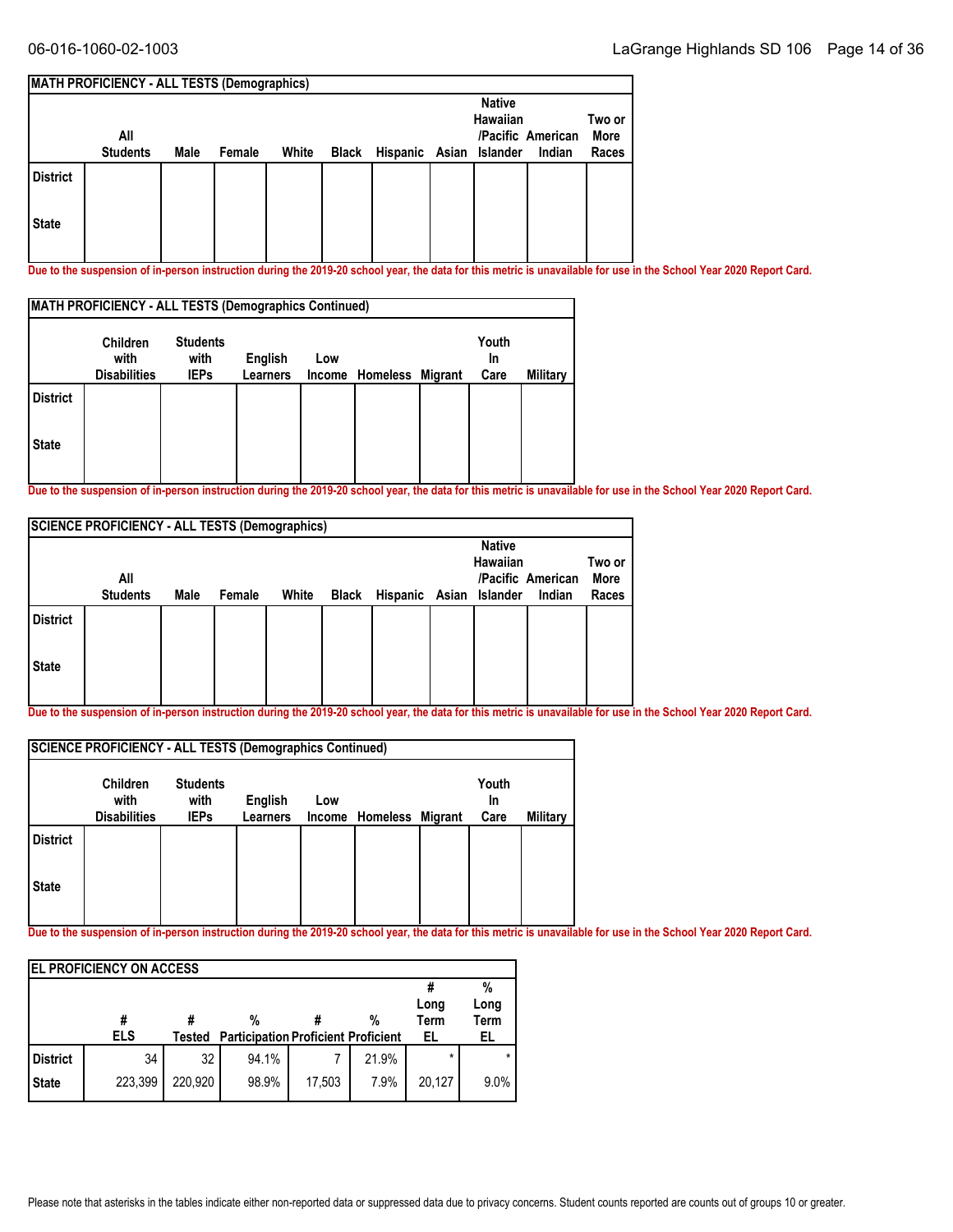#### **MEAN ELA GROWTH PERCENTILE - IAR (Demographics) All Students Native Hawaiian /Pacific Islander American Male Female White Black Hispanic Asian Indian Two or More Races State District**

**Due to the suspension of in-person instruction during the 2019-20 school year, the data for this metric is unavailable for use in the School Year 2020 Report Card.**

|                 | MEAN ELA GROWTH PERCENTILE - IAR (Demographics Continued) |                                        |                     |               |                  |                     |                 |
|-----------------|-----------------------------------------------------------|----------------------------------------|---------------------|---------------|------------------|---------------------|-----------------|
|                 | <b>Children</b><br>with<br><b>Disabilities</b>            | <b>Students</b><br>with<br><b>IEPs</b> | English<br>Learners | Low<br>Income | Homeless Migrant | Youth<br>In<br>Care | <b>Military</b> |
| <b>District</b> |                                                           |                                        |                     |               |                  |                     |                 |
| <b>State</b>    |                                                           |                                        |                     |               |                  |                     |                 |

**Due to the suspension of in-person instruction during the 2019-20 school year, the data for this metric is unavailable for use in the School Year 2020 Report Card.**

|                 | <b>MEAN MATH GROWTH PERCENTILE - IAR (Demographics)</b> |      |        |       |              |          |       |                                                   |                    |                         |
|-----------------|---------------------------------------------------------|------|--------|-------|--------------|----------|-------|---------------------------------------------------|--------------------|-------------------------|
|                 | All<br><b>Students</b>                                  | Male | Female | White | <b>Black</b> | Hispanic | Asian | <b>Native</b><br>Hawaiian<br>/Pacific<br>Islander | American<br>Indian | Two or<br>More<br>Races |
| <b>District</b> |                                                         |      |        |       |              |          |       |                                                   |                    |                         |
| <b>State</b>    |                                                         |      |        |       |              |          |       |                                                   |                    |                         |

**Due to the suspension of in-person instruction during the 2019-20 school year, the data for this metric is unavailable for use in the School Year 2020 Report Card.**

|                 | <b>MEAN MATH GROWTH PERCENTILE - IAR (Demographics Continued)</b> |                                        |                            |               |                  |                     |          |
|-----------------|-------------------------------------------------------------------|----------------------------------------|----------------------------|---------------|------------------|---------------------|----------|
|                 | <b>Children</b><br>with<br><b>Disabilities</b>                    | <b>Students</b><br>with<br><b>IEPs</b> | English<br><b>Learners</b> | Low<br>Income | Homeless Migrant | Youth<br>In<br>Care | Military |
| <b>District</b> |                                                                   |                                        |                            |               |                  |                     |          |
| <b>State</b>    |                                                                   |                                        |                            |               |                  |                     |          |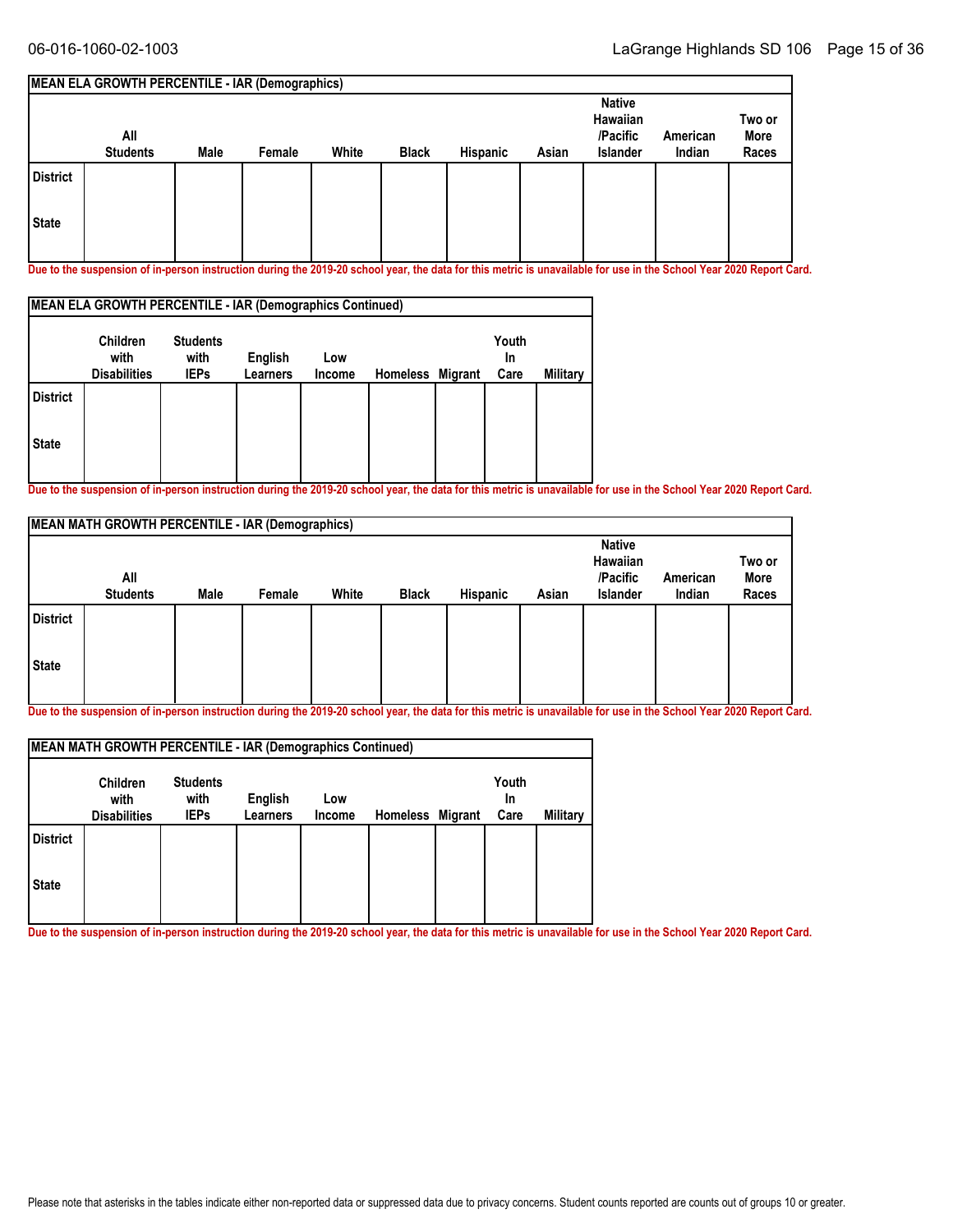# 2019 Mathematics State Snapshot Report Illinois ■ Grade 4 ■ Public Schools

### **Results for Student Groups in 2019**

|                                         |                           |               |       | Percentage at or<br>above NAEP | Percentage at<br><b>NAEP</b> |
|-----------------------------------------|---------------------------|---------------|-------|--------------------------------|------------------------------|
| <b>Reporting Groups</b>                 | Percentage of<br>students | Avg.<br>score | Basic | <b>Proficient</b>              | <b>Advanced</b>              |
| <b>Race/Ethnicity</b>                   |                           |               |       |                                |                              |
| White                                   | 46                        | 246           | 86    |                                | 11                           |
| <b>Black</b>                            | 17                        | 217           | 57    |                                |                              |
| <b>Hispanic</b>                         | 27                        | 231           | 74    | 28                             |                              |
| <b>Asian</b>                            | 4                         | 259           | 88    | 65                             | 25                           |
| American Indian/Alaska Native           | #                         |               |       |                                |                              |
| <b>Native Hawaiian/Pacific Islander</b> | #                         | ŧ             |       |                                |                              |
| Two or more races                       | 4                         | 238           | 76    | 40                             | 12                           |
| Gender                                  |                           |               |       |                                |                              |
| Male                                    | 50                        | 239           | 78    |                                | 10                           |
| Female                                  | 50                        | 236           | 77    | 36                             | 6                            |
| <b>National School Lunch Program</b>    |                           |               |       |                                |                              |
| <b>Eligible</b>                         | 52                        | 226           | 67    | 24                             | 3                            |
| <b>Not eligible</b>                     | 48                        | 249           | 88    | 54                             | 14                           |

# Rounds to zero.

‡ Reporting standards not met.

NOTE: Detail may not sum to totals because of rounding, and because the "Information not available" category for the National School Lunch Program, which provides free/reduced-price lunches, is not displayed. Black includes African American and Hispanic includes Latino. Race categories exclude Hispanic origin.

### **NAEP Achievement-Level Percentages and Average Score Results**



\* Significantly different (p < .05) from state's results in 2019. Significance tests were performed using unrounded numbers.

NOTE: NAEP achievement levels are to be used on a trial basis and should be interpreted and used with caution. Detail may not sum to totals because of rounding.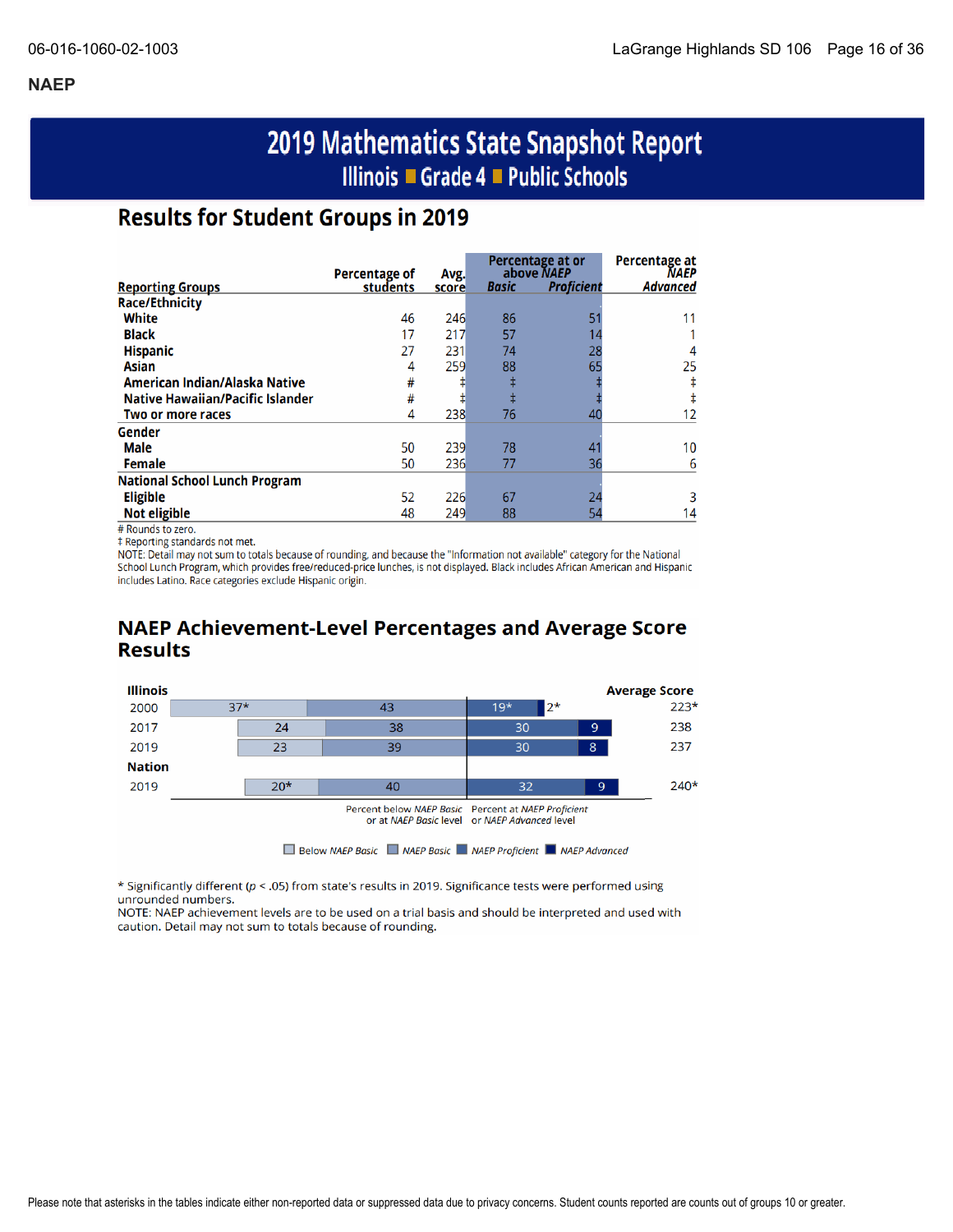# 2019 Mathematics State Snapshot Report Illinois ■ Grade 8 ■ Public Schools

### **Results for Student Groups in 2019**

|                                         | Percentage of | Avg.  |              | Percentage at or<br>above NAEP | <b>Percentage at</b><br><b>NAEP</b> |
|-----------------------------------------|---------------|-------|--------------|--------------------------------|-------------------------------------|
| <b>Reporting Groups</b>                 | students      | score | <b>Basic</b> | <b>Proficient</b>              | Advanced                            |
| <b>Race/Ethnicity</b>                   |               |       |              |                                |                                     |
| White                                   | 48            | 291   | 78           | 42                             | 12                                  |
| <b>Black</b>                            | 18            | 262   | 49           | 14                             |                                     |
| <b>Hispanic</b>                         | 25            | 273   | 62           | 24                             |                                     |
| Asian                                   | 6             | 320   | 92           | 73                             | 36                                  |
| American Indian/Alaska Native           | #             |       |              |                                |                                     |
| <b>Native Hawaiian/Pacific Islander</b> | #             |       | ŧ            |                                |                                     |
| Two or more races                       | 3             | 286   | 71           | 38                             |                                     |
| Gender                                  |               |       |              |                                |                                     |
| Male                                    | 51            | 283   | 69           | 35                             | 12                                  |
| <b>Female</b>                           | 49            | 282   | 70           | 32                             | q                                   |
| <b>National School Lunch Program</b>    |               |       |              |                                |                                     |
| <b>Eligible</b>                         | 48            | 269   | 56           | 20                             |                                     |
| <b>Not eligible</b>                     | 52            | 295   | 82           | 46                             | 15                                  |

# Rounds to zero.

‡ Reporting standards not met.

NOTE: Detail may not sum to totals because of rounding, and because the "Information not available" category for the National School Lunch Program, which provides free/reduced-price lunches, is not displayed. Black includes African American and Hispanic includes Latino. Race categories exclude Hispanic origin.

### **NAEP Achievement-Level Percentages and Average Score Results**



\* Significantly different ( $p <$  .05) from state's results in 2019. Significance tests were performed using unrounded numbers.

NOTE: NAEP achievement levels are to be used on a trial basis and should be interpreted and used with caution. Detail may not sum to totals because of rounding.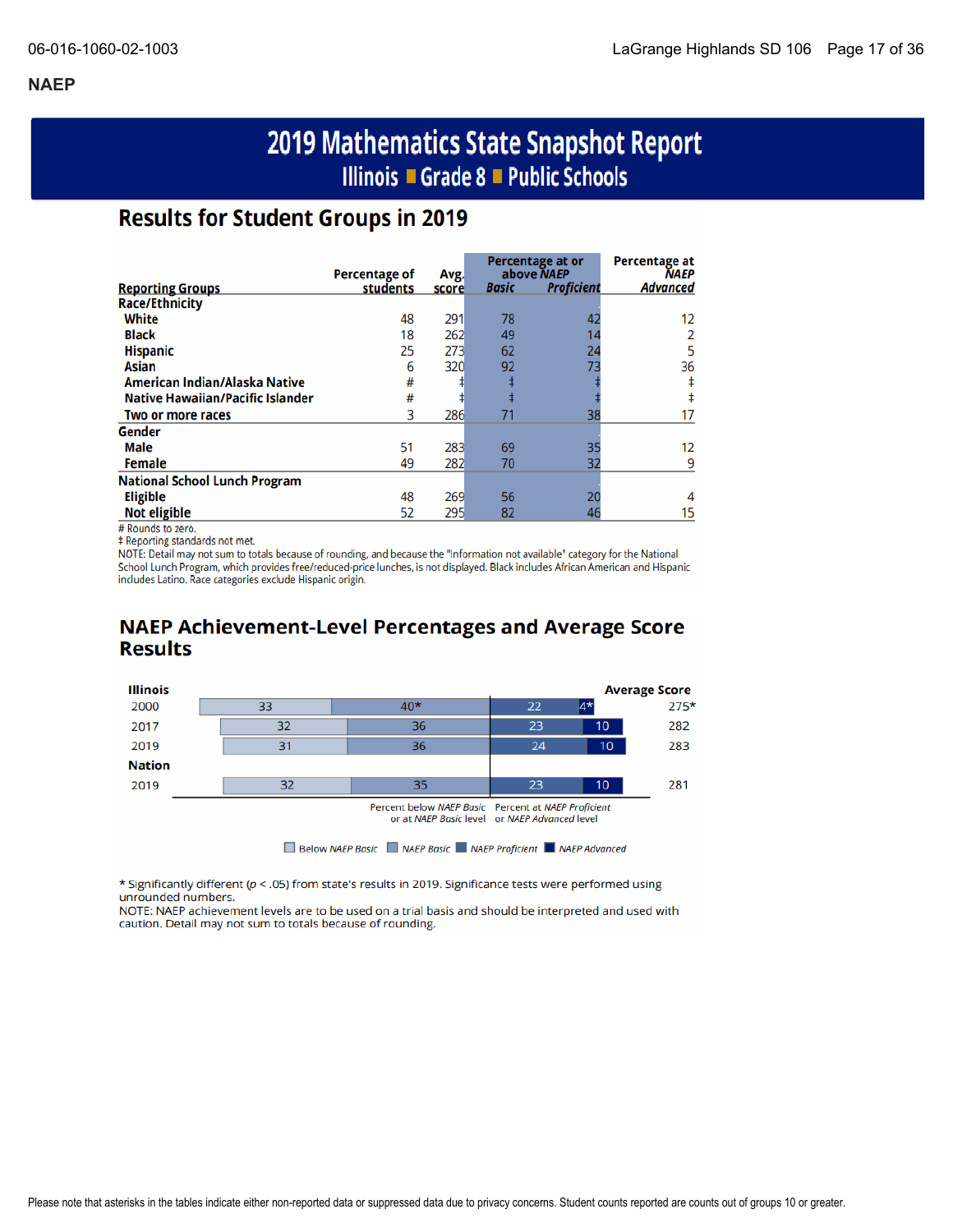# **National Center for Education Statistics**

2019 Mathematics Grades 4 and 8 Assessment Report Cards: Summary Data Tables for National and State Sample Sizes, Participation Rates, Proportions of SD and ELL Students Identified, and Types of Accommodations

Table A-11. Inclusion rate and standard error (SE) in NAEP mathematics for fourth- and eighth-grade public school students with disabilities (SD) and English language learners (ELL), as a percentage of identified SD or ELL students, by state/jurisdiction: 2019

|                    |                | Percentage of identified SD or ELL students |                             |                |    |                |           |
|--------------------|----------------|---------------------------------------------|-----------------------------|----------------|----|----------------|-----------|
|                    | Grade 4        |                                             |                             | Grade 8        |    |                |           |
|                    | <b>SD</b>      |                                             |                             | SD             |    | ᄟ              |           |
| State/jurisdiction | Inclusion rate | SE                                          | <b>SE</b><br>Inclusion rate | Inclusion rate | SE | Inclusion rate | <b>SE</b> |
| <b>Illinois</b>    | 95             |                                             | 98<br>v.                    | 94             |    | 95             | 2.0       |

† Not applicable. Standard error estimate cannot be accurately determined.

± Reporting standards not met. Sample size insufficient to permit a reliable estimate.

<sup>1</sup> The state/jurisdiction's inclusion rate is higher than or not significantly different from the National Assessment Governing Board goal of 85 percent.

<sup>2</sup> Department of Defense Education Activity (overseas and domestic schools).

NOTE: Beginning with the 2017 assessment, NAEP mathematics results are from a digitally based assessment; prior to 2017, results were from a paper-andpencil based assessment. SD includes students identified as having an Individualized Education Program but excludes other students protected under Section 504 of the Rehabilitation Act of 1973. In Puerto Rico, the English language learner (ELL) category is for the Spanish language learner (SLL).

SOURCE: U.S. Department of Education, Institute of Education Sciences, National Center for Education Statistics, National Assessment of Educational Progress (NAEP), 2019 Mathematics Assessment.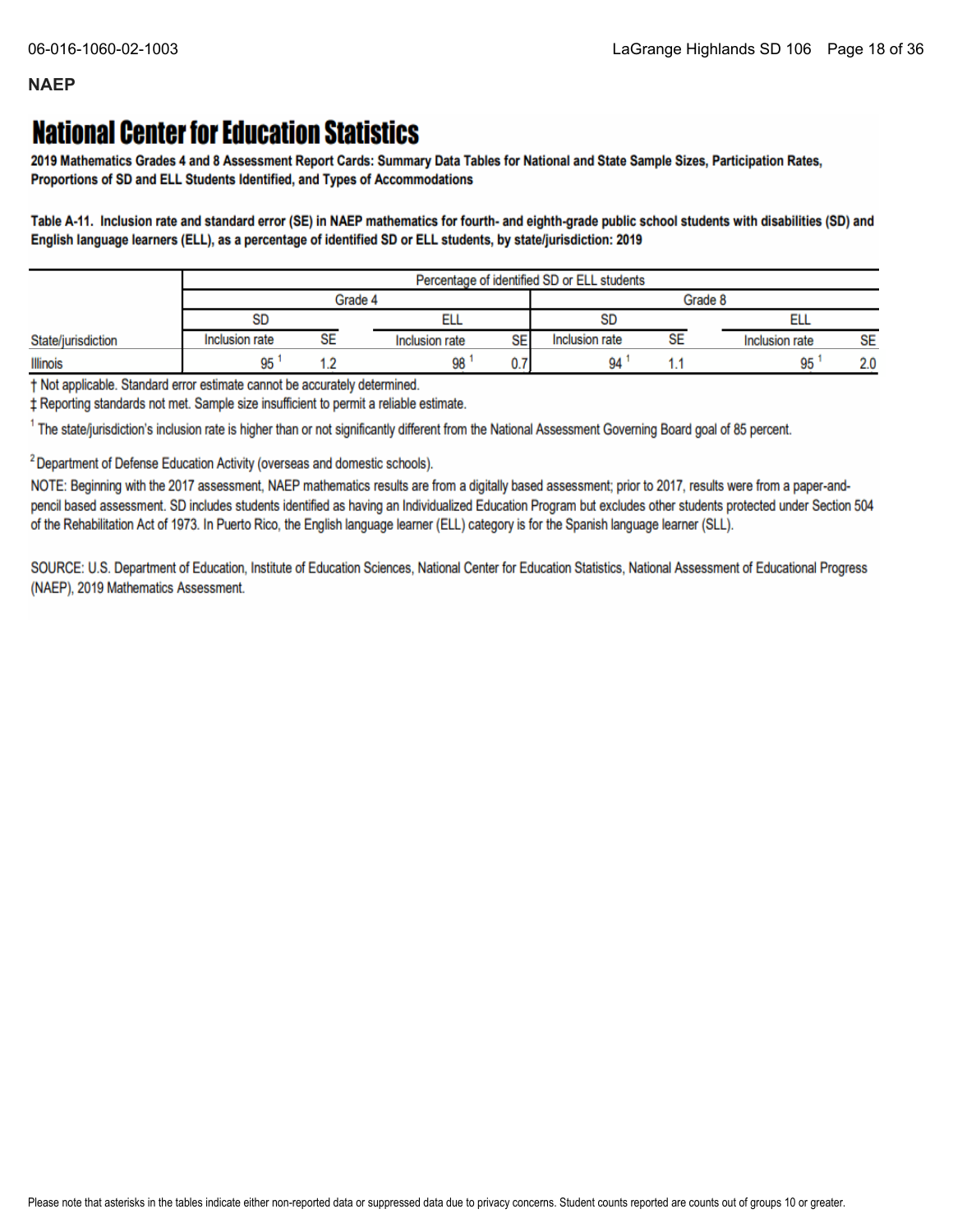# 2019 Reading State Snapshot Report Illinois ■ Grade 4 ■ Public Schools

### **Results for Student Groups in 2019**

|                                         | <b>Percentage of</b> |               |              | Percentage at or<br>above NAEP | <b>Percentage at</b><br><b>NAEP</b> |
|-----------------------------------------|----------------------|---------------|--------------|--------------------------------|-------------------------------------|
| <b>Reporting Groups</b>                 | students             | Avg.<br>score | <b>Basic</b> | <b>Proficient</b>              | <b>Advanced</b>                     |
| <b>Race/Ethnicity</b>                   |                      |               |              |                                |                                     |
| White                                   | 46                   | 228           | 75           | 45                             | 12                                  |
| <b>Black</b>                            | 18                   | 200           | 46           |                                |                                     |
| <b>Hispanic</b>                         | 27                   | 208           | 55           | 23                             | 4                                   |
| Asian                                   | 4                    | 238           | 82           | 57                             | 19                                  |
| American Indian/Alaska Native           | #                    |               |              |                                |                                     |
| <b>Native Hawaiian/Pacific Islander</b> | #                    |               |              |                                |                                     |
| Two or more races                       | 4                    | 229           | 74           | 43                             |                                     |
| Gender                                  |                      |               |              |                                |                                     |
| Male                                    | 50                   | 215           | 61           | 32                             | 8                                   |
| <b>Female</b>                           | 50                   | 221           | 68           | 36                             |                                     |
| <b>National School Lunch Program</b>    |                      |               |              |                                |                                     |
| <b>Eligible</b>                         | 52                   | 205           | 51           |                                |                                     |
| <b>Not eligible</b>                     | 47                   | 233           | 79           |                                | 14                                  |

# Rounds to zero.

‡ Reporting standards not met.

NOTE: Detail may not sum to totals because of rounding, and because the "Information not available" category for the National School Lunch Program, which provides free/reduced-price lunches, is not displayed. Black includes African American and Hispanic includes Latino. Race categories exclude Hispanic origin.

### **NAEP Achievement-Level Percentages and Average Score Results**



NOTE: NAEP achievement levels are to be used on a trial basis and should be interpreted and used with caution. Detail may not sum to totals because of rounding.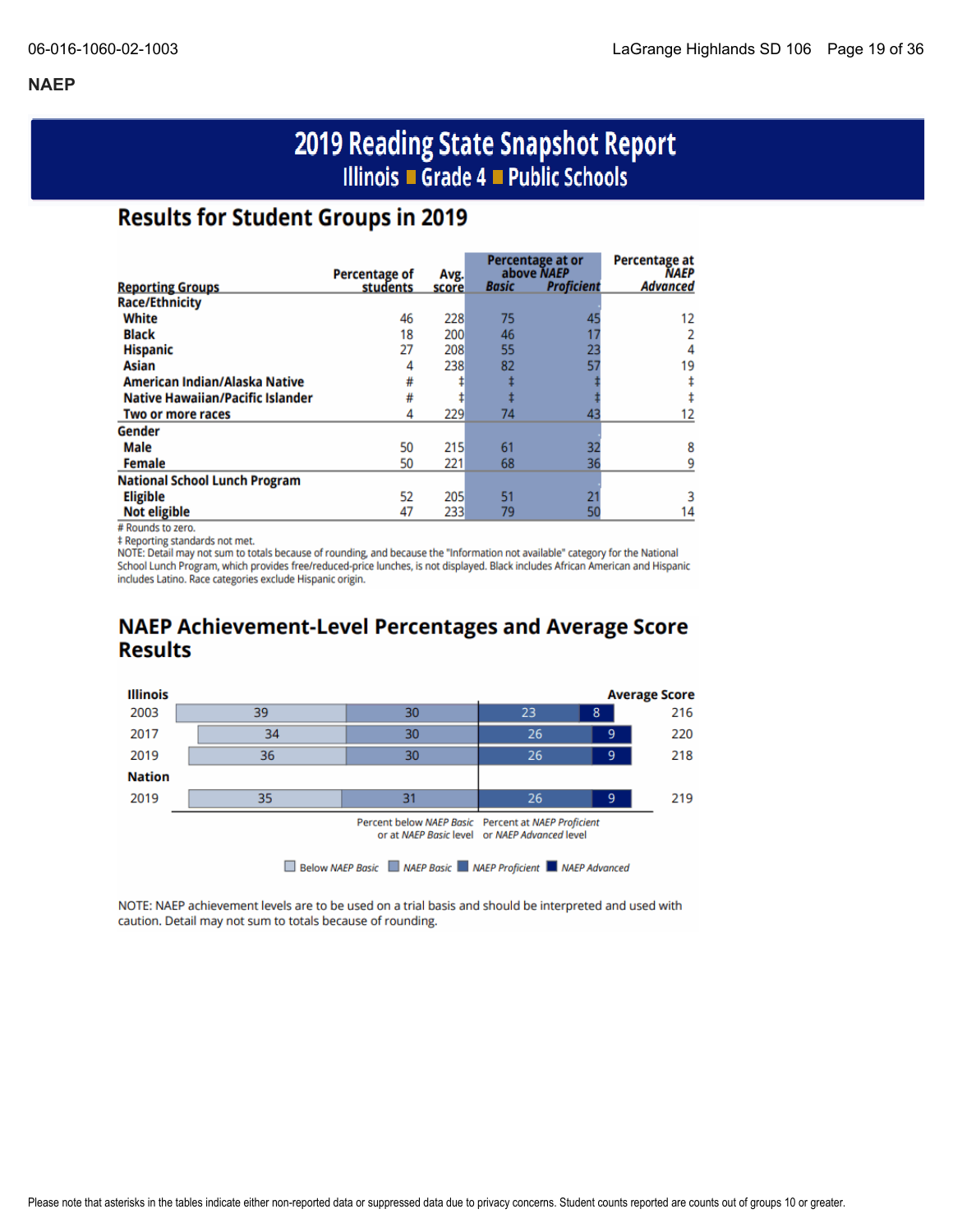# 2019 Reading State Snapshot Report Illinois ■ Grade 8 ■ Public Schools

### **Results for Student Groups in 2019**

|                                         |                                  |       |              | Percentage at or                | Percentage at           |
|-----------------------------------------|----------------------------------|-------|--------------|---------------------------------|-------------------------|
|                                         | <b>Percentage of</b><br>students | Avg.  | <b>Basic</b> | above NAEP<br><b>Proficient</b> | NAEP<br><b>Advanced</b> |
| <b>Reporting Groups</b>                 |                                  | score |              |                                 |                         |
| <b>Race/Ethnicity</b>                   |                                  |       |              |                                 |                         |
| White                                   | 48                               | 274   | 82           | 45                              | 6                       |
| <b>Black</b>                            | 18                               | 246   | 56           |                                 |                         |
| <b>Hispanic</b>                         | 25                               | 255   | 66           | 25                              |                         |
| Asian                                   | 6                                | 290   | 90           | 66                              | 15                      |
| American Indian/Alaska Native           | #                                |       |              |                                 |                         |
| <b>Native Hawaiian/Pacific Islander</b> | #                                |       |              |                                 |                         |
| Two or more races                       | 3                                | 263   | 72           | 32                              |                         |
| Gender                                  |                                  |       |              |                                 |                         |
| <b>Male</b>                             | 51                               | 260   | 69           | 32                              |                         |
| <b>Female</b>                           | 49                               | 269   | 78           | 40                              |                         |
| <b>National School Lunch Program</b>    |                                  |       |              |                                 |                         |
| <b>Eligible</b>                         | 50                               | 251   | 62           |                                 |                         |
| <b>Not eligible</b>                     | 50                               | 278   | 85           | 50                              |                         |

# Rounds to zero.

‡ Reporting standards not met.

NOTE: Detail may not sum to totals because of rounding, and because the "Information not available" category for the National School Lunch Program, which provides free/reduced-price lunches, is not displayed. Black includes African American and Hispanic includes Latino. Race categories exclude Hispanic origin.

### **NAEP Achievement-Level Percentages and Average Score Results**



\* Significantly different ( $p < .05$ ) from state's results in 2019. Significance tests were performed using unrounded numbers.

NOTE: NAEP achievement levels are to be used on a trial basis and should be interpreted and used with caution. Detail may not sum to totals because of rounding.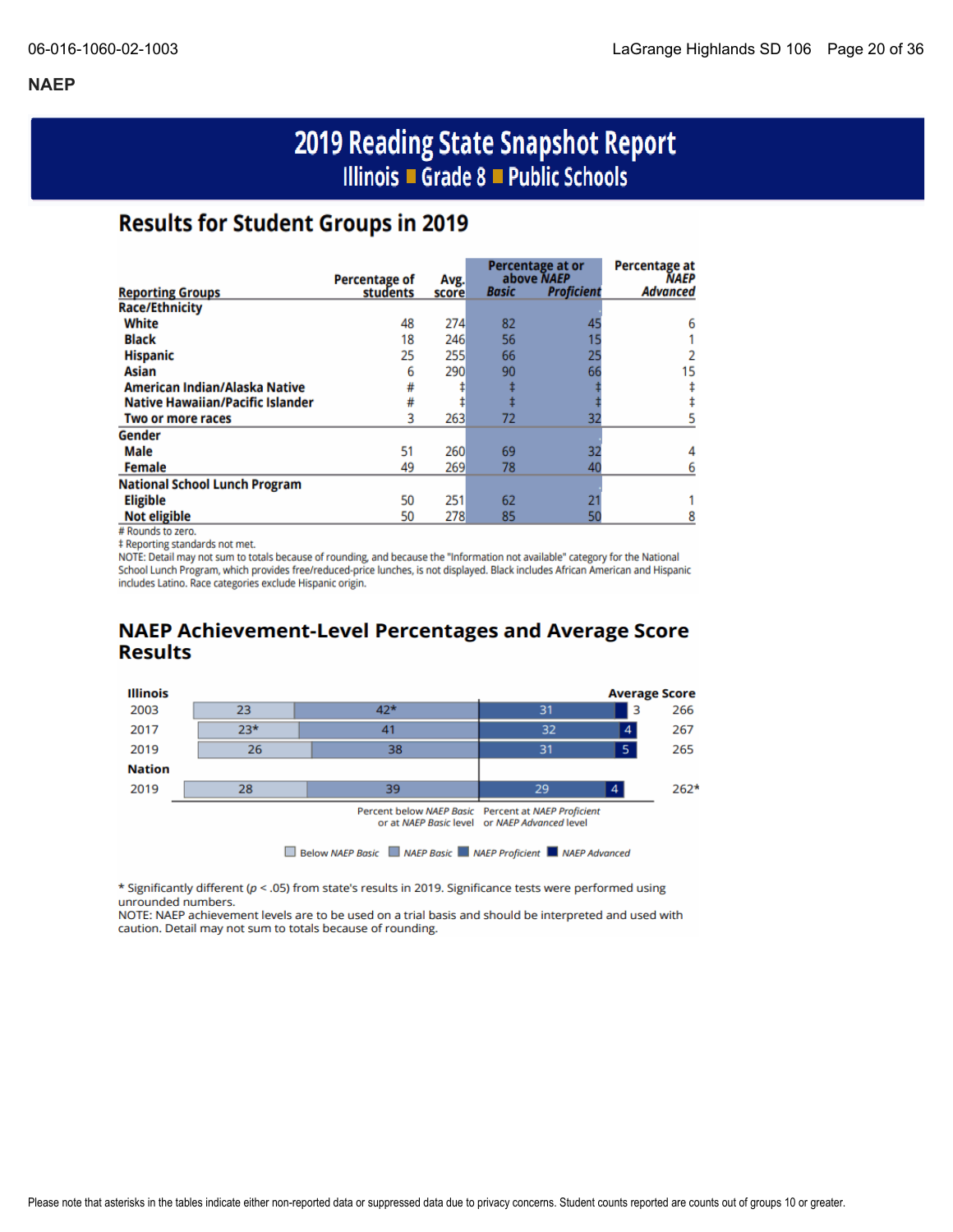## **National Center for Education Statistics**

2019 Reading Grades 4 and 8 Assessment Report Cards: Summary Data Tables for National and State Sample Sizes, Participation Rates, Proportions of SD and ELL Students Identified, and Types of Accommodations

Table A-11. Inclusion rate and standard error (SE) in NAEP reading for fourth- and eighth-grade public school students with disabilities (SD) and English language learners (ELL), as a percentage of identified SD or ELL students, by state/jurisdiction: 2019

|                    |                | Percentage of identified SD or ELL students |                |         |                |    |                |           |
|--------------------|----------------|---------------------------------------------|----------------|---------|----------------|----|----------------|-----------|
|                    | Grade 4        |                                             |                | Grade 8 |                |    |                |           |
|                    | SD             |                                             | ᄄᄔ             |         | <b>SD</b>      |    |                |           |
| State/jurisdiction | Inclusion rate | SE                                          | Inclusion rate | SE      | Inclusion rate | SE | Inclusion rate | <b>SE</b> |
| Illinois           | 91             |                                             | 96             | ∴0.     | 95             |    | 94             | 1.6       |

† Not applicable. Standard error estimate cannot be accurately determined.

± Reporting standards not met. Sample size insufficient to permit a reliable estimate.

<sup>1</sup> The state/jurisdiction's inclusion rate is higher than or not significantly different from the National Assessment Governing Board goal of 85 percent.

<sup>2</sup> Department of Defense Education Activity (overseas and domestic schools).

NOTE: Beginning with the 2017 assessment, NAEP reading results are from a digitally based assessment; prior to 2017, results were from a paper-and-pencil based assessment. SD includes students identified as having an Individualized Education Program but excludes other students protected under Section 504 of the Rehabilitation Act of 1973.

SOURCE: U.S. Department of Education, Institute of Education Sciences, National Center for Education Statistics, National Assessment of Educational Progress (NAEP), 2019 Reading Assessment.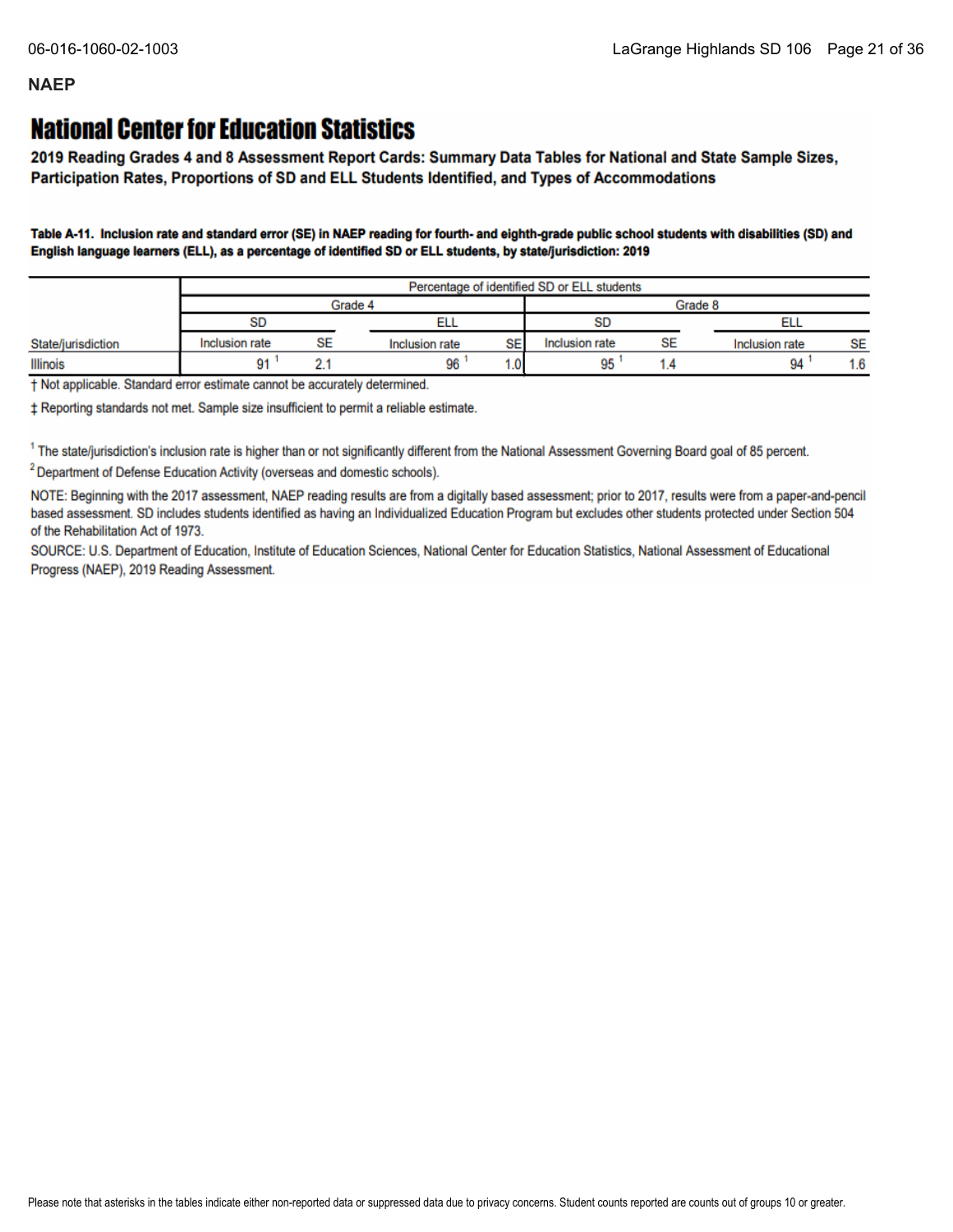### **2019 IL Gr 4 Math - Students with Disabilities**

Percentage below Basic, percentage at Basic, percentage at Proficient and percentage at Advanced for grade 4 mathematics, by Disability status of student, including those with 504 plan [IEP] for jurisdiction: 2019 2019, Illinois



IEP NOTE: The category "students with disabilities" includes students identified as having either an Individualized Education Program (IEP) or protection under Section 504 of the Rehabilitation Act of 1973.

NOTE: Some apparent differences between estimates may not be statistically significant.

SOURCE: U.S. Department of Education, Institute of Education Sciences, National Center for Education Statistics, National Assessment of Educational Progress (NAEP), 2019 Mathematics Assessment.

### **2019 IL Gr 8 Math - Students with Disabilities**

Percentage below Basic, percentage at Basic, percentage at Proficient and percentage at Advanced for grade 8 mathematics, by Disability status of student, including those with 504 plan [IEP] for jurisdiction: 2019 2019, Illinois



# Rounds to zero.

IEP NOTE: The category "students with disabilities" includes students identified as having either an Individualized Education Program (IEP) or protection under Section 504 of the Rehabilitation Act of 1973.

NOTE: Some apparent differences between estimates may not be statistically significant.

SOURCE: U.S. Department of Education, Institute of Education Sciences, National Center for Education Statistics, National Assessment of Educational Progress (NAEP), 2019 Mathematics Assessment.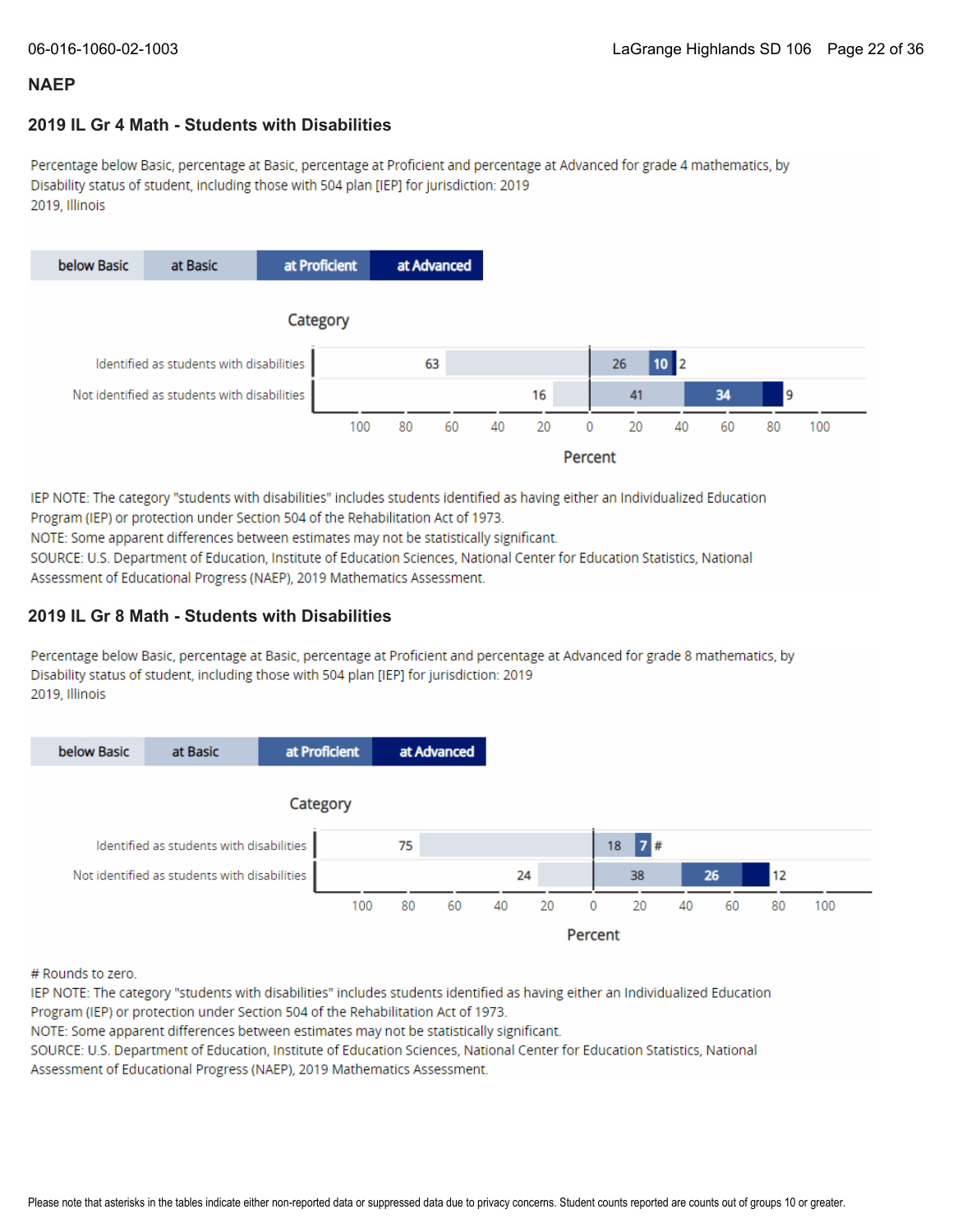### **2019 IL Gr 4 Reading - Students with Disabilities**

Percentage below Basic, percentage at Basic, percentage at Proficient and percentage at Advanced for grade 4 reading, by Disability status of student, including those with 504 plan [IEP] for jurisdiction: 2019 2019, Illinois



IEP NOTE: The category "students with disabilities" includes students identified as having either an Individualized Education Program (IEP) or protection under Section 504 of the Rehabilitation Act of 1973.

NOTE: Some apparent differences between estimates may not be statistically significant.

SOURCE: U.S. Department of Education, Institute of Education Sciences, National Center for Education Statistics, National Assessment of Educational Progress (NAEP), 2019 Reading Assessment.

### **2019 IL Gr 8 Reading - Students with Disabilities**

Percentage below Basic, percentage at Basic, percentage at Proficient and percentage at Advanced for grade 8 reading, by Disability status of student, including those with 504 plan [IEP] for jurisdiction: 2019 2019, Illinois



# Rounds to zero.

IEP NOTE: The category "students with disabilities" includes students identified as having either an Individualized Education Program (IEP) or protection under Section 504 of the Rehabilitation Act of 1973.

NOTE: Some apparent differences between estimates may not be statistically significant.

SOURCE: U.S. Department of Education, Institute of Education Sciences, National Center for Education Statistics, National Assessment of Educational Progress (NAEP), 2019 Reading Assessment.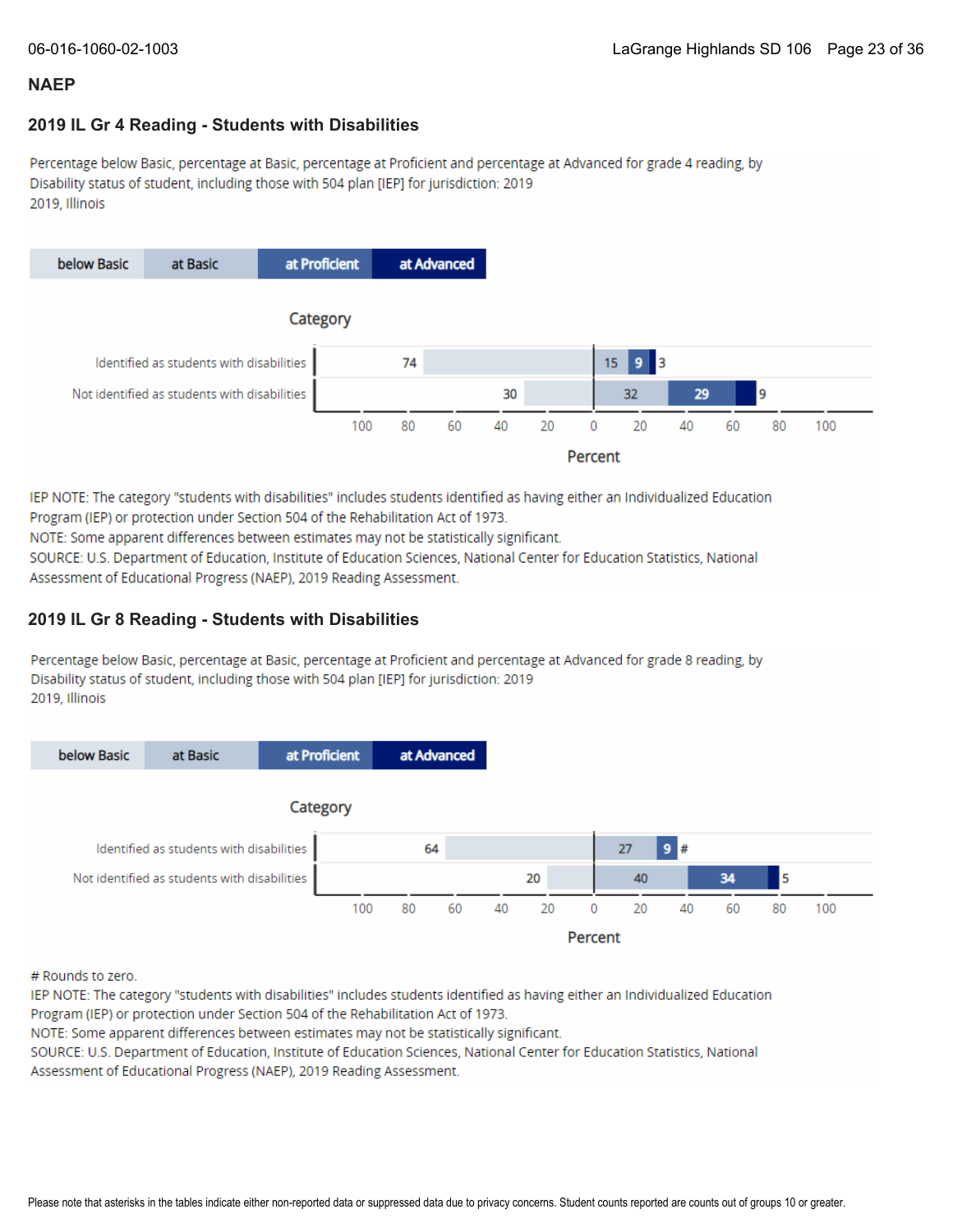### **2019 IL Gr 4 Math - English Learners**

Percentage below Basic, percentage at Basic, percentage at Proficient and percentage at Advanced for grade 4 mathematics, by Status as English Language Learner, 2 categories [LEP] for jurisdiction: 2019 2019. Illinois



NOTE: Some apparent differences between estimates may not be statistically significant.

SOURCE: U.S. Department of Education, Institute of Education Sciences, National Center for Education Statistics, National Assessment of Educational Progress (NAEP), 2019 Mathematics Assessment.

### **2019 IL Gr 8 Math - English Learners**

Percentage below Basic, percentage at Basic, percentage at Proficient and percentage at Advanced for grade 8 mathematics, by Status as English Language Learner, 2 categories [LEP] for jurisdiction: 2019 2019. Illinois



# Rounds to zero.

NOTE: Some apparent differences between estimates may not be statistically significant.

SOURCE: U.S. Department of Education, Institute of Education Sciences, National Center for Education Statistics, National Assessment of Educational Progress (NAEP), 2019 Mathematics Assessment.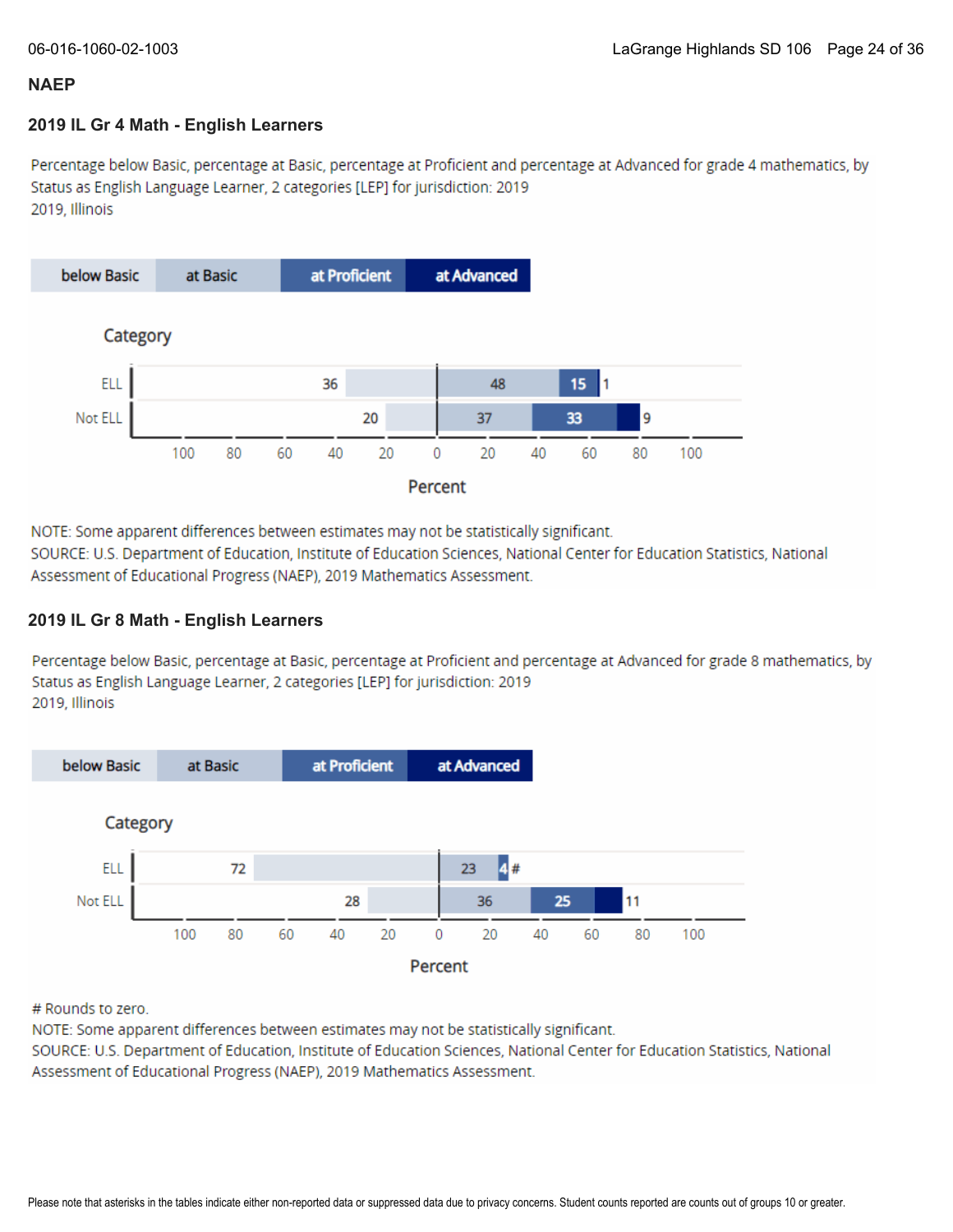### **2019 IL Gr 4 Reading - English Learners**

Percentage below Basic, percentage at Basic, percentage at Proficient and percentage at Advanced for grade 4 reading, by Status as English Language Learner, 2 categories [LEP] for jurisdiction: 2019 2019, Illinois



NOTE: Some apparent differences between estimates may not be statistically significant.

SOURCE: U.S. Department of Education, Institute of Education Sciences, National Center for Education Statistics, National Assessment of Educational Progress (NAEP), 2019 Reading Assessment.

### **2019 IL Gr 8 Reading - English Learners**

Percentage below Basic, percentage at Basic, percentage at Proficient and percentage at Advanced for grade 8 reading, by Status as English Language Learner, 2 categories [LEP] for jurisdiction: 2019 2019, Illinois



# Rounds to zero.

NOTE: Some apparent differences between estimates may not be statistically significant.

SOURCE: U.S. Department of Education, Institute of Education Sciences, National Center for Education Statistics, National Assessment of Educational Progress (NAEP), 2019 Reading Assessment.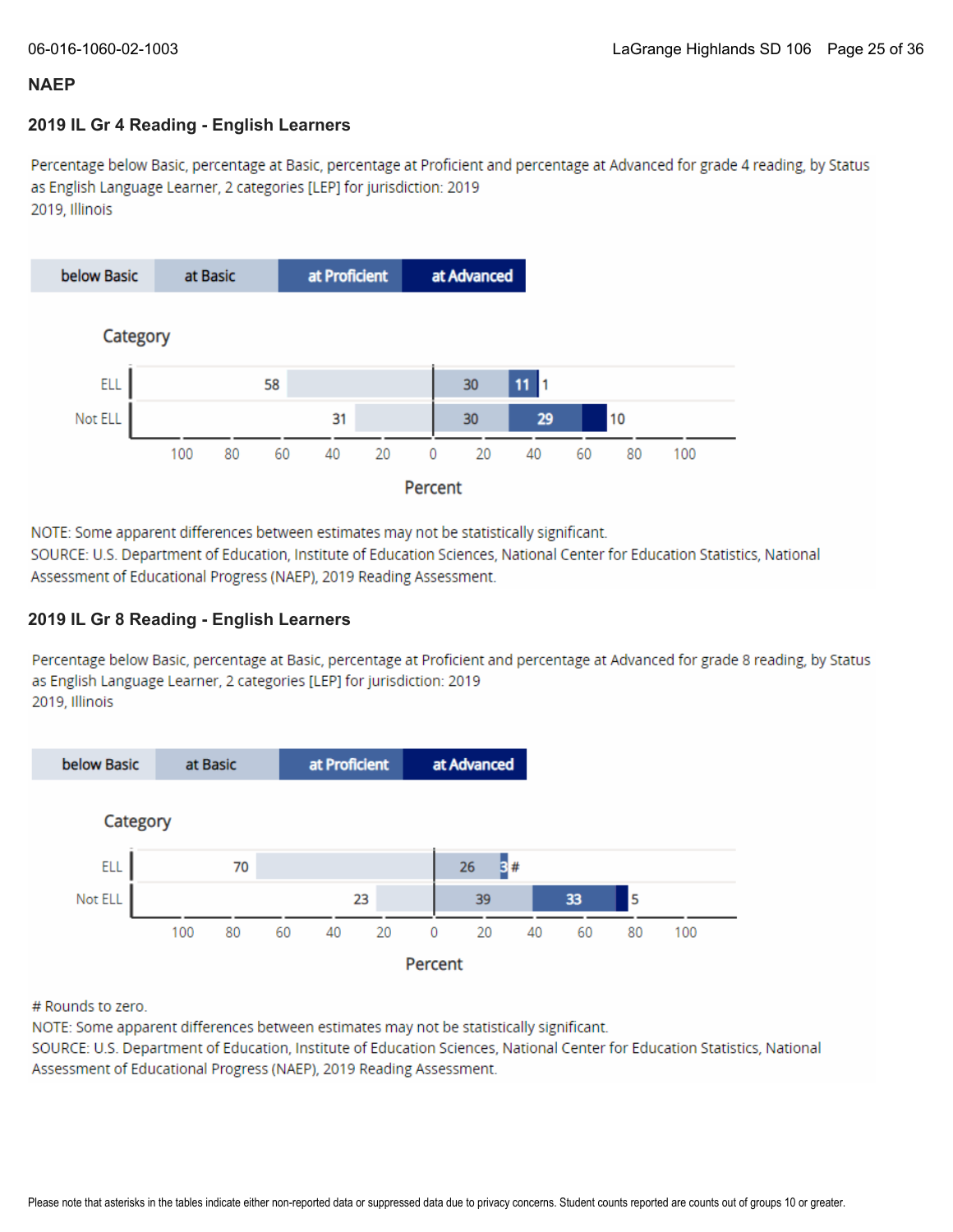The National Assessment of Educational Progress is a nationally representative and continuing assessment have been conducted periodically in reading, mathematics, science writing, U.S. history, civics, geography, and the arts.

NAEP does not provide scores for individual students or schools; instead, it offers results regarding subject-matter achievement, instructional experiences, and school environment for populations of students and sub-groups of those populations. NAEP results are based on a sample of student populations of interest.

Additional information regarding NAEP results can be found here:

- **Mathematics** 
	- o 2019 Grade 4 <u><https://www.isbe.net/Documents/naep-2019-math-snap-4.pdf></u>
	- o 2019 Grade 8 <u><https://www.isbe.net/Documents/naep-2019-math-snap-8.pdf></u>
	- o 2019 State Report Grades 4 and 8 <https://www.isbe.net/Documents/naep-2019-math-state-4-8.pdf>
	- o 2019 NAEP Inclusion Rates [https://www.nationsreportcard.gov/mathematics/supportive\\_files/2019\\_technical\\_appendix\\_math.pdf](https://www.nationsreportcard.gov/mathematics/supportive_files/2019_technical_appendix_math.pdf)
- **Reading** 
	- o 2019 Grade 4 <u><https://www.isbe.net/Documents/naep-2019-read-snap-4.pdf></u>
	- o 2019 Grade 8 <u><https://www.isbe.net/Documents/naep-2019-read-snap-8.pdf></u>
	- o 2019 State Report Grades 4 and 8 <https://www.isbe.net/Documents/naep-2019-read-state-4-8.pdf>
	- o 2019 NAEP Inclusion Rates [https://www.nationsreportcard.gov/reading/supportive\\_files/2019\\_technical\\_appendix\\_reading.pdf](https://www.nationsreportcard.gov/reading/supportive_files/2019_technical_appendix_reading.pdf)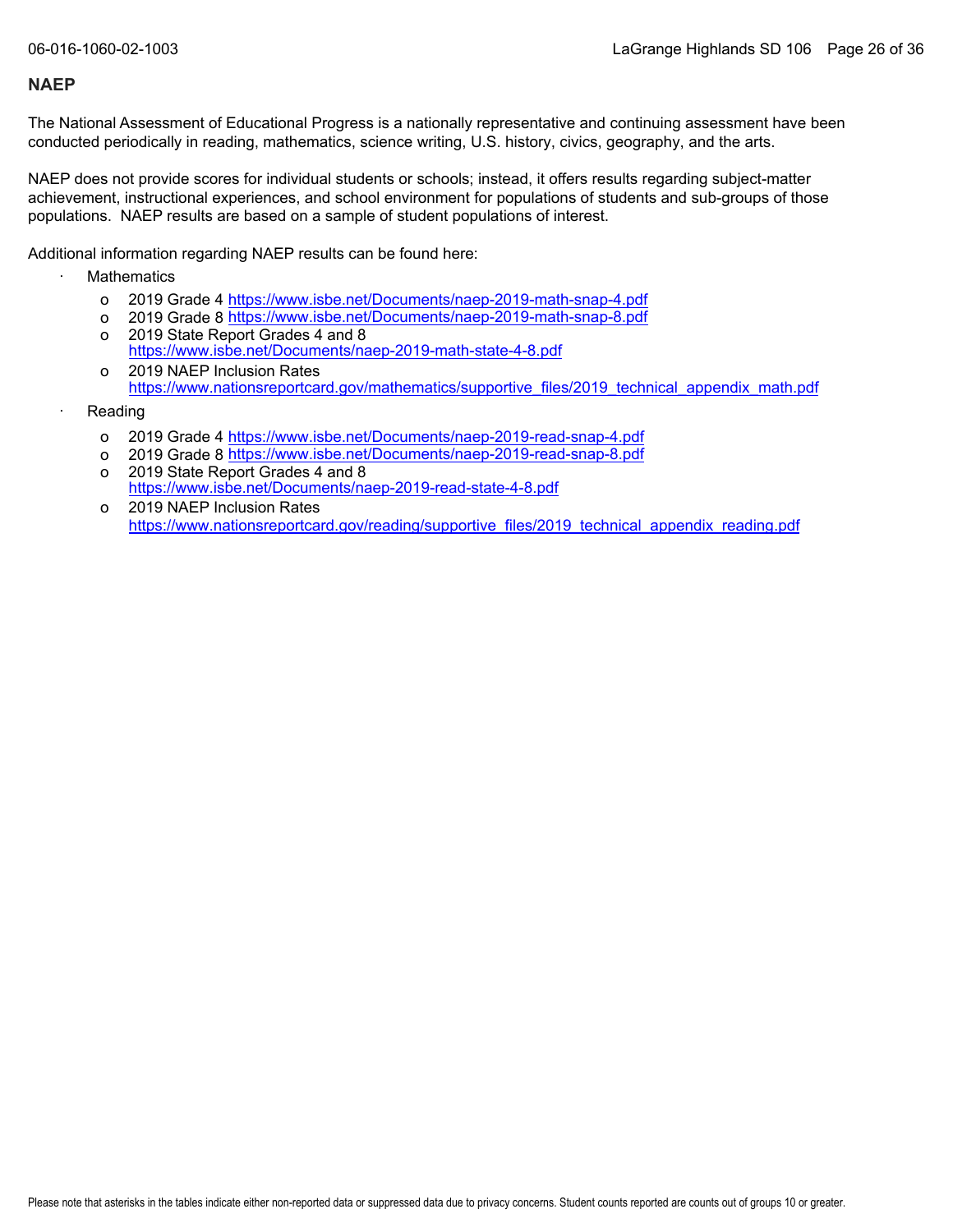### **CIVIL RIGHTS DATA COLLECTION - 2017-18 SCHOOL YEAR**

Data from the Civil Rights Data Collection comes directly from the U.S. Department of Education (ED). ED collects the data directly from ISBE and school districts and releases the information on a two to three-year delay.

ISBE also collects some of these data elements from districts and reports the results in the year it was collected. Current year data forin-school suspensions, out-of-school suspensions, and expulsions is reported by ISBE in a separate report on <u>www.isbe.net</u> . Current year data for chronic absenteeism can be found in the Students section of the Report Card. Current year data for accelerated coursework can be found in the Academic Performance section of the Report Card. Please note data may not match due to differences in data collection methods.

| <b>CRDC - IN-SCHOOL</b><br><b>SUSPENSIONS</b> |      |              | <b>CRDC - OUT-OF-SCHOOL</b><br><b>SUSPENSIONS</b> |                 | <b>CRDC - EXPULSIONS</b> |
|-----------------------------------------------|------|--------------|---------------------------------------------------|-----------------|--------------------------|
| <b>District</b>                               | 0.9% | District     | $0.0\%$                                           | <b>District</b> | $0.0\%$                  |
| <b>State</b>                                  | 5.1% | <b>State</b> | 3.5%                                              | <b>State</b>    | 0.1%                     |

| <b>CRDC - SCHOOL-RELATED</b><br><b>ARRESTS</b> |         |  |  |
|------------------------------------------------|---------|--|--|
| <b>District</b>                                | $0.0\%$ |  |  |
| <b>State</b>                                   | 0.1%    |  |  |

| TED     |                 | <b>CRDC - REFERRAL TO</b><br><b>LAW ENFORCEMENT</b> |                 | <b>CRDC - CHRONIC</b><br><b>ABSENTEEISM</b> |  |  |
|---------|-----------------|-----------------------------------------------------|-----------------|---------------------------------------------|--|--|
| 0.0%    | <b>District</b> | $0.0\%$                                             | <b>District</b> | 4.5%                                        |  |  |
| $0.1\%$ | <b>State</b>    | 0.7%                                                | <b>State</b>    | 16.3%                                       |  |  |

| <b>CRDC - INCIDENTS</b><br><b>OF VIOLENCE</b> |      |  |
|-----------------------------------------------|------|--|
| Rate of<br>Incidents of<br><b>Violence</b>    |      |  |
| <b>District</b>                               | 0.2% |  |
| <b>State</b>                                  | 2.2% |  |

| <b>CRDC - INCIDENTS OF VIOLENCE - FIREARM AND HOMICIDE</b>   |                |          |  |  |  |
|--------------------------------------------------------------|----------------|----------|--|--|--|
|                                                              | <b>Firearm</b> | Homicide |  |  |  |
| Schools in the<br>District with<br>Incidents of Violence     |                |          |  |  |  |
| Schools in the<br><b>State with</b><br>Incidents of Violence | 153            | 5        |  |  |  |

Please note that at the school level, these metrics are displayed as a yes or no indicator. However, at the district and state level, these metrics are displayed as a count.

| <b>CRDC - NUMBER AND PERCENT</b><br><b>ENROLLED IN PRESCHOOL</b> |        |  |  |
|------------------------------------------------------------------|--------|--|--|
| <b>District</b>                                                  | 40     |  |  |
|                                                                  | 4.4%   |  |  |
| <b>State</b>                                                     | 78,272 |  |  |
|                                                                  | 3.9%   |  |  |

| <b>CRDC - ADVANCED PLACEMENT COURSE WORK</b> |                    |                                                                    |                    |         |                                |                |  |  |  |
|----------------------------------------------|--------------------|--------------------------------------------------------------------|--------------------|---------|--------------------------------|----------------|--|--|--|
|                                              |                    | INTERNATIONAL BACCALAUREATE (IB)<br><b>ADVANCED PLACEMENT (AP)</b> |                    |         |                                |                |  |  |  |
|                                              | <b>COURSE WORK</b> |                                                                    | <b>COURSE WORK</b> |         | <b>DUAL CREDIT COURSE WORK</b> |                |  |  |  |
|                                              | <b>Number</b>      | Percent                                                            | <b>Number</b>      | Percent | <b>Number</b>                  | <b>Percent</b> |  |  |  |
| All                                          |                    |                                                                    |                    |         |                                |                |  |  |  |
| District                                     |                    | $0.0\%$                                                            |                    | 0.0%    |                                | 0.0%           |  |  |  |
| State                                        | 143.753            | $7.2\%$                                                            | 5.004              | $0.3\%$ | 65.736                         | 3.3%           |  |  |  |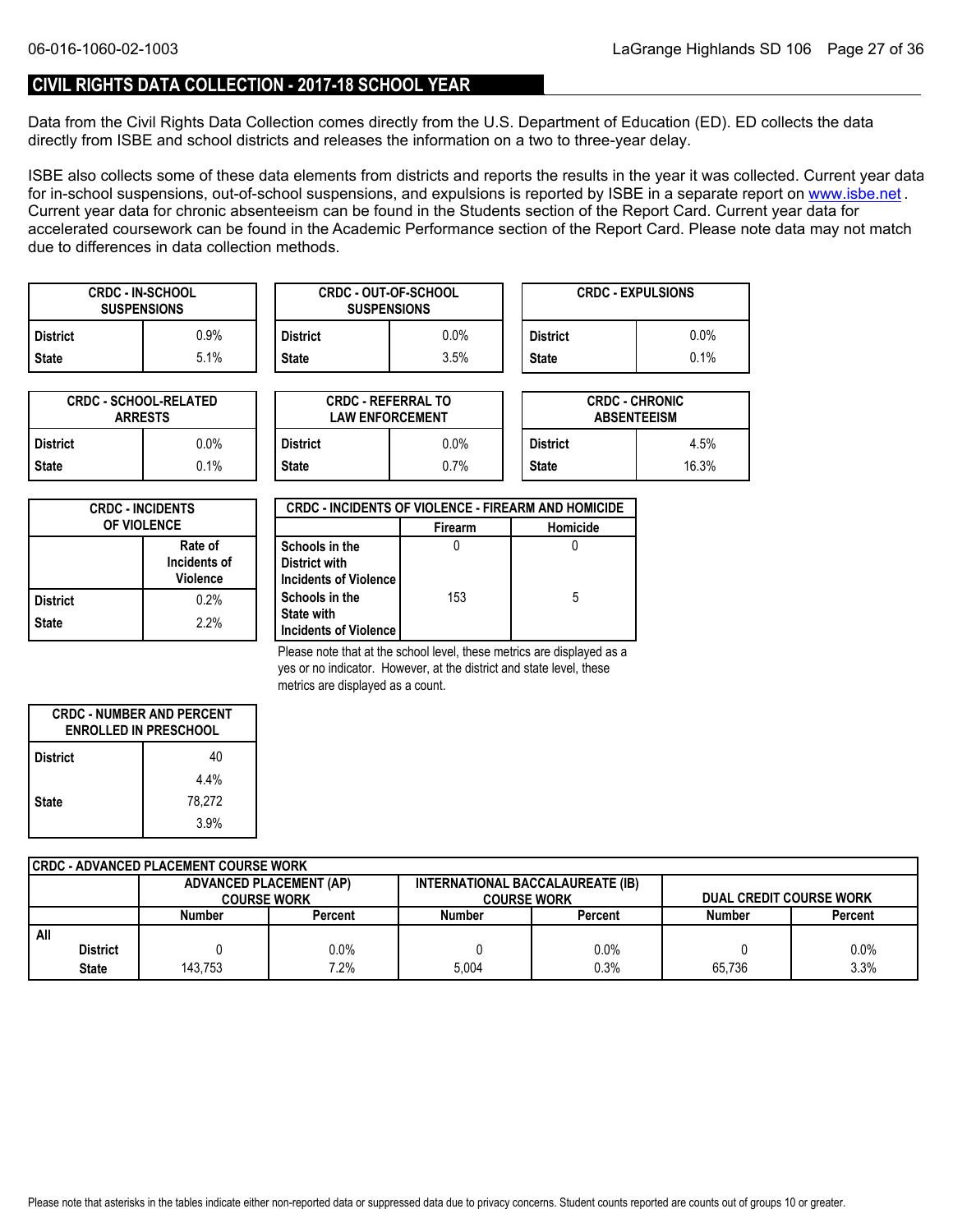### RACE/ETHNICITY AND DISABILITY CATEGORY FOR STUDENTS WITH IEPS

### **Percent of Students with IEPs by Race / Ethnicity**

|             |                     | White    | <b>Black</b> | Hispanic | Asian | <b>Native</b><br><b>Hawaiian</b> | <b>Native</b><br>American | Two or More<br><b>Races</b> |
|-------------|---------------------|----------|--------------|----------|-------|----------------------------------|---------------------------|-----------------------------|
|             | All Students        | 79.2%    | 0.5%         | 13.5%    | 4.0%  |                                  |                           | 2.8%                        |
| District    | Students with IEPs  | $84.0\%$ | $3.0\%$      | 8.0%     | 4.0%  |                                  |                           | 1.0%                        |
| All Peer    | <b>All Students</b> | 49.5%    | 13.2%        | 26.1%    | 6.7%  | 0.1%                             | 0.2%                      | 4.2%                        |
| Districts * | Students with IEPs  | 48.4%    | $15.4\%$     | 27.5%    | 4.1%  | $0.1\%$                          | 0.2%                      | 4.3%                        |
| State       | <b>All Students</b> | 47.5%    | 16.6%        | 26.6%    | 5.2%  | 0.1%                             | 0.3%                      | 3.8%                        |
|             | Students with IEPs  | 46.5%    | 19.7%        | 26.8%    | 2.7%  | 0.1%                             | 0.3%                      | 3.9%                        |

### **Percent of Students with IEPs in Each Disability Category**

|                                     | <b>Percent of All Students</b> |                 |              | <b>Percent of Students with IEPs</b> |                 |              |
|-------------------------------------|--------------------------------|-----------------|--------------|--------------------------------------|-----------------|--------------|
|                                     |                                | <b>All Peer</b> |              |                                      | <b>All Peer</b> |              |
| <b>Disability Category</b>          | <b>District</b>                | Districts*      | <b>State</b> | <b>District</b>                      | Districts*      | <b>State</b> |
| Autism                              | 1.4%                           | 1.4%            | 1.4%         | 13.0%                                | 9.3%            | 9.6%         |
| Deafness                            |                                | $0.0\%$         | 0.0%         |                                      | 0.2%            | 0.2%         |
| Deaf-Blindness                      |                                | $0.0\%$         | 0.0%         |                                      | $0.0\%$         | 0.0%         |
| Developmental Delay                 | 1.8%                           | 3.2%            | 2.0%         | 17.0%                                | 21.0%           | 13.4%        |
| <b>Emotional Disability</b>         | 0.1%                           | 0.8%            | 0.9%         | 1.0%                                 | 4.9%            | 6.2%         |
| Hearing Impairment                  | 0.2%                           | 0.2%            | 0.1%         | 2.0%                                 | 1.0%            | 0.9%         |
| <b>Intellectual Disability</b>      | 0.3%                           | 0.4%            | 0.8%         | 3.0%                                 | 2.7%            | 5.1%         |
| <b>Multiple Disabilities</b>        |                                | 0.1%            | 0.2%         |                                      | 0.9%            | 1.0%         |
| Orthopedic Impairment               |                                | $0.0\%$         | $0.0\%$      |                                      | 0.3%            | 0.3%         |
| Other Health Impairment             | 1.6%                           | 1.7%            | 2.0%         | 15.0%                                | 11.2%           | 13.2%        |
| <b>Specific Learning Disability</b> | 2.0%                           | 3.9%            | 5.1%         | 18.0%                                | 25.1%           | 33.6%        |
| Speech or Language Impairment       | 3.0%                           | 3.5%            | 2.4%         | 28.0%                                | 22.8%           | 16.0%        |
| Traumatic Brain Injury              |                                | $0.0\%$         | $0.0\%$      |                                      | 0.1%            | 0.2%         |
| <b>Visual Impairment</b>            | 0.3%                           | 0.1%            | 0.1%         | 3.0%                                 | 0.4%            | 0.3%         |

\*Peer districts are districts of the same type as this district: Elementary School, High School, or Unit District

\*\* Peer districts for Unit Districts do not include Chicago Public Schools

\*\*\* Students who are receiving special education and/or related services via an Individualized Service Plan (ISP) have been removed from all calculations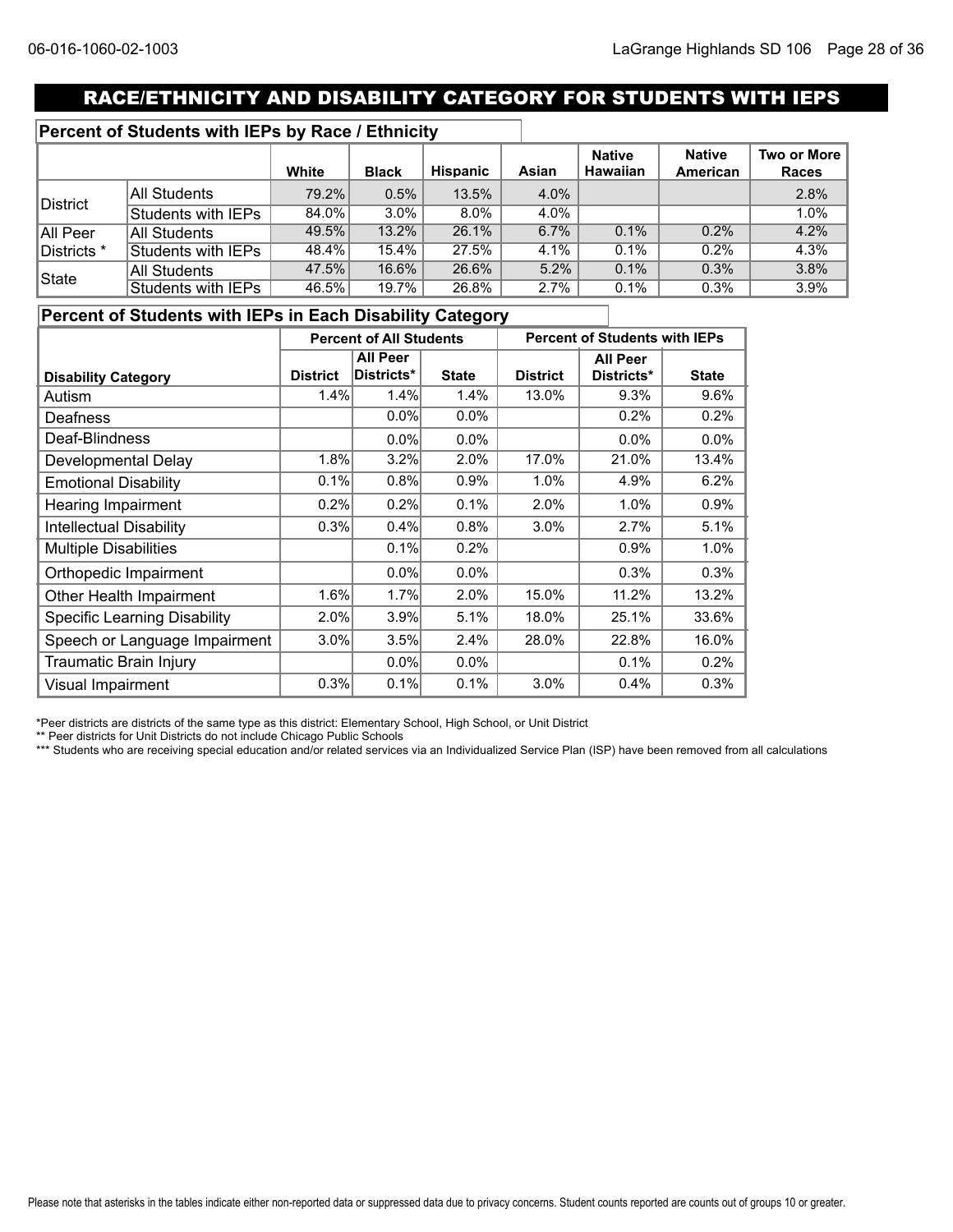### EDUCATIONAL ENVIRONMENTS FOR STUDENTS WITH IEPS

Educational environment refers to the extent to which students with IEPs receive special education and related services in classes or schools with their non-disabled peers. Research has shown that students with IEPs who received their special education and/or related services in the general education environment displayed increased motivation, higher self-esteem, improved communication and socialization skills, and greater academic achievement as compared to students who received their special education and/or related services in a more restrictive, or segregated, environment.

The educational environments in which students with IEPs ages 6-21 receive their special education and/or related services are generally classified into four settings:

- 1. Served inside the general education classroom 80% or more of the day
- 2. Served inside the general education classroom 40% to 79% of the day
- 3. Served inside the general education classroom less than 40% of the day
- 4. Served in separate educational facilities

The following information is provided for students ages 6 through 21.

| <b>Percent of Students with IEPs in Various Educational Environments</b>                               |                     |       |       |       |      |  |  |  |  |
|--------------------------------------------------------------------------------------------------------|---------------------|-------|-------|-------|------|--|--|--|--|
| <b>Separate</b><br>Inside $<$ 40 $\%$<br>Inside $\geq 80\%$<br><b>Inside 40-79%</b><br><b>Facility</b> |                     |       |       |       |      |  |  |  |  |
|                                                                                                        | <b>District</b>     | 81.5% | 12.3% | 2.5%  | 3.7% |  |  |  |  |
| <b>All Students</b><br>with an IEP                                                                     | All Peer Districts* | 60.0% | 20.3% | 13.7% | 6.1% |  |  |  |  |
|                                                                                                        | <b>State</b>        | 53.5% | 26.7% | 13.1% | 6.8% |  |  |  |  |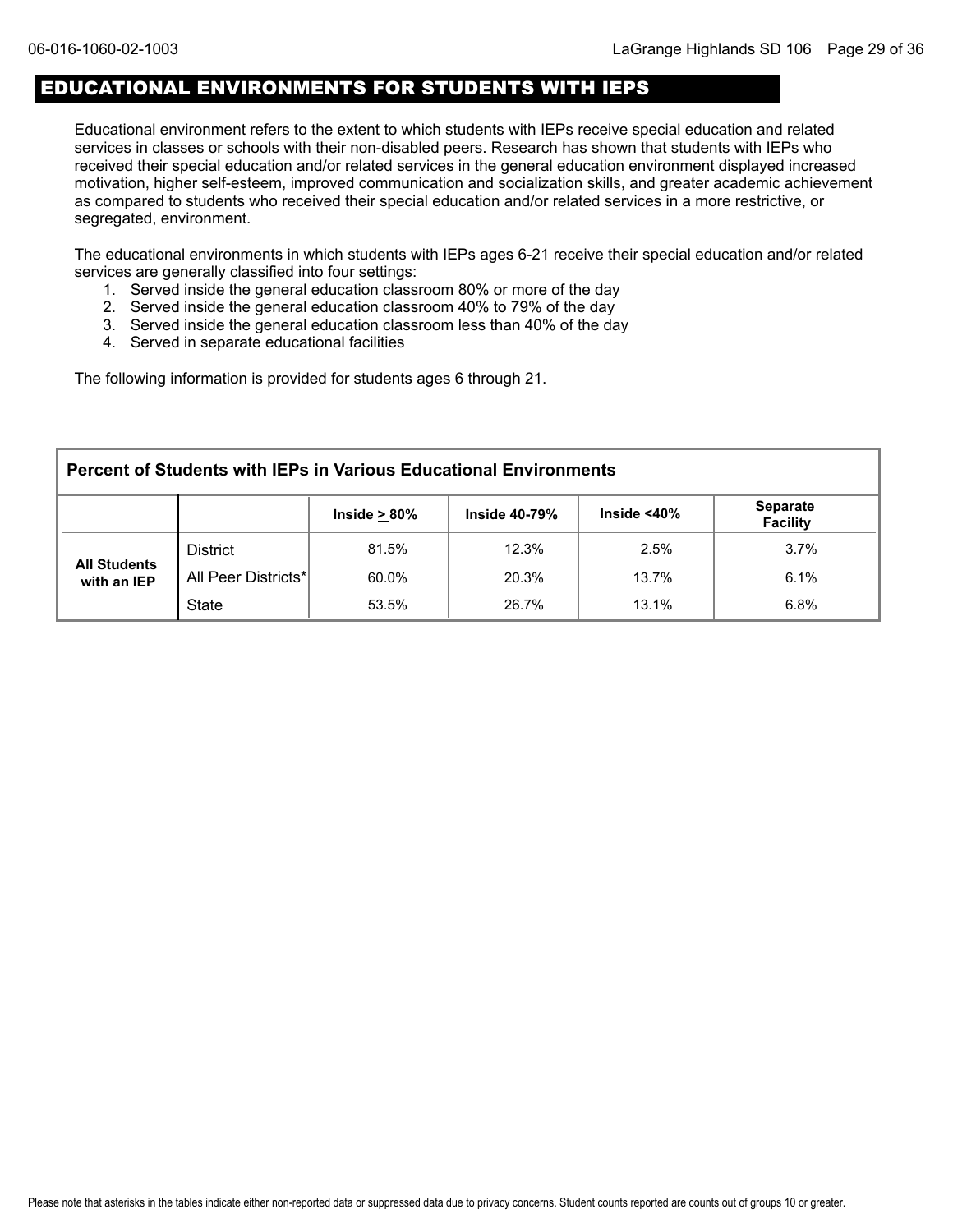| <b>Educational Environments by Race / Ethnicity</b> |                                                        |                    |                      |                |                                    |  |  |  |
|-----------------------------------------------------|--------------------------------------------------------|--------------------|----------------------|----------------|------------------------------------|--|--|--|
|                                                     |                                                        | Inside $\geq 80\%$ | <b>Inside 40-79%</b> | Inside $<$ 40% | <b>Separate</b><br><b>Facility</b> |  |  |  |
| <b>White</b>                                        | <b>District</b>                                        | 80.6%              | 13.4%                | 3.0%           | 3.0%                               |  |  |  |
|                                                     | All Peer Districts*                                    | 63.4%              | 20.8%                | 10.7%          | 5.1%                               |  |  |  |
|                                                     | <b>State</b>                                           | 56.9%              | 25.2%                | 11.1%          | 6.8%                               |  |  |  |
| <b>Black</b>                                        | <b>District</b>                                        | 66.7%              | 0.0%                 | 0.0%           | 33.3%                              |  |  |  |
|                                                     | All Peer Districts*                                    | 47.7%              | 22.9%                | 18.2%          | 11.2%                              |  |  |  |
|                                                     | <b>State</b>                                           | 44.8%              | 30.2%                | 16.3%          | 8.7%                               |  |  |  |
| <b>Hispanic</b>                                     | <b>District</b>                                        | 83.3%              | 16.7%                | 0.0%           | 0.0%                               |  |  |  |
|                                                     | All Peer Districts*                                    | 61.5%              | 18.5%                | 15.4%          | 4.7%                               |  |  |  |
|                                                     | <b>State</b>                                           | 54.2%              | 27.4%                | 13.3%          | 5.1%                               |  |  |  |
| Asian                                               | <b>District</b>                                        | 100.0%             | 0.0%                 | 0.0%           | 0.0%                               |  |  |  |
|                                                     | All Peer Districts*                                    | 60.6%              | 16.2%                | 18.3%          | 4.9%                               |  |  |  |
|                                                     | <b>State</b>                                           | 54.2%              | 18.9%                | 19.9%          | 7.1%                               |  |  |  |
| Native Hawaiian                                     | <b>District</b><br>All Peer Districts*<br><b>State</b> | 57.6%<br>52.0%     | 20.3%<br>22.9%       | 15.3%<br>15.2% | 6.8%<br>9.9%                       |  |  |  |
| <b>Native American</b>                              | <b>District</b><br>All Peer Districts*<br><b>State</b> | 60.3%<br>52.0%     | 19.0%<br>25.8%       | 13.2%<br>14.7% | 7.4%<br>7.4%                       |  |  |  |
| Two or More Races                                   | <b>District</b>                                        | 100.0%             | 0.0%                 | 0.0%           | 0.0%                               |  |  |  |
|                                                     | All Peer Districts*                                    | 58.7%              | 20.3%                | 14.2%          | 6.9%                               |  |  |  |
|                                                     | <b>State</b>                                           | 53.7%              | 24.1%                | 14.1%          | 8.2%                               |  |  |  |

\*Peer districts are districts of the same type as this district: Elementary School, High School, or Unit District

\*\* Peer districts for Unit Districts do not inlcude Chicago Public Schools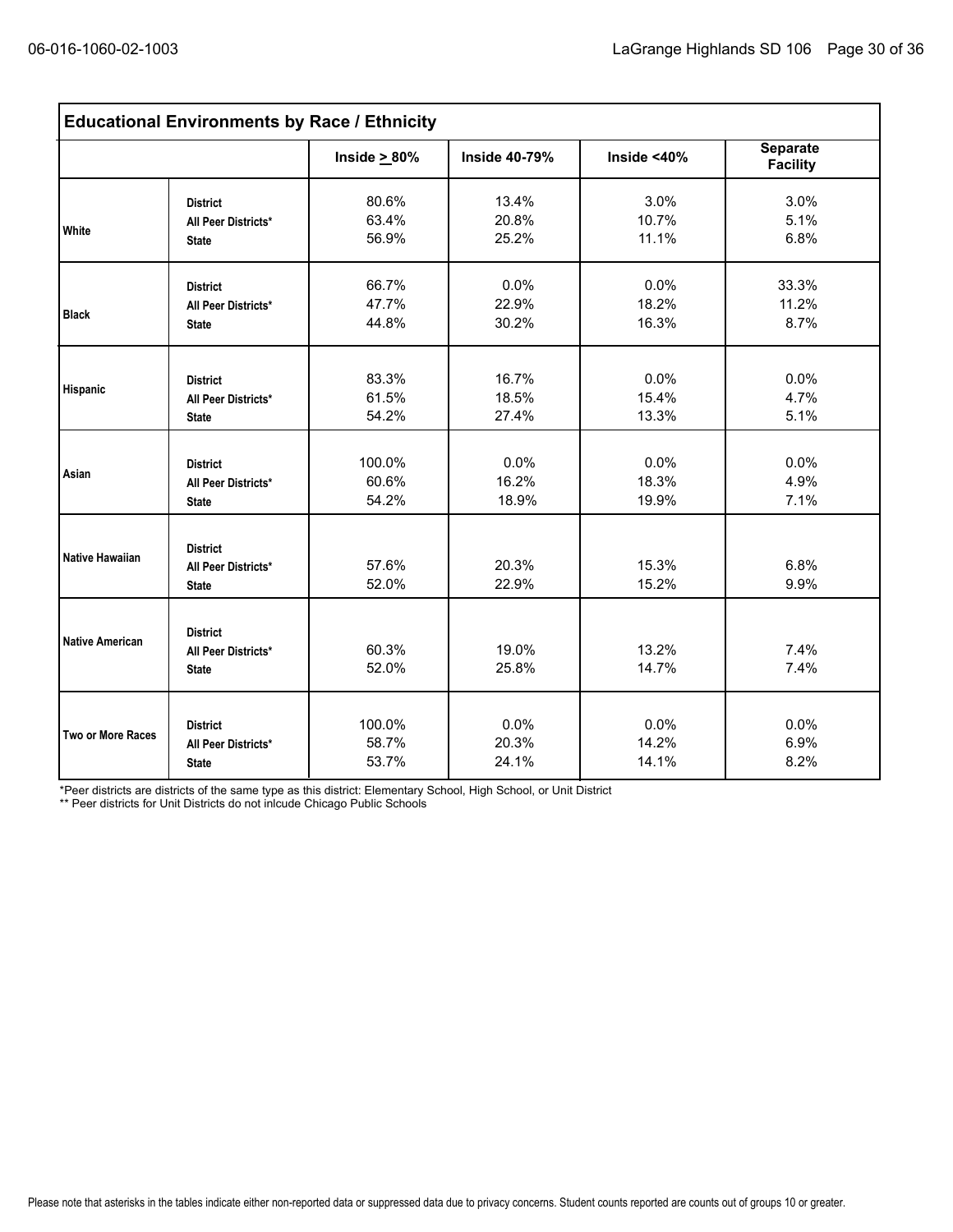|                                     |                                                        | Inside $\geq 80\%$       | <b>Inside 40-79%</b> | Inside $<$ 40%       | Separate<br><b>Facility</b> |
|-------------------------------------|--------------------------------------------------------|--------------------------|----------------------|----------------------|-----------------------------|
| Autism                              | <b>District</b>                                        | 63.6%                    | 9.1%                 | 18.2%                | 9.1%                        |
|                                     | All Peer Districts*                                    | 33.4%                    | 17.8%                | 33.7%                | 15.1%                       |
|                                     | <b>State</b>                                           | 30.0%                    | 22.2%                | 31.4%                | 16.4%                       |
|                                     | <b>District</b>                                        | 100.0%                   | 0.0%                 | 0.0%                 | $0.0\%$                     |
| <b>Emotional Disability</b>         | All Peer Districts*                                    | 39.8%                    | 13.1%                | 13.8%                | 33.4%                       |
|                                     | <b>State</b>                                           | 34.6%                    | 19.6%                | 14.4%                | 31.3%                       |
| <b>Intellectual Disability</b>      | <b>District</b>                                        | $0.0\%$                  | 100.0%               | 0.0%                 | 0.0%                        |
|                                     | All Peer Districts*                                    | 4.4%                     | 23.6%                | 56.0%                | 16.1%                       |
|                                     | <b>State</b>                                           | 3.8%                     | 29.5%                | 50.6%                | 16.2%                       |
| <b>Other Health Impairment</b>      | <b>District</b>                                        | 80.0%                    | 13.3%                | 0.0%                 | 6.7%                        |
|                                     | All Peer Districts*                                    | 62.6%                    | 22.8%                | 9.9%                 | 4.7%                        |
|                                     | <b>State</b>                                           | 57.7%                    | 27.8%                | 9.2%                 | 5.3%                        |
| <b>Specific Learning Disability</b> | <b>District</b>                                        | 88.2%                    | 11.8%                | 0.0%                 | 0.0%                        |
|                                     | All Peer Districts*                                    | 58.6%                    | 32.5%                | 8.1%                 | 0.9%                        |
|                                     | <b>State</b>                                           | 55.7%                    | 37.1%                | 6.0%                 | 1.1%                        |
| Speech or Language<br>Impairment    | <b>District</b><br>All Peer Districts*<br><b>State</b> | 100.0%<br>96.9%<br>97.4% | 0.0%<br>2.1%<br>1.9% | 0.0%<br>0.8%<br>0.7% | 0.0%<br>0.1%<br>0.1%        |

### **Early Childhood (EC) Educational Environments (ages 3-5)**

Educational environments for children ages 3 through 5 can be generally classified into one of the following settings:

- A. Children attending a regular early childhood program and receives the majority of special education and related services in the regular early childhood program.
- B. Children attending a regular early childhood program and receives the majority of special education and related services in some other location.
- C. Children receiving special education or related services full-time in a separate class/facility.
- D. Children receiving special education or related services full-time in the child's home.
- E. Children receiving special education or related services from a service provider, and who do not attend an early childhood or special education program.

| <b>Percent of Students with IEPs in Various Educational Environments</b> |                                                         |                                                          |                    |      |                |  |  |  |  |  |
|--------------------------------------------------------------------------|---------------------------------------------------------|----------------------------------------------------------|--------------------|------|----------------|--|--|--|--|--|
|                                                                          |                                                         | <b>Regular Early Childhood Program</b>                   | <b>Separate</b>    |      | <b>Service</b> |  |  |  |  |  |
|                                                                          | <b>Majority of Services</b><br><b>Inside EC Program</b> | <b>Majority of Services</b><br><b>Outside EC Program</b> | Class/<br>Facility | Home | Provider       |  |  |  |  |  |
| <b>District</b>                                                          | 47.4                                                    | 0.0                                                      | 5.3                | 0.0  | 47.4           |  |  |  |  |  |
| All Peer Districts*                                                      | 44.3                                                    | 22.4                                                     | 26.7               | 0.2  | 6.4            |  |  |  |  |  |
| <b>State</b>                                                             | 45.9                                                    | 24.8                                                     | 23.3               | 0.2  | 5.7            |  |  |  |  |  |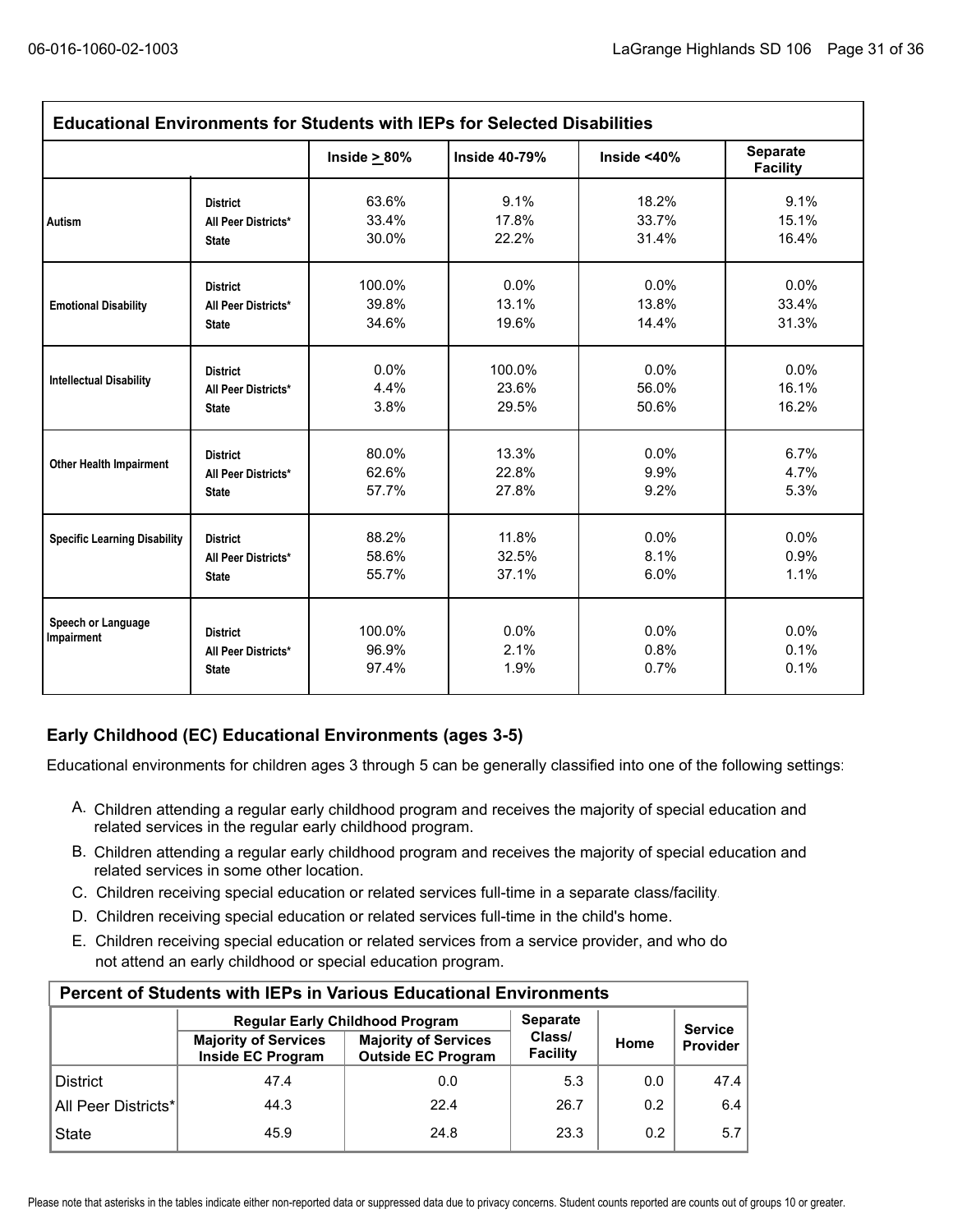| <b>Educational Environments by Race/Ethnicity</b> |                                                         |                                                          |                           |         |                            |  |  |  |
|---------------------------------------------------|---------------------------------------------------------|----------------------------------------------------------|---------------------------|---------|----------------------------|--|--|--|
|                                                   |                                                         | <b>Regular Early Childhood Program</b>                   | <b>Separate</b>           |         |                            |  |  |  |
|                                                   | <b>Majority of Services</b><br><b>Inside EC Program</b> | <b>Majority of Services</b><br><b>Outside EC Program</b> | Class/<br><b>Facility</b> | Home    | <b>Service</b><br>Provider |  |  |  |
| White                                             |                                                         |                                                          |                           |         |                            |  |  |  |
| <b>District</b>                                   | 47.1%                                                   | 0.0%                                                     | 5.9%                      | 0.0%    | 47.1%                      |  |  |  |
| All Peer Districts*                               | 40.9%                                                   | 26.7%                                                    | 23.7%                     | 0.2%    | 8.4%                       |  |  |  |
| <b>State</b>                                      | 41.7%                                                   | 30.6%                                                    | 20.1%                     | 0.2%    | 7.4%                       |  |  |  |
| <b>Black</b>                                      |                                                         |                                                          |                           |         |                            |  |  |  |
| <b>District</b>                                   | 0.0%                                                    | 0.0%                                                     | 0.0%                      | 0.0%    | 0.0%                       |  |  |  |
| All Peer Districts*                               | 41.3%                                                   | 22.9%                                                    | 33.3%                     | 0.1%    | 2.5%                       |  |  |  |
| <b>State</b>                                      | 47.4%                                                   | 21.4%                                                    | 28.9%                     | 0.1%    | 2.2%                       |  |  |  |
| Hispanic                                          |                                                         |                                                          |                           |         |                            |  |  |  |
| <b>District</b>                                   | 50.0%                                                   | 0.0%                                                     | 0.0%                      | $0.0\%$ | 50.0%                      |  |  |  |
| All Peer Districts*                               | 51.1%                                                   | 15.5%                                                    | 28.5%                     | 0.2%    | 4.8%                       |  |  |  |
| <b>State</b>                                      | 54.1%                                                   | 15.8%                                                    | 25.7%                     | 0.1%    | 4.2%                       |  |  |  |
| Asian                                             |                                                         |                                                          |                           |         |                            |  |  |  |
| <b>District</b>                                   | 0.0%                                                    | 0.0%                                                     | 0.0%                      | 0.0%    | 0.0%                       |  |  |  |
| All Peer Districts*                               | 46.6%                                                   | 15.7%                                                    | 32.2%                     | 0.3%    | 5.3%                       |  |  |  |
| <b>State</b>                                      | 46.5%                                                   | 15.2%                                                    | 32.1%                     | 0.2%    | 5.9%                       |  |  |  |
| <b>Native Hawaiian</b>                            |                                                         |                                                          |                           |         |                            |  |  |  |
| <b>District</b>                                   |                                                         |                                                          |                           |         |                            |  |  |  |
| All Peer Districts*                               | 46.7%                                                   | 20.0%                                                    | 33.3%                     | 0.0%    | 0.0%                       |  |  |  |
| <b>State</b>                                      | 43.8%                                                   | 15.6%                                                    | 40.6%                     | 0.0%    | 0.0%                       |  |  |  |
| <b>Native American</b>                            |                                                         |                                                          |                           |         |                            |  |  |  |
| <b>District</b>                                   |                                                         |                                                          |                           |         |                            |  |  |  |
| All Peer Districts*                               | 40.0%                                                   | 21.8%                                                    | 34.5%                     | 1.8%    | 1.8%                       |  |  |  |
| <b>State</b>                                      | 41.7%                                                   | 23.3%                                                    | 31.7%                     | 0.8%    | 2.5%                       |  |  |  |
| <b>Two or More Races</b>                          |                                                         |                                                          |                           |         |                            |  |  |  |
| <b>District</b>                                   | 0.0%                                                    | 0.0%                                                     | 0.0%                      | 0.0%    | 0.0%                       |  |  |  |
| All Peer Districts*                               | 45.6%                                                   | 23.0%                                                    | 26.6%                     | 0.1%    | 4.6%                       |  |  |  |
| <b>State</b>                                      | 44.6%                                                   | 28.0%                                                    | 22.8%                     | 0.2%    | 4.4%                       |  |  |  |

\*Peer districts are districts of the same type as this district: Elementary, High School , or Unit

\*\* Peer districts for Unit Districts do not include Chicago Public Schools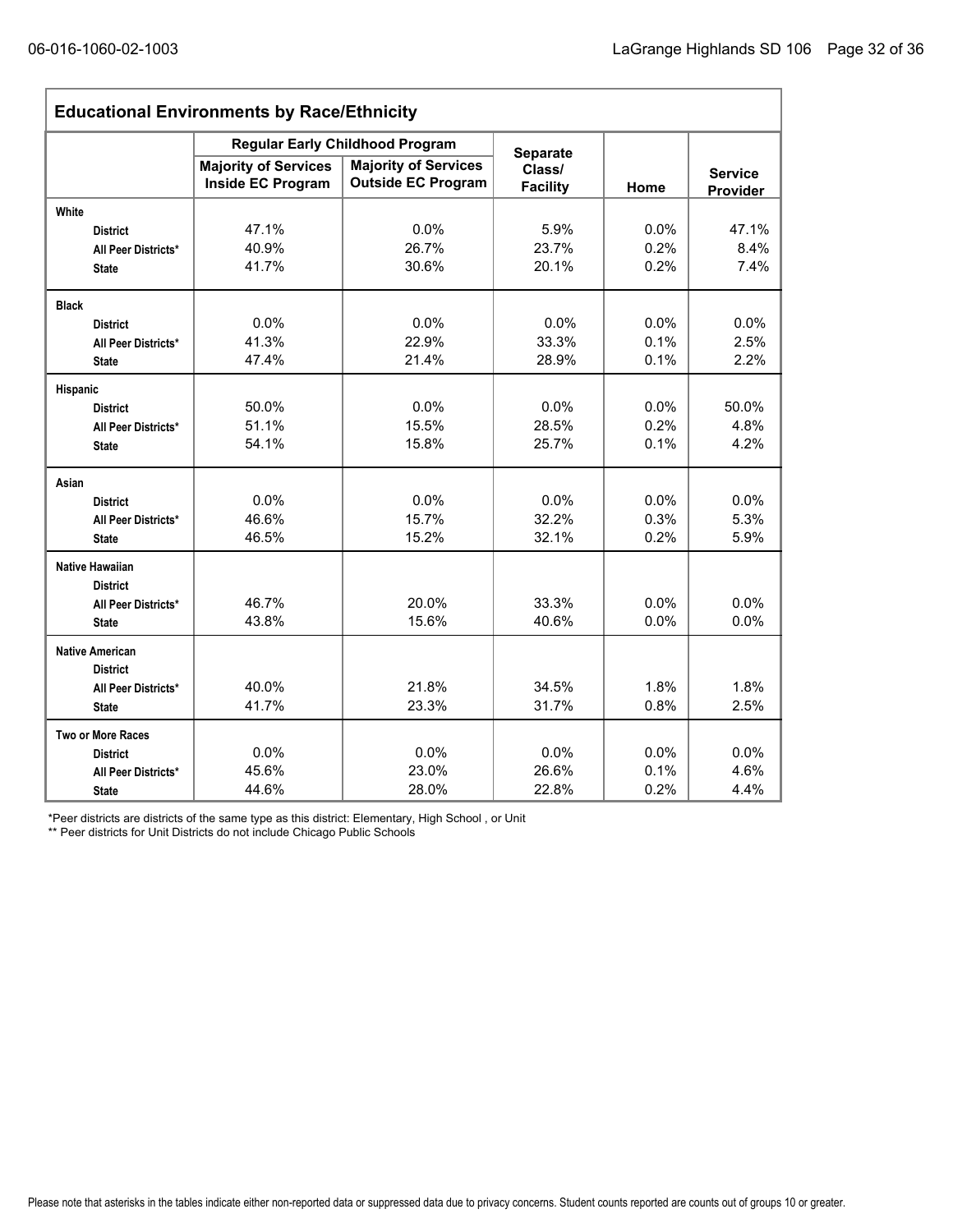$\Gamma$ 

| <b>Educational Environments for Students with IEPs for Selected Disabilities</b> |                                                  |                                                          |                           |         |                            |  |  |  |  |
|----------------------------------------------------------------------------------|--------------------------------------------------|----------------------------------------------------------|---------------------------|---------|----------------------------|--|--|--|--|
|                                                                                  |                                                  | <b>Regular Early Childhood Program</b>                   | <b>Separate</b>           |         |                            |  |  |  |  |
|                                                                                  | <b>Majority of Services</b><br>Inside EC Program | <b>Majority of Services</b><br><b>Outside EC Program</b> | Class/<br><b>Facility</b> | Home    | <b>Service</b><br>Provider |  |  |  |  |
| Autism                                                                           |                                                  |                                                          |                           |         |                            |  |  |  |  |
| <b>District</b>                                                                  | 100.0%                                           | 0.0%                                                     | 0.0%                      | 0.0%    | 0.0%                       |  |  |  |  |
| All Peer Districts*                                                              | 25.3%                                            | 16.1%                                                    | 57.6%                     | 0.0%    | 1.0%                       |  |  |  |  |
| <b>State</b>                                                                     | 30.5%                                            | 13.6%                                                    | 55.3%                     | $0.0\%$ | 0.5%                       |  |  |  |  |
| <b>Developmental Delay</b>                                                       |                                                  |                                                          |                           |         |                            |  |  |  |  |
| <b>District</b>                                                                  | 100.0%                                           | 0.0%                                                     | 0.0%                      | 0.0%    | $0.0\%$                    |  |  |  |  |
| All Peer Districts*                                                              | 47.2%                                            | 14.7%                                                    | 36.3%                     | 0.1%    | 1.7%                       |  |  |  |  |
| <b>State</b>                                                                     | 50.9%                                            | 14.9%                                                    | 33.0%                     | 0.0%    | 1.0%                       |  |  |  |  |
| <b>Emotional Disability</b>                                                      |                                                  |                                                          |                           |         |                            |  |  |  |  |
| <b>District</b>                                                                  | 0.0%                                             | 0.0%                                                     | 0.0%                      | 0.0%    | 0.0%                       |  |  |  |  |
| All Peer Districts*                                                              | 39.3%                                            | 10.7%                                                    | 46.4%                     | 0.0%    | 3.6%                       |  |  |  |  |
| <b>State</b>                                                                     | 39.6%                                            | 18.9%                                                    | 39.6%                     | 0.0%    | 1.9%                       |  |  |  |  |
| <b>Intellectual Disability</b>                                                   |                                                  |                                                          |                           |         |                            |  |  |  |  |
| <b>District</b>                                                                  | 0.0%                                             | 0.0%                                                     | 0.0%                      | 0.0%    | 0.0%                       |  |  |  |  |
| All Peer Districts*                                                              | 25.9%                                            | 14.8%                                                    | 59.3%                     | 0.0%    | 0.0%                       |  |  |  |  |
| <b>State</b>                                                                     | 22.9%                                            | 24.3%                                                    | 52.9%                     | 0.0%    | 0.0%                       |  |  |  |  |
| <b>Other Health Impairment</b>                                                   |                                                  |                                                          |                           |         |                            |  |  |  |  |
| <b>District</b>                                                                  | 0.0%                                             | 0.0%                                                     | 0.0%                      | 0.0%    | $0.0\%$                    |  |  |  |  |
| All Peer Districts*                                                              | 37.5%                                            | 14.1%                                                    | 45.3%                     | 2.1%    | 1.0%                       |  |  |  |  |
| <b>State</b>                                                                     | 45.1%                                            | 14.0%                                                    | 38.0%                     | 2.1%    | 0.7%                       |  |  |  |  |
| <b>Specific Learning</b><br><b>Disability</b>                                    |                                                  |                                                          |                           |         |                            |  |  |  |  |
| <b>District</b>                                                                  | 0.0%                                             | 0.0%                                                     | 100.0%                    | 0.0%    | 0.0%                       |  |  |  |  |
| All Peer Districts*                                                              | 69.4%                                            | 8.3%                                                     | 19.4%                     | 0.0%    | 0.0%                       |  |  |  |  |
| <b>State</b>                                                                     | 62.7%                                            | 13.4%                                                    | 19.4%                     | 0.0%    | 4.5%                       |  |  |  |  |
| Speech or Language<br>Impairment                                                 |                                                  |                                                          |                           |         |                            |  |  |  |  |
| <b>District</b>                                                                  | 10.0%                                            | 0.0%                                                     | 0.0%                      | 0.0%    | 90.0%                      |  |  |  |  |
| All Peer Districts*                                                              | 45.5%                                            | 35.0%                                                    | 4.6%                      | 0.2%    | 14.6%                      |  |  |  |  |
| <b>State</b>                                                                     | 43.9%                                            | 40.1%                                                    | 2.9%                      | 0.2%    | 12.9%                      |  |  |  |  |

\*Peer districts are districts of the same type as this district: Elementary, High School , or Unit

\*\* Peer districts for Unit Districts do not include Chicago Public Schools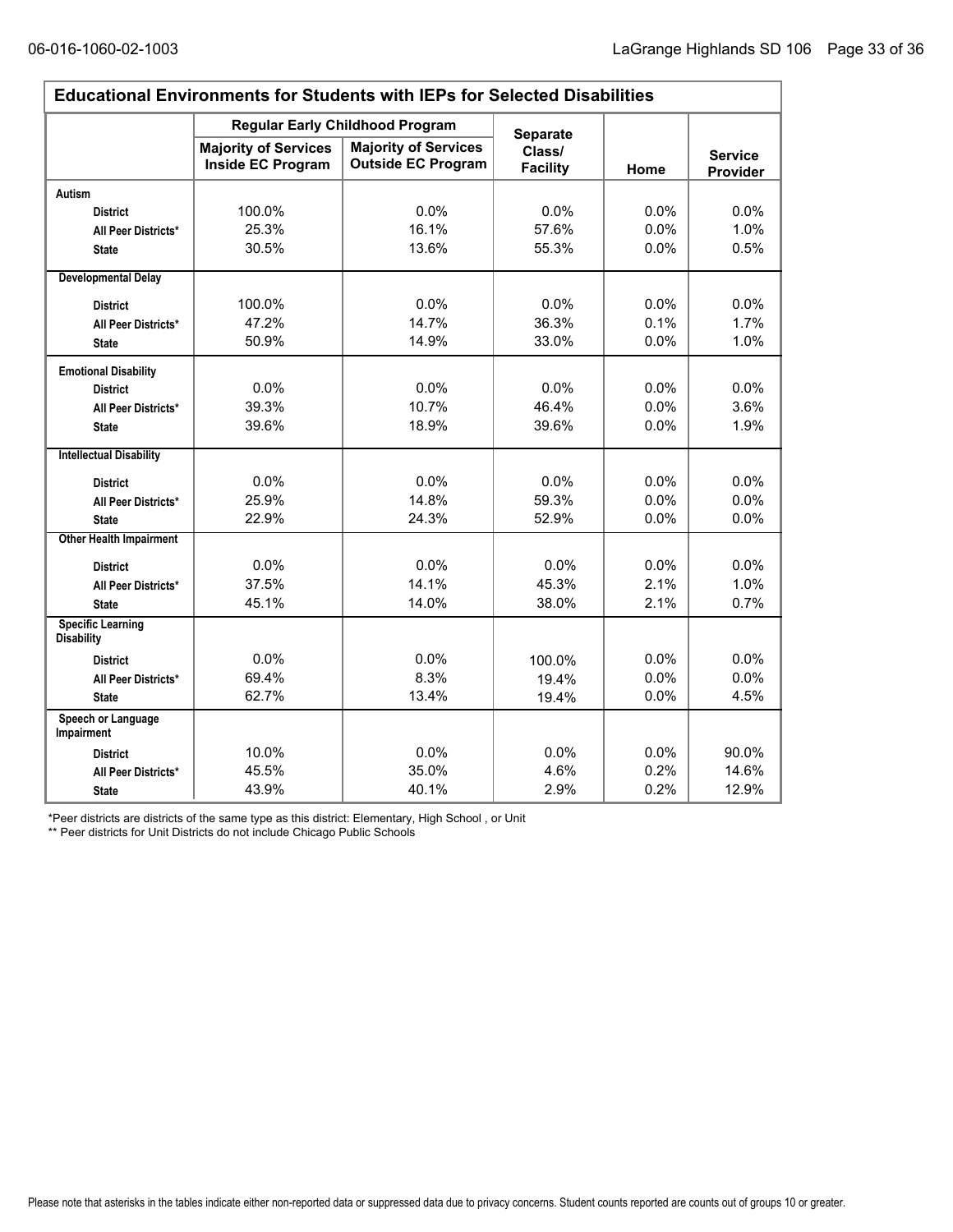### STATE PERFORMANCE PLAN INDICATORS FOR STUDENTS WITH IEPS

The Individuals with Disabilities Education Act (IDEA 2004) requires states to develop and submit a State Performance Plan (SPP) to the Office of Special Education Programs (OSEP) at the U.S. Department of Education. The SPP is designed to evaluate the State's efforts to implement the requirements and purposes of IDEA and describe how the State will improve its implementation. The plan consists of several priority areas with specific indicators defined for each area. Measurable and rigorous targets are defined for each indicator to show progress throughout the life of the SPP. States are required to publicly report on SPP Indicators 1-14. A link to the Illinois State Performance Plan, Part B can be found at: <https://www.isbe.net/Pages/State-Performance-Plan-Data-and-Accountability.aspx>

The table below shows how this school district performed on specific indicators and whether or not it met the annual state targets for those indicators as defined in the Illinois State Performance Plan. Some indicators require a minimum number of students before comparing district data to the state targets. "N/A" indicates that either the district did not have enough students to report on the district's performance for that particular indicator or the district does not serve students of the ages measured by the indicator.

The State Test Participation Rate is calculated by dividing the number of participants by the Tested Enrollment. At least 95% of students should be tested in ELA and mathematics with at least 10 students. If the state test participation rate is less than 95%, a 95% confidence interval is applied and the student group can meet the 95% target through the confidence interval.

| <b>SPP</b><br><b>Indicator</b> | <b>Indicator Description</b>                                                                                                                                                                                                                                   | 2019 - 2020<br><b>District Data</b> | 2019 - 2020<br><b>State Target</b> | <b>District Met</b><br><b>State Target</b> |
|--------------------------------|----------------------------------------------------------------------------------------------------------------------------------------------------------------------------------------------------------------------------------------------------------------|-------------------------------------|------------------------------------|--------------------------------------------|
| 1                              | Graduation Rate for students with IEPs (Data lag one<br>year)                                                                                                                                                                                                  |                                     | 74.2                               | N/A                                        |
| $\overline{2}$                 | Dropout Rate for students with IEPs (Data lag one year)                                                                                                                                                                                                        |                                     | 4.5                                | N/A                                        |
| 3a                             | Made adequate yearly progress (AYP) for students with<br><b>IEPs</b>                                                                                                                                                                                           | N/A                                 | N/A                                | N/A                                        |
| 3 <sub>b</sub>                 | Reading assessment participation rate for students with<br><b>IEPs</b>                                                                                                                                                                                         |                                     | 95.1                               | N/A                                        |
| 3 <sub>b</sub>                 | Math assessment participation rate for students with<br><b>IEPs</b>                                                                                                                                                                                            |                                     | 95.1                               | N/A                                        |
| 3 <sub>c</sub>                 | Students with IEPs meeting or exceeding standards on<br>state reading assessments                                                                                                                                                                              |                                     | 23.3                               | N/A                                        |
| 3 <sub>c</sub>                 | Students with IEPs meeting or exceeding standards on<br>state math assessments                                                                                                                                                                                 |                                     | 23.6                               | N/A                                        |
| 4a                             | Significant discrepancy in the rate of suspensions and<br>expulsions of greater than 10 days for children with IEPs<br>(Data lag one year)                                                                                                                     | <b>No</b>                           | No.                                | Yes                                        |
| 4 <sub>b</sub>                 | Significant discrepancy by race or ethnicity, in the rate of<br>suspensions and expulsions greater than 10 days of<br>children with IEPs and have policies, procedures and<br>practices that contributed to the significant discrepancy<br>(Data lag one year) | <b>No</b>                           | <b>No</b>                          | Yes                                        |
| 5a                             | Students with IEPs ages 6-21 served inside the general<br>classroom > 80% of the time                                                                                                                                                                          | 81.5                                | 58.0                               | Yes                                        |
| 5 <sub>b</sub>                 | Students with IEPs ages 6-21 served inside of the<br>general classroom < 40% of the time                                                                                                                                                                       | 2.5                                 | 15.5                               | Yes                                        |
| 5 <sub>c</sub>                 | Students with IEPs ages 6-21 served in separate<br>educational facilities                                                                                                                                                                                      | 3.7                                 | 3.9                                | Yes                                        |

Please note that asterisks in the tables indicate either non-reported data or suppressed data due to privacy concerns. Student counts reported are counts out of groups 10 or greater.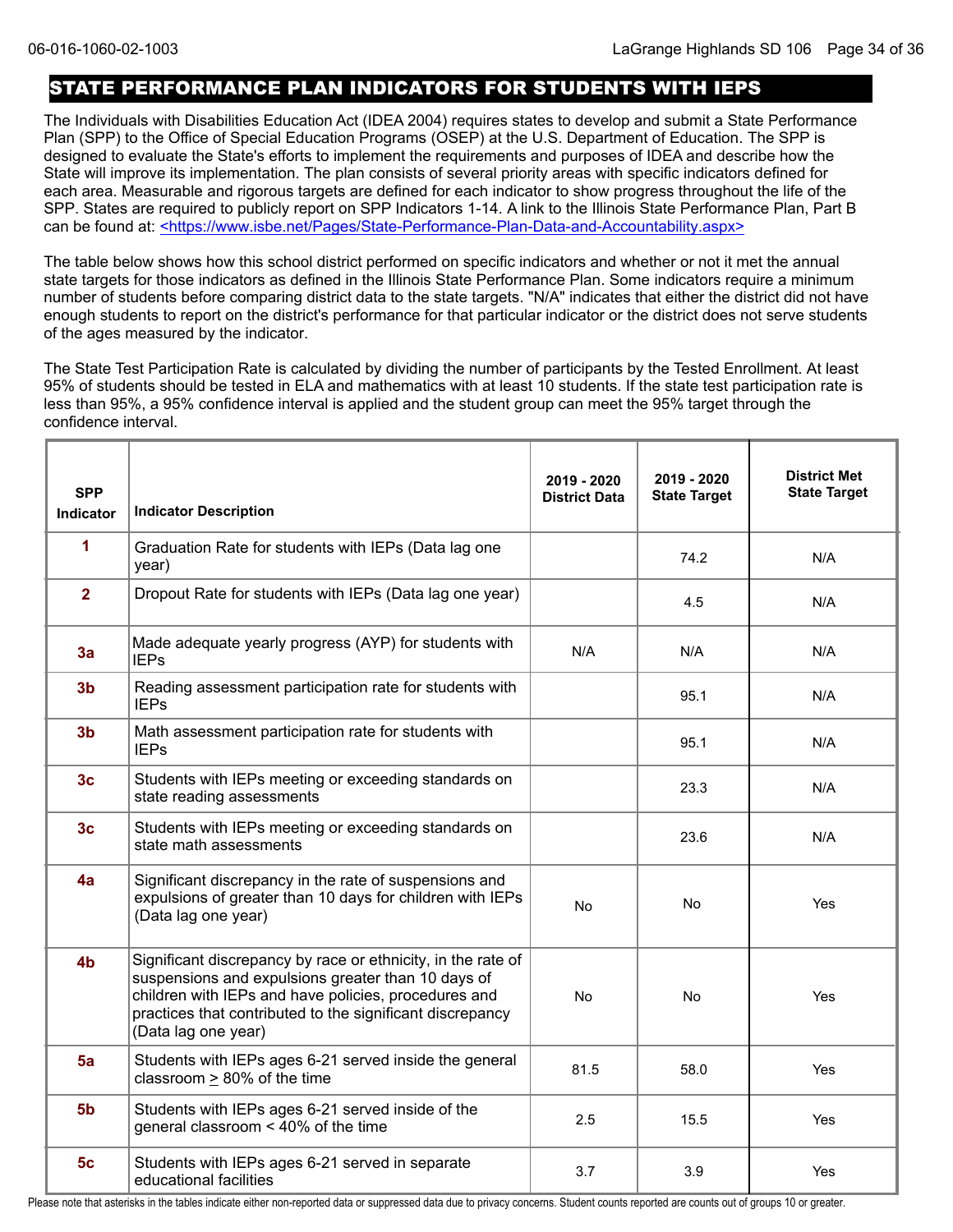|                  |                                                                                                                                                                                                                                                               | 2018 - 2019          | 2018 - 2019         | <b>District Met</b> |
|------------------|---------------------------------------------------------------------------------------------------------------------------------------------------------------------------------------------------------------------------------------------------------------|----------------------|---------------------|---------------------|
| <b>SPP</b>       |                                                                                                                                                                                                                                                               | <b>District Data</b> | <b>State Target</b> | <b>State Target</b> |
| <b>Indicator</b> | <b>Indicator Description</b>                                                                                                                                                                                                                                  |                      |                     |                     |
| 6a               | Children ages 3-5 in regular early childhood program<br>and receiving the majority of special education and<br>related services in the regular early childhood program                                                                                        | 47.4                 | 32.9                | Yes                 |
| 6 <sub>b</sub>   | Children ages 3-5 in separate special education class,<br>separate school or residential facility                                                                                                                                                             | 5.3                  | 30.5                | Yes                 |
| 7a               | Children who entered or exited an Early Childhood<br>Special Education program below age expectations<br>who substantially increased their rate of growth with<br>improved functioning in positive social-emotional skills                                    | 100.0                | 86.3                | Yes                 |
| 7a               | Children in an Early Childhood Special Education<br>program who were functioning within age expectations<br>with positive social-emotional skills by the time they<br>exited the program                                                                      | 55.6                 | 55.6                | No                  |
| 7b               | Children who entered or exited an Early Childhood<br>Special Education program below age expectations<br>who substantially increased their rate of growth with<br>improved acquisition and use of knowledge and skills<br>by the time they exited the program | 100.0                | 87.0                | Yes                 |
| 7b               | Children in an Early Childhood Special Education<br>program who were functioning within age expectations<br>with acquisition and use of knowledge and skills by the<br>time they exited the program                                                           | 33.3                 | 53.9                | <b>No</b>           |
| 7c               | Children who entered or exited an Early Childhood<br>Special Education program that substantially increased<br>their rate of growth in the use of appropriate behavior to<br>meet their needs by the time they exited the program                             | 100.0                | 88.1                | Yes                 |
| 7c               | Children in an Early Childhood Special Education<br>program that were functioning within age expectations<br>regarding the use of appropriate behavior to meet their<br>needs by the time they exited the program                                             | 20.6                 | 61.0                | No                  |
| 8                | Parents with a child receiving special education<br>services who report that schools facilitated parent<br>involvement as a means of improving services and<br>results for children with disabilities                                                         | 20.6                 | 61.0                | No                  |
| 9                | Disproportionate representation of racial and ethnic<br>groups in special education and related services that<br>was the result of inappropriate identification                                                                                               | No                   | No                  | Yes                 |
| 10               | Disproportionate representation of racial and ethnic<br>groups in specific disability categories that was a result<br>of inappropriate identification                                                                                                         | No                   | No                  | Yes                 |